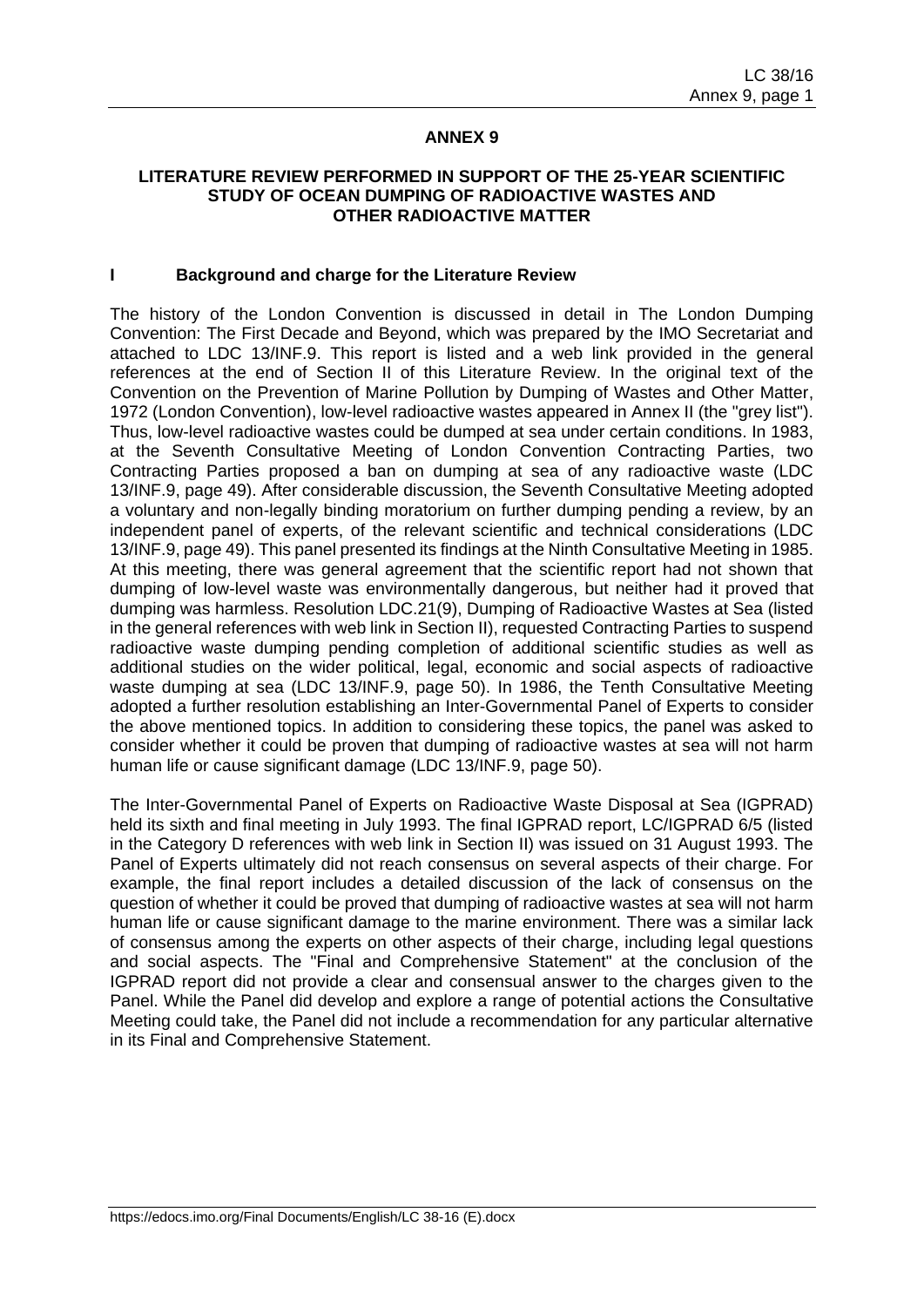At the 1993 Consultative Meeting, the London Convention was amended to ban the dumping of radioactive wastes or other radioactive matter at sea (resolution LC.51(16), listed in the general references with web link in Section II). The amendment included the following provision:

"Within 25 years from the date on which the amendment to paragraph 6 enters into force and at each 25-year interval thereafter, the Contracting Parties shall complete a scientific study relating to all radioactive wastes and other radioactive matter other than high level wastes or matter, taking into account such other factors as the Contracting Parties consider appropriate, and shall review the position of such substances in Annex I in accordance with the procedures set forth in article XV." (LC Annex I, paragraph 12)

Similarly, the 1996 Protocol to the Convention on the Prevention of Marine Pollution by Dumping of Wastes and Other Matter, 1972 (London Protocol) provides:

"Notwithstanding the above, materials listed in paragraphs 1.1 to 1.8 containing levels of radioactivity greater than *de minimis* (exempt) concentrations as defined by the IAEA and adopted by Contracting Parties, shall not be considered eligible for dumping; provided further that within 25 years of 20 February 1994, and at each 25-year interval thereafter, Contracting Parties shall complete a scientific study relating to all radioactive wastes and other radioactive matter other than high level wastes or matter, taking into account such other factors as Contracting Parties consider appropriate and shall review the prohibition on dumping of such substances in accordance with the procedures set forth in article 22."

The London Convention's ban on dumping of radioactive wastes and other radioactive matter entered into force on 20 February 1994. Thus, the scientific study is to be completed by 20 February 2019. In the annotated agenda for the 2014 meeting of the Scientific Groups (LC/SG 37/1/1, listed in the general references with web link in Section II), the Secretariat stated that the Scientific Groups will be invited to initiate the preparatory work in terms of developing a work plan, scope and timelines, with a view to advising the governing bodies at their next joint session in November 2014. In the report of this meeting (LC/SG 37/16, listed in the general references with web link in Section II), the working group reported: "As far as the Scientific Groups are aware, there is no new scientific information or a change in circumstances that would indicate a need to review the prohibition on dumping radioactive wastes or other radioactive matter as set out in LC, annex I, article 12, and LP annex 1, article 3. The IAEA informed the Scientific Groups that no radioactive wastes or other radioactive matter had been dumped at sea since the prohibition came into force in 1993."

At the 2014 Consultative Meeting of Contracting Parties to the London Convention and the Meeting of Contracting Parties to the London Protocol, the governing bodies, having reviewed the Scientific Groups' work to prepare advice regarding the requirement to conduct a scientific study relating to all radioactive wastes and other radioactive matter, established a correspondence group to submit a proposal for a work plan for the 25-year study (LC 36/16, listed in the general references with web link in Section II). The governing bodies also stated that the literature review could focus on the period after 1993 when the Convention was amended. The correspondence group worked under the lead of Dr. Chris Vivian (United Kingdom). At their 38th session in 2015, the Scientific Groups reviewed an updated draft work plan for the 25-year scientific study and instructed the Secretariat to transmit the draft, once completed by the correspondence group, to the governing bodies for consideration in October 2015 (LC/SG 38/16). At the 2015 joint Meetings, the governing bodies approved the work plan for the 25-year scientific review (LC 37/16, listed in the general references with web link in section II).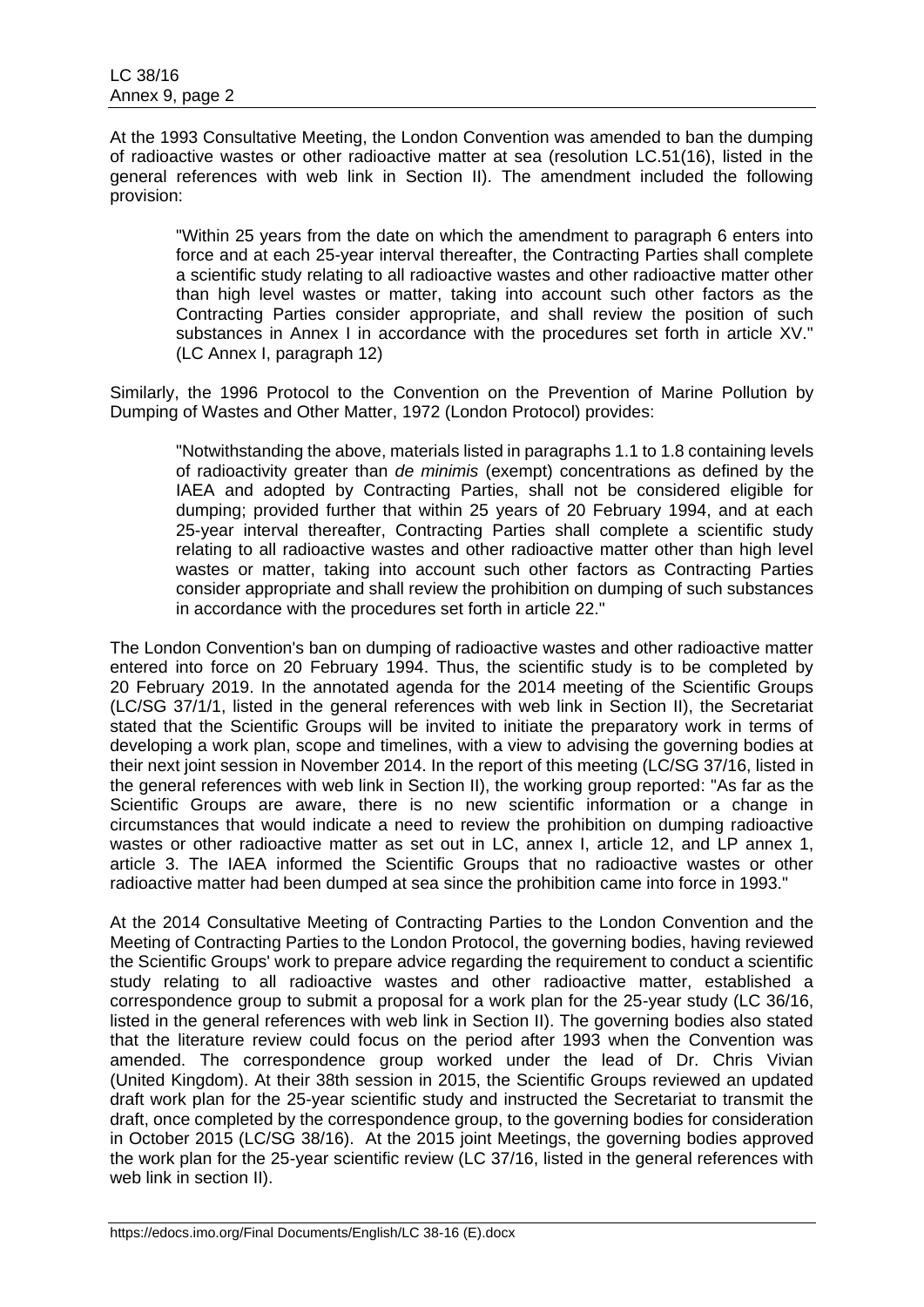Both the London Convention and the London Protocol require a two-part process be followed. Using the London Convention wording, first the Contracting Parties "complete a scientific study relating to all radioactive wastes and other radioactive matter other than high level wastes or matter, taking into account such other factors as the Contracting Parties consider appropriate…"After that, the Contracting Parties "…review the position of such substances in Annex I in accordance with the procedures set forth in article XV." It is noteworthy that nothing in the 25-year scientific study and review provisions in either the Convention or Protocol provides any short cut or eased hurdle for proposing and approving any change to the Convention or Protocol. A two-thirds majority of Contracting Parties at a Consultative Meeting or Meeting of Contracting Parties would still be required for any change to the Convention or Protocol. At this time, no Contracting Party has expressed an interest in proposing such a change.

This Literature Review is the initial step of the first part of the two part process, the "scientific study relating to all radioactive wastes and other radioactive matter other than high level wastes or matter, taking into account such other factors as the Contracting Parties consider appropriate." After completion of this Literature Review, the Contracting Parties at their joint Meetings may decide that this Literature Review fully satisfies the requirement for a "scientific study" and proceed to the second part of the process, the "review", i.e. deciding whether or not to propose any amendment to the Convention and Protocol. Alternatively, the Contracting Parties may elect to commission an additional scientific study beyond the scope of this literature review.

It should be emphasized that this scientific study is being conducted solely because it is a requirement of both the Convention and Protocol that a scientific study be conducted every 25 years. No Contracting Party has expressed any interest in revising the current provisions of the Convention or Protocol pertaining to dumping of radioactive waste.

## **II Categorization and list of reports reviewed**

Consistent with the direction from the 2014 joint Meetings, this Literature Review focuses on scientific reports completed since the decision to amend the Convention in 1993 to ban disposal at sea of low-level radioactive waste. The reports reviewed in this Literature Review have been divided into four categories.

Category A – Integrated studies that attempt to address all aspects necessary to assess the risk and impact of an ocean dumping operation. Such an integrated programme would include the studies of waste characteristics, packaging, performance of the packaging in the ocean environment, release to the ocean environment, local impact on the ocean environment and modelling of the more distant impact.

Category B – Reports of monitoring expeditions to old ocean dumpsites, or to sites of accidents.

Category C – Model studies of dumping at sea, or of the impact of past dumping or past accidents at sea.

Category D – Other potentially relevant studies like the IAEA revised inventory of past dumping and accidental losses of radioactive material at sea and the IGPRAD Report.

A proposed list of literature to be reviewed was circulated in advance of the 2015 meeting of the Scientific Groups and the 2015 meeting of the Contracting Parties. Several additional reports were suggested to be reviewed. The reports covered in this Literature Review are listed below.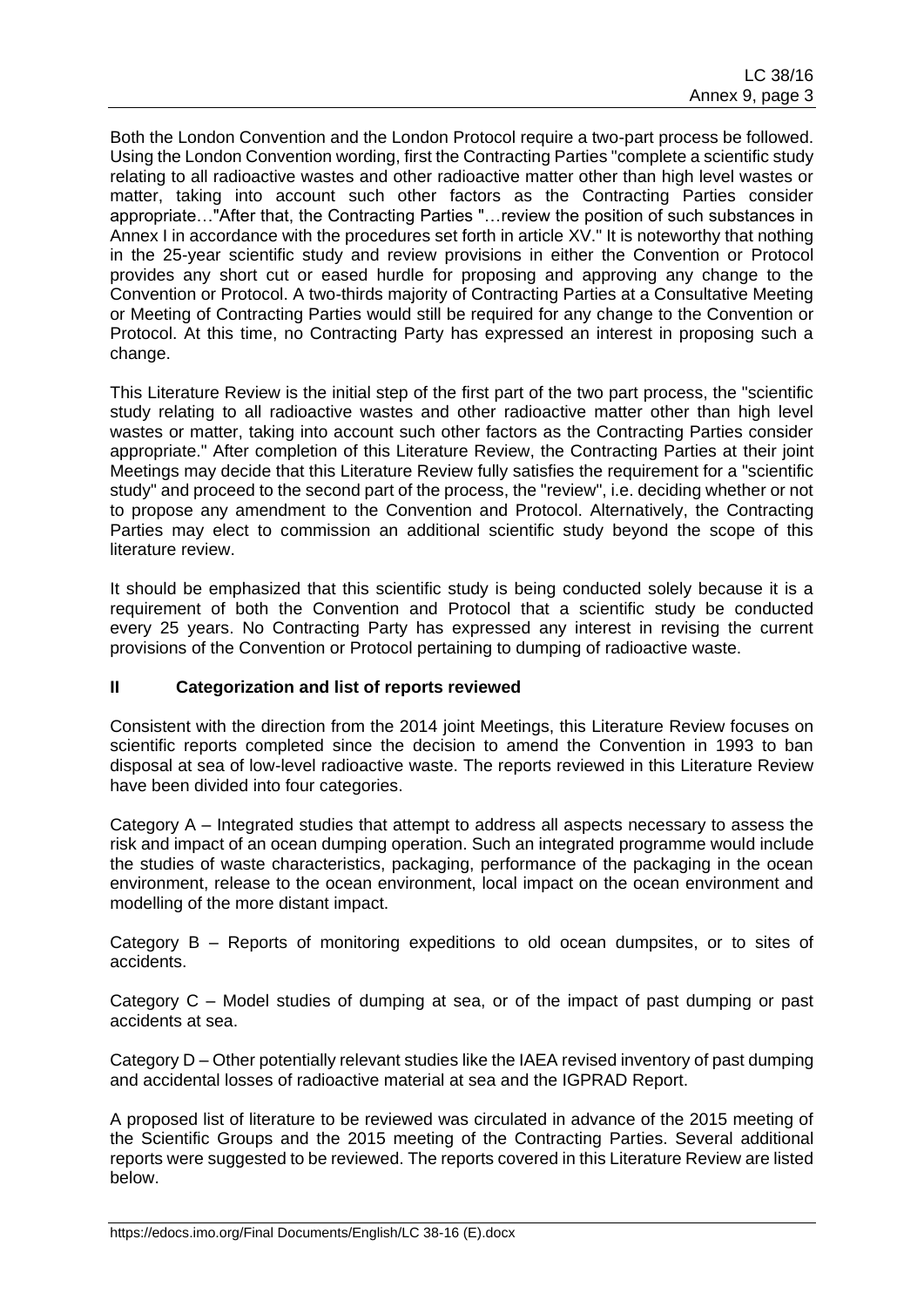## **25-Year Scientific Study – List of Literature reviewed**

### **Category A – Integrated Studies**

OECD-NEA, Co-ordinated Research and Environmental Surveillance Programme Related to Sea Disposal of Radioactive Waste, CRESP Final Report 1981-1995, OECD 1996. <https://www.oecd-nea.org/rwm/reports/1996/CRESP-1981-1995.pdf>

#### **Category B – Monitoring of Past Ocean Dumpsites or Accident Sites**

AMAP, 2015, Summary for Policy-Makers - Arctic Pollution Issues 2015 – Persistent Organic Pollutants; Radioactivity in the Arctic: Human Health in the Arctic, Arctic Monitoring and Assessment Programme (AMAP), Oslo, Norway.

[http://www.amap.no/documents/doc/Summary-for-Policy-makers-Arctic-Pollution-Issues-](http://www.amap.no/documents/doc/Summary-for-Policy-makers-Arctic-Pollution-Issues-2015/1195)[2015/1195](http://www.amap.no/documents/doc/Summary-for-Policy-makers-Arctic-Pollution-Issues-2015/1195)

AMAP, 2010, AMAP Assessment 2009: Radioactivity in the Arctic, Arctic Monitoring and Assessment Programme (AMAP), Oslo, Norway. <http://www.amap.no/documents/download/1164>

AMAP, 2004, AMAP Assessment 2002: Radioactivity in the Arctic. Arctic Monitoring and Assessment Programme (AMAP), Oslo, Norway, 2004. <http://www.amap.no/documents/doc/amap-assessment-2002-radioactivity-in-the-arctic/93>

AMAP, 1998, AMAP Assessment Report: Arctic Pollution Issues, Chapter 8 – Radioactivity, P. Strand, editor, Oslo, Norway. [http://www.amap.no/documents/doc/amap-assessment-report](http://www.amap.no/documents/doc/amap-assessment-report-arctic-pollution-issues/68)[arctic-pollution-issues/68](http://www.amap.no/documents/doc/amap-assessment-report-arctic-pollution-issues/68)

CEFAS, 2015, Radioactivity in Food and the Environment, 2014, RIFE-20, Centre for Environment, Fisheries and Aquaculture Science, (and earlier reports in the annual RIFE series)

[https://www.gov.uk/government/publications/radioactivity-in-food-and-the-environment-2014](https://www.gov.uk/government/publications/radioactivity-in-food-and-the-environment-2014-rife-20) [rife-20](https://www.gov.uk/government/publications/radioactivity-in-food-and-the-environment-2014-rife-20)

Dale,P., 1012, Dalgety Bay Radium Contamination, Scottish Environmental Protection Agency, August 2012, [http://www.sepa.org.uk/media/62124/dalgety-bay-2012-dose](http://www.sepa.org.uk/media/62124/dalgety-bay-2012-dose-assessment-report-1-10-04-13.pdf)[assessment-report-1-10-04-13.pdf,](http://www.sepa.org.uk/media/62124/dalgety-bay-2012-dose-assessment-report-1-10-04-13.pdf) one of numerous reports available at the SEPA Dalgety Bay web page.

[http://www.sepa.org.uk/regulations/radioactive-substances/dalgety-bay-updates/dalgety-bay](http://www.sepa.org.uk/regulations/radioactive-substances/dalgety-bay-updates/dalgety-bay-reports/)[reports/](http://www.sepa.org.uk/regulations/radioactive-substances/dalgety-bay-updates/dalgety-bay-reports/)

Edson, R. et al., The Arctic Nuclear Waste Assessment Program, Oceanography, Vol 10, No. 1, 1997. [http://www.tos.org/oceanography/archive/10-1\\_edson.pdf](http://www.tos.org/oceanography/archive/10-1_edson.pdf)

Feldt, W. et al., 1987, Radiookologie der Tiefsee – Kenntnisstand fur die Beurteilung der Versenkung niedrigaktiver Festabfalle in der Tiefsee (Radioecology of the Deep Sea – State of Knowledge for Evaluation of Disposal of Low Level Activity Solid Waste in the Deep Sea), in Heller, H., Band 06: Empfehlungen der Strahlenschutzkommission 1985/1986, pages 123-165, ISBN 3-437-11138-8.

Gwynn, J. P. and Nikitin, A. I., Joint Norwegian-Russian Expert Group for Investigation of Radioactive Contamination in the Northern Areas – Investigation into the Radioecological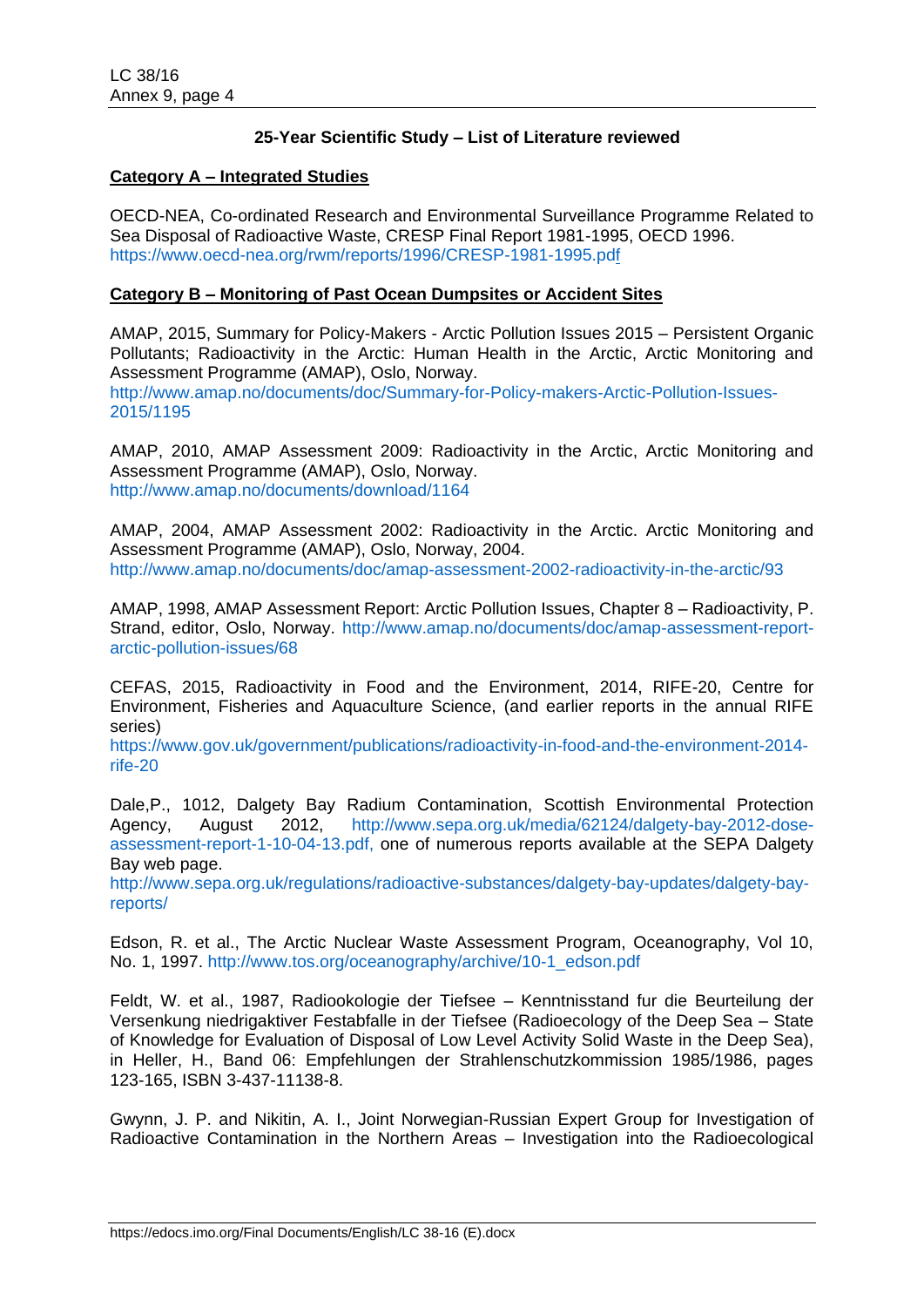Status Of Stepovogo Fjord - the Dumping Site of the Nuclear Submarine K-27 and Solid Radioactive Waste – Results from the 2012 Research Cruise. <http://www.nrpa.no/dav/063b47fa42.pdf>

Grottheim, S., Artificial Radionuclides in the Northern European Marine Environment – Distribution of Radiocaesium, Plutonium and Americium in Sea Water and Sediments in 1995, NRPA, StrålevernRapport 2000:1.<http://www.nrpa.no/dav/b3144e52c1.pdf>

Holliday, F.G.T. et al., 1984, Report of the Independent Review of Disposal of Radioactive Waste in the North-east Atlantic, United Kingdom Department of the Environment, 1984, ISBN 0 11 751772 0.

Hong, G.H., et al., 2004, Artificial Radionuclides in the Western North Pacific: A Review, in Global Environmental Change in the Ocean and on Land, Eds., M. Shiyomi et al., pp. 147-172, TERRAPUB, 2004.<http://www.terrapub.co.jp/e-library/kawahata/pdf/147.pdf>

Hughes, L.M. et al., Marine Radioactivity in the Channel Islands, 1990 – 2009, CEFAS, 2011. [https://gov.je/SiteCollectionDocuments/Environment%20and%20greener%20living/R%20Ra](https://gov.je/SiteCollectionDocuments/Environment%20and%20greener%20living/R%20Radioactivity%20in%20Channel%20Islands%201990%20to%202009%2020110127%20AI.pdf) [dioactivity%20in%20Channel%20Islands%201990%20to%202009%2020110127%20AI.pdf](https://gov.je/SiteCollectionDocuments/Environment%20and%20greener%20living/R%20Radioactivity%20in%20Channel%20Islands%201990%20to%202009%2020110127%20AI.pdf)

Japan Coast Guard Hydrographic and Oceanographic Department, 2007, The Report of the Japanese-Korean Joint Survey Program on Radioactivity, Hydrographic and Oceanographic Department, Japan Coast Guard, August 2007.

Jones, D.G. et al., Measurement of Seafloor Radioactivity at the Farallon Islands Radioactive Waste Dump Site, California, U.S. Geological Survey Open-File Report 01-62, 2001, [http://pubs.usgs.gov/of/2001/of01-062/OFR\\_01\\_062.pdf](http://pubs.usgs.gov/of/2001/of01-062/OFR_01_062.pdf)

Kanisch, G. et al., Radiookologische Untersuchungen in Marinen Okosystemen (Radioecological Research in Marine Ecosystems), Schriftenreihe Reaktorsicherheit un Strahlenschutz No. 158, Bundesministerium fur Umwelt, Baturschutz und Reaktorsicherheit, Bonn.<https://repository.publisso.de/resource/frl:2413349-1/data>

Karl, H.A., Search for Containers of Radioactive Waste on the Sea Floor, pp 207-217 in Beyond the Golden Gate – Oceanography, Geology, Biology, and Environmental Issues in the Gulf of the Farallones, U.S. Geological Survey Circular 1198, [http://pubs.usgs.gov/circ/c1198/chapters/207-217\\_RadWaste.pdf](http://pubs.usgs.gov/circ/c1198/chapters/207-217_RadWaste.pdf)

Marx, D.R., Deep Sea Radiological Environmental Monitoring performed during September 1998 at the Sites of the Sunken Submarines USS THRESHER and USS SCORPION, KAPL-4842, Knolls Atomic Power Laboratory, July 2000.

NRPA, 2015, Radioactivity in the Marine Environment 2011, Results from the Norwegian National Monitoring Programme (RAME), StrålevernRapport 2015:3, Østerås: Norwegian Radiation Protection Authority, 2015. http://www.nrpa.no/filer/d1694e636a.pdf

NRPA, 2014, Joint Norwegian-Russian Expedition to investigate the Sunken Nuclear Submarine K-159 in the Barents Sea, NRPA Bulletin 4.14, June 2014. [www.nrpa.no/dav/71cbf617f1.pdf](http://www.nrpa.no/dav/71cbf617f1.pdf)

Pettersson, H.B.L., et al., 1998, Anthropogenic Radionuclides in Sediments in the NW Pacific Ocean and its Marginal Seas.

[http://www.iaea.org/inis/collection/NCLCollectionStore/\\_Public/30/038/30038773.pdf](http://www.iaea.org/inis/collection/NCLCollectionStore/_Public/30/038/30038773.pdf)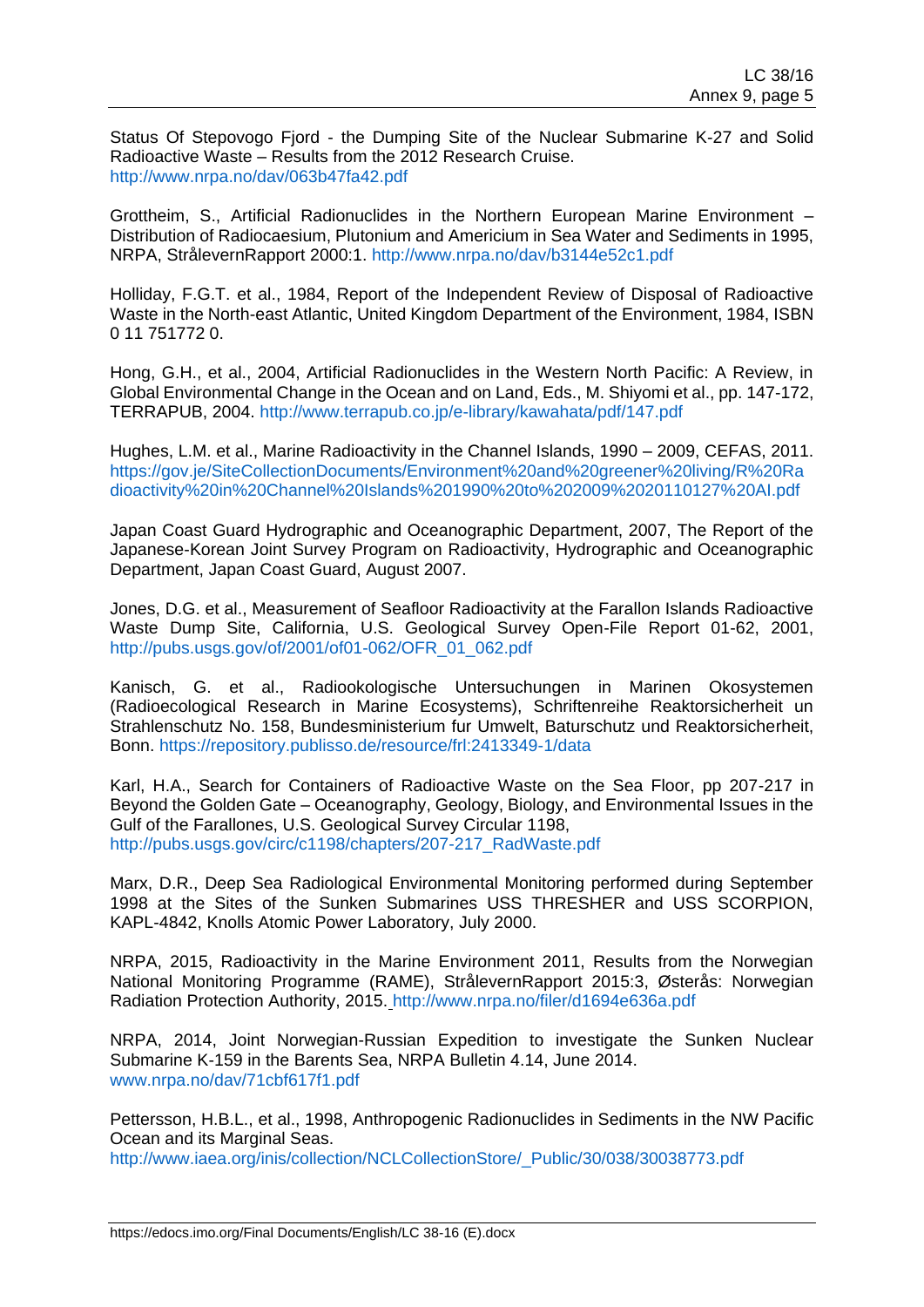Rissanen, K. et al., 1998, Radioactivity contamination of the Russian Arctic Seas, in Final Reports of the Sub-projects within the Nordic Nuclear Safety Research Project EKO-1, pp. 68--80, NKS-8, ISBN 87-7893-056-1, July 1998.

[http://www.iaea.org/inis/collection/NCLCollectionStore/\\_Public/33/004/33004742.pdf](http://www.iaea.org/inis/collection/NCLCollectionStore/_Public/33/004/33004742.pdf)

Strand, P. and Cooke, A. editors, Environmental Radioactivity in the Arctic - Proceedings of the Second International Conference on Environmental Radioactivity in the Arctic, NRPA, 1995. [http://www.iaea.org/inis/collection/NCLCollectionStore/\\_Public/28/041/28041349.pdf](http://www.iaea.org/inis/collection/NCLCollectionStore/_Public/28/041/28041349.pdf)

Suchanek, T.H. et al., Radionuclides in Fishes and Mussels from the Farallon Islands Nuclear Waste Dump Site, California, Health Physics, Volume 71, Number 2, August 1996

Woodhead, D, 1999. International Arctic Seas Assessment Project. Science of the Total Environment, 237/238: 153-166

#### **Category C – Modelling Studies**

AMAP, 2010, AMAP Assessment 2009: Radioactivity in the Arctic, Arctic Monitoring and Assessment Programme (AMAP), Oslo, Norway. <http://www.amap.no/documents/download/1164>

Amundsen, I., et al., The Kursk Accident, StrålevernRapport 2001:5, Østerås: Norwegian Radiation Protection Authority, 2001. [www.nrpa.no/dav/3b3a226c34.pdf](http://www.nrpa.no/dav/3b3a226c34.pdf)

ARMARA 1999, Radioecological Assessment of the Consequences of Contamination of Arctic Waters: Modelling the Key Processes Controlling Radionuclide Behaviour under Extreme Conditions (ARMARA) – Final Report, EC Nuclear Fission Safety Programme, 1995-99, Contract No. F14P-CT95-0035, Mitchell, P. I. et al., December 1999. <http://www.santateresa.enea.it/wwwste/artico/doc/finalrepARMARA.pdf>

IAEA, 1997, Predicted Radionuclide Release from Marine Reactors Dumped in the Kara Sea, IAEA, Vienna, 1997, IAEA-TECDOC-938, ISSN 1011-4289. [http://www-pub.iaea.org/MTCD/publications/PDF/te\\_0938\\_scr.pdf](http://www-pub.iaea.org/MTCD/publications/PDF/te_0938_scr.pdf)

IAEA, 2003, Modelling of the Radiological Impact of Radioactive Waste Dumping in the Arctic Seas, IAEA, Vienna, 2003, IAEA-TECDOC-1330, ISBN 92-0-100203-3. [http://www-pub.iaea.org/MTCD/publications/PDF/te\\_1330\\_scr.pdf](http://www-pub.iaea.org/MTCD/publications/PDF/te_1330_scr.pdf)

Layton, D. et al., 1997, Radionuclides in the Arctic Seas from the Former Soviet Union: Potential Health and Ecological Risks, Arctic Nuclear Waste Assessment Program (ANWAP), UCRL-CR-136696, November 1997.<https://e-reports-ext.llnl.gov/pdf/237390.pdf>

Palsson, S. E. et al., Marine Radioecology **-** Final Report of the Nordic Nuclear Safety Research Project EKO-1, NKS (Nordic Nuclear Safety Research), NKS(97)FR4, ISBN 87-7893-024-3, June 1998.

<http://www.iaea.org/inis/collection/NCLCollectionStore/Public/30/013/30013855.pdf>

Woodhead, D, 1999. International Arctic Seas Assessment Project. Science of the Total Environment, 237/238: 153-166.

## **Category D – Other Relevant Studies or Reports**

IAEA, 1995, Sources of Radioactivity in the Marine Environment and their Relative Contributions to Overall Dose Assessment from Marine Radioactivity (MARDOS), IAEA, VIENNA, 1995, IAEA-TECDOC-838, ISSN 1011-4289.

[http://www-pub.iaea.org/MTCD/publications/PDF/te\\_838\\_web.pdf](http://www-pub.iaea.org/MTCD/publications/PDF/te_838_web.pdf)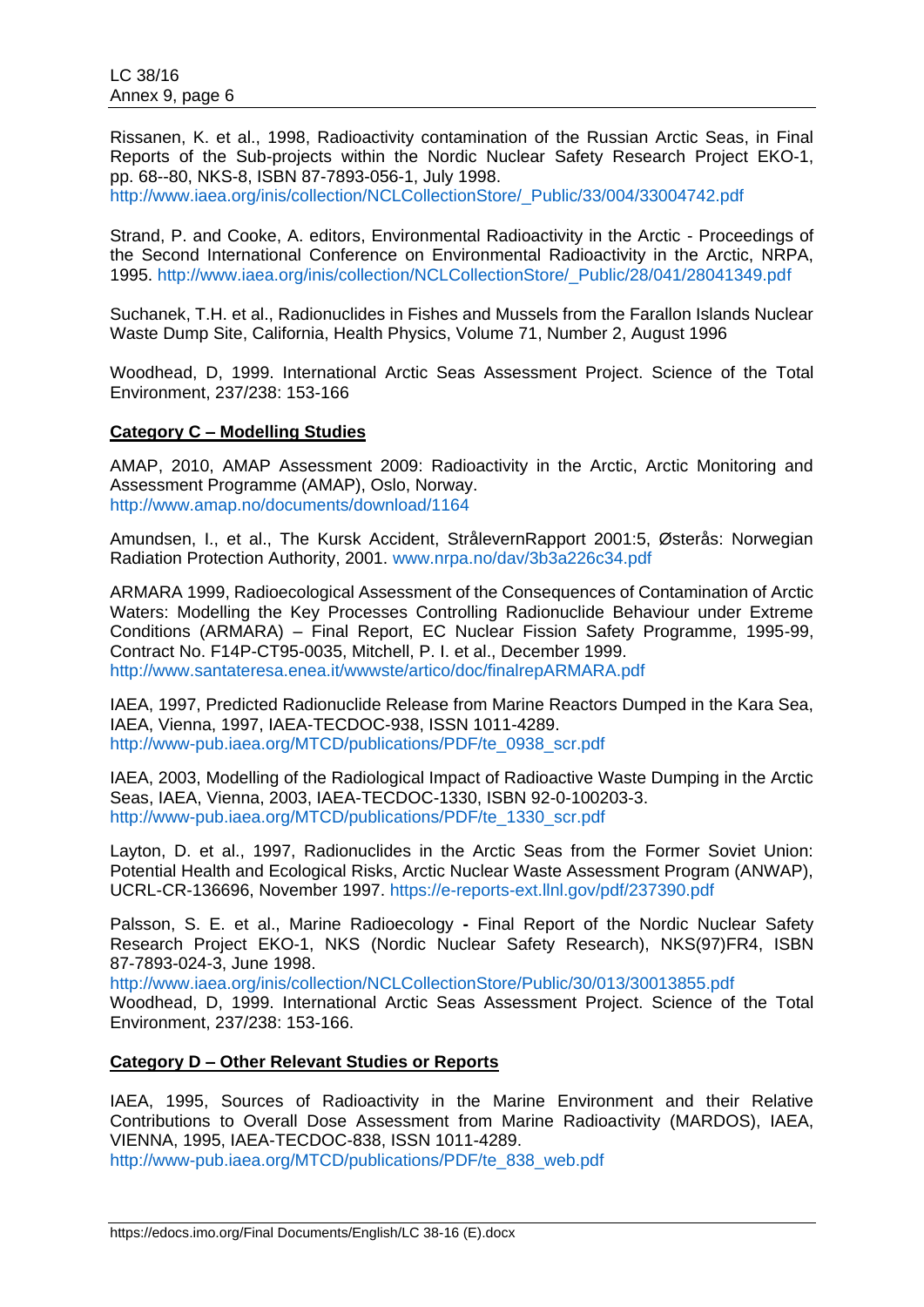IAEA, 2005, Worldwide Marine Radioactivity Studies (Womars) Radionuclide Levels in Oceans and Seas, IAEA, Vienna, 2004, IAEA-TECDOC-1429, ISBN 92–0–114904–2, ISSN 1011–4289. [http://www-pub.iaea.org/MTCD/publications/PDF/TE\\_1429\\_web.pdf](http://www-pub.iaea.org/MTCD/publications/PDF/TE_1429_web.pdf)

IAEA, 2015, Determining the suitability of materials for disposal at sea under the London Convention 1972 and London Protocol 1996: A Radiological Assessment Procedure, Edition 2015, IAEA-TECDOC-1759.

[http://www-pub.iaea.org/MTCD/Publications/PDF/TE-1759\\_web.pdf](http://www-pub.iaea.org/MTCD/Publications/PDF/TE-1759_web.pdf)

IAEA, 2015, Inventory of Radioactive Material resulting from Historical Dumping, Accidents and Losses at Sea for the Purposes of the London Convention 1972 and London Protocol 1996, IAEA-TECDOC-1776.

[http://www-pub.iaea.org/MTCD/Publications/PDF/TE-1776\\_web.pdf](http://www-pub.iaea.org/MTCD/Publications/PDF/TE-1776_web.pdf)

IAEA, 2015, The Fukushima Daiichi Accident, ISBN 978-92-0-107015-9. <http://www-pub.iaea.org/books/IAEABooks/10962/The-Fukushima-Daiichi-Accident>

IMO, 1993, Report of the Sixth Meeting of the Inter-Governmental Panel of Experts on Radioactive Waste Disposal at Sea, LC/IGPRAD 6/5, 31 August 1993.

Linsley, G. et al., (IAEA Marine Environmental Laboratory), 2004, Overview of Point Sources of Anthropogenic Radionuclides in the Oceans, Chapter 4 in Marine Radioactivity, Livingston, H.D., (Ed.), Elsevier (2004).

Livingston and Povinec, 2000, Anthropogenic Marine Radioactivity, Ocean and Coastal Management 43(2000), pp689-712, 2000.

## **General Reference Material (Not Specifically for Study)**

IMO (1991) The London Dumping Convention. The First Decade and Beyond. IMO, London, 292 pp. Out of print but a near final version is available in the London Convention Archives at: [http://www.imo.org/KnowledgeCentre/ReferencesAndArchives/IMO\\_Conferences\\_and\\_Meeti](http://www.imo.org/KnowledgeCentre/ReferencesAndArchives/IMO_Conferences_and_Meetings/London_Convention/VariousArticlesAndDocumentsAboutTheLondonConvention/Documents/London%20Dumping%20Convention%20%20the%20First%20Decade%20and%20Beyond.%20%20IMO%20Document%20LDC%2013%20INF.9%201990.pdf) [ngs/London\\_Convention/VariousArticlesAndDocumentsAboutTheLondonConvention/Docum](http://www.imo.org/KnowledgeCentre/ReferencesAndArchives/IMO_Conferences_and_Meetings/London_Convention/VariousArticlesAndDocumentsAboutTheLondonConvention/Documents/London%20Dumping%20Convention%20%20the%20First%20Decade%20and%20Beyond.%20%20IMO%20Document%20LDC%2013%20INF.9%201990.pdf) [ents/London%20Dumping%20Convention%20%20the%20First%20Decade%20and%20Bey](http://www.imo.org/KnowledgeCentre/ReferencesAndArchives/IMO_Conferences_and_Meetings/London_Convention/VariousArticlesAndDocumentsAboutTheLondonConvention/Documents/London%20Dumping%20Convention%20%20the%20First%20Decade%20and%20Beyond.%20%20IMO%20Document%20LDC%2013%20INF.9%201990.pdf) [ond.%20%20IMO%20Document%20LDC%2013%20INF.9%201990.pdf](http://www.imo.org/KnowledgeCentre/ReferencesAndArchives/IMO_Conferences_and_Meetings/London_Convention/VariousArticlesAndDocumentsAboutTheLondonConvention/Documents/London%20Dumping%20Convention%20%20the%20First%20Decade%20and%20Beyond.%20%20IMO%20Document%20LDC%2013%20INF.9%201990.pdf)

London Convention Consultative Meeting Reports, 1975 – 1997. In the London Convention Archives at:

[http://www.imo.org/KnowledgeCentre/ReferencesAndArchives/IMO\\_Conferences\\_and\\_Meeti](http://www.imo.org/KnowledgeCentre/ReferencesAndArchives/IMO_Conferences_and_Meetings/London_Convention/LCandLDCReports/Pages/default.aspx) [ngs/London\\_Convention/LCandLDCReports/Pages/default.aspx](http://www.imo.org/KnowledgeCentre/ReferencesAndArchives/IMO_Conferences_and_Meetings/London_Convention/LCandLDCReports/Pages/default.aspx)

Ringius, L. (2001), Radioactive Waste Disposal at Sea: Public Ideas, Transnational Policy Entrepreneurs, and Environmental Regimes, MIT Press, 275 pp. To be found at: [http://www.imo.org/KnowledgeCentre/ReferencesAndArchives/IMO\\_Conferences\\_and\\_Meeti](http://www.imo.org/KnowledgeCentre/ReferencesAndArchives/IMO_Conferences_and_Meetings/London_Convention/VariousArticlesAndDocumentsAboutTheLondonConvention/Documents/Ringius,%20Lasse%20%20Radioactive%20waste%20Disposal%20at%20Sea.pdf) [ngs/London\\_Convention/VariousArticlesAndDocumentsAboutTheLondonConvention/Docum](http://www.imo.org/KnowledgeCentre/ReferencesAndArchives/IMO_Conferences_and_Meetings/London_Convention/VariousArticlesAndDocumentsAboutTheLondonConvention/Documents/Ringius,%20Lasse%20%20Radioactive%20waste%20Disposal%20at%20Sea.pdf) [ents/Ringius,%20Lasse%20%20Radioactive%20waste%20Disposal%20at%20Sea.pdf](http://www.imo.org/KnowledgeCentre/ReferencesAndArchives/IMO_Conferences_and_Meetings/London_Convention/VariousArticlesAndDocumentsAboutTheLondonConvention/Documents/Ringius,%20Lasse%20%20Radioactive%20waste%20Disposal%20at%20Sea.pdf) London Convention Resolution LDC.21(9), Dumping of Radioactive Wastes at Sea. To be found at:

[http://www.imo.org/blast/blastDataHelper.asp?data\\_id=15944&filename=LDC.21\(9\).pdf](http://www.imo.org/blast/blastDataHelper.asp?data_id=15944&filename=LDC.21(9).pdf)

London Convention Resolution LC.51(16), Amendments to the Annexes to the Convention on the Prevention of Marine Pollution By Dumping of Wastes and Other Matter, 1972 Concerned Disposal at Sea of Radioactive Wastes and Other Radioactive Matter. To be found at: [http://www.imo.org/blast/blastDataHelper.asp?data\\_id=15984&filename=LC51\(16\).pdf](http://www.imo.org/blast/blastDataHelper.asp?data_id=15984&filename=LC51(16).pdf)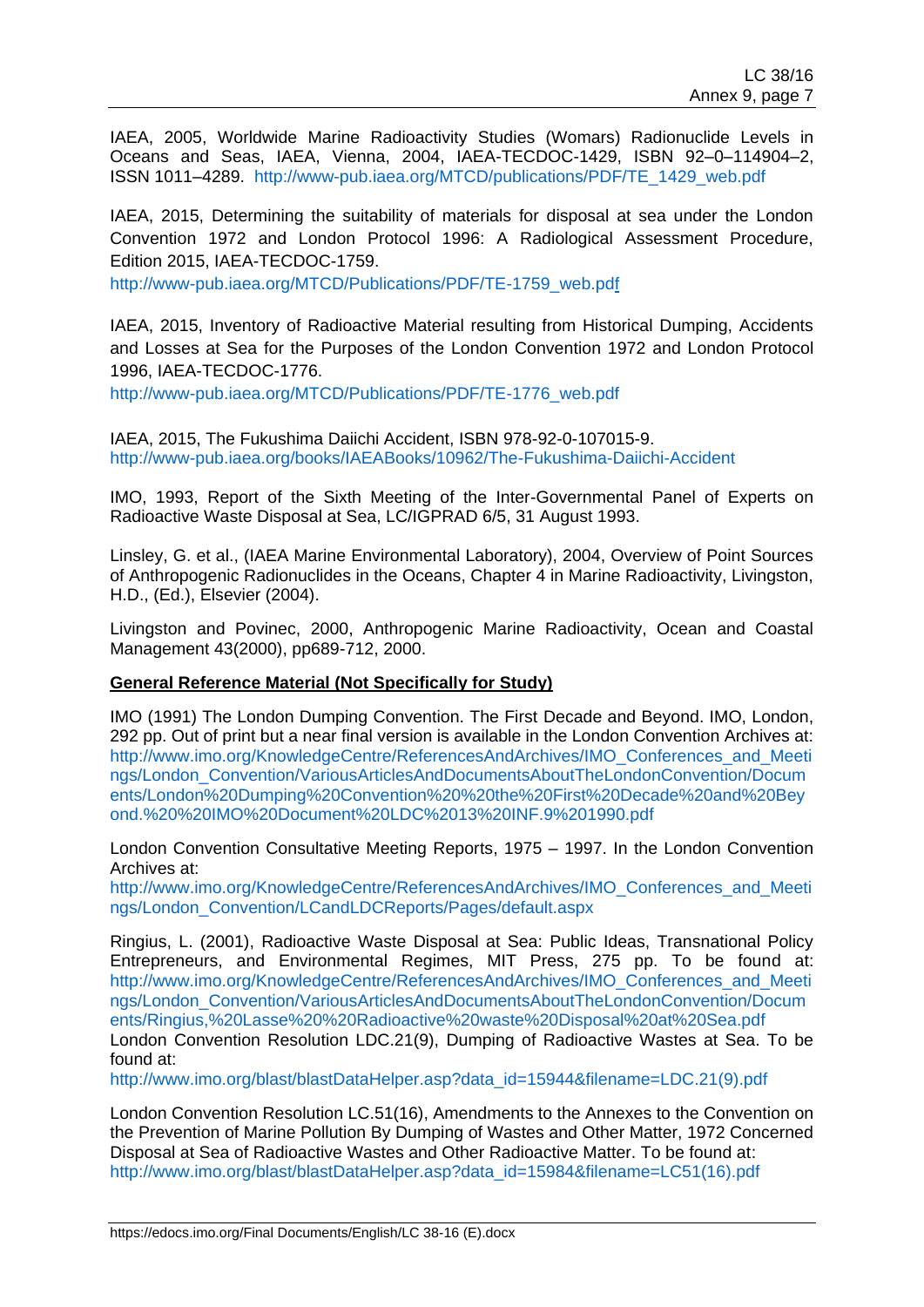LC/SG 37/1/1, Adoption of the Agenda - Annotations and Provisional Timetable, 17 January 2014, available at: [https://docs.imo.org](https://docs.imo.org/)

LC/SG 37/16, Report of the Thirty-seventh Meeting of the Scientific Group of the London Convention and the Eighth Meeting of the Scientific Group of the London Protocol, 12 June 2014, available at: [https://docs.imo.org](https://docs.imo.org/)

LC 36/16, Report of the Thirty-sixth Consultative Meeting and the Ninth Meeting of Contracting Parties, 10 November 2014, available at: [https://docs.imo.org](https://docs.imo.org/)

LC/SG 38/16, Report of the Thirty-eighth Meeting of the Scientific Group of the London Convention and the Ninth Meeting of the Scientific Group of the London Protocol, 27 April 2015, available at: [https://docs.imo.org](https://docs.imo.org/)

LC 37/16, Report of the Thirty-seventh Consultative Meeting and the Tenth Meeting of Contracting Parties, 22 October 2015, available at: [https://docs.imo.org](https://docs.imo.org/) 

#### **III Review of the listed reports**

The scientific literature related to radioactivity, radioactive waste, and other radioactive material in the oceans is extensive. There are many good review articles and books in this literature. The intent of this Literature Review is not to create a compendium of all of the literature or to duplicate or improve on any existing review of this literature. This Literature Review is tightly focused on the specific charge given by the text of the London Convention and London Protocol. The objective of this Literature Review is to satisfy the requirement for a scientific study (unless the Contracting Parties decide that further study is required), and to support the Contracting Parties in their decision whether or not to amend the provisions of the Convention and Protocol dealing with the dumping at sea of low-level radioactive waste.

With this objective in mind, the review of each report will have the following format. There will be a very brief summary of what each report finds and concludes with respect to ocean dumping of radioactive waste or the accidental deposition of radioactive material in the ocean. After that, each report will be evaluated with regard to the charge of this 25-year review. The decision that the Contracting Parties must take following the Scientific Review is whether or not to amend the provisions of the Convention and Protocol regarding ocean dumping of lowlevel radioactive waste. If the decision is made to retain the ban and make no change, little or no additional scientific justification is needed. The existing ban is protective of the ocean environment. As reported by the IAEA, there has been no deliberate dumping at sea of lowlevel radioactive waste since the ban was adopted in 1993. On the other hand, if the Contracting Parties were to decide to pursue a change to the ban, there would have to be significantly greater scientific information available today than there was in 1993 when the decision was made to adopt the ban. There was an extensive body of evidence available to the Contracting Parties in 1993 when the Convention was amended, that the harm to the ocean environment from low-level radioactive waste dumping at sea was not widespread or severe. Nevertheless, the large majority of Contracting Parties, with only a few abstentions, proceeded to approve the amendment. No Contracting Party has since expressed any interest in revising this amendment. Thus, for each report, an assessment will be made about the degree to which each report provides scientific information that is substantially different from that which was available in 1993 when the ban was adopted.

Individual reports will be reviewed in the order of their appearance on the above list, that is, by category, and alphabetically within each category.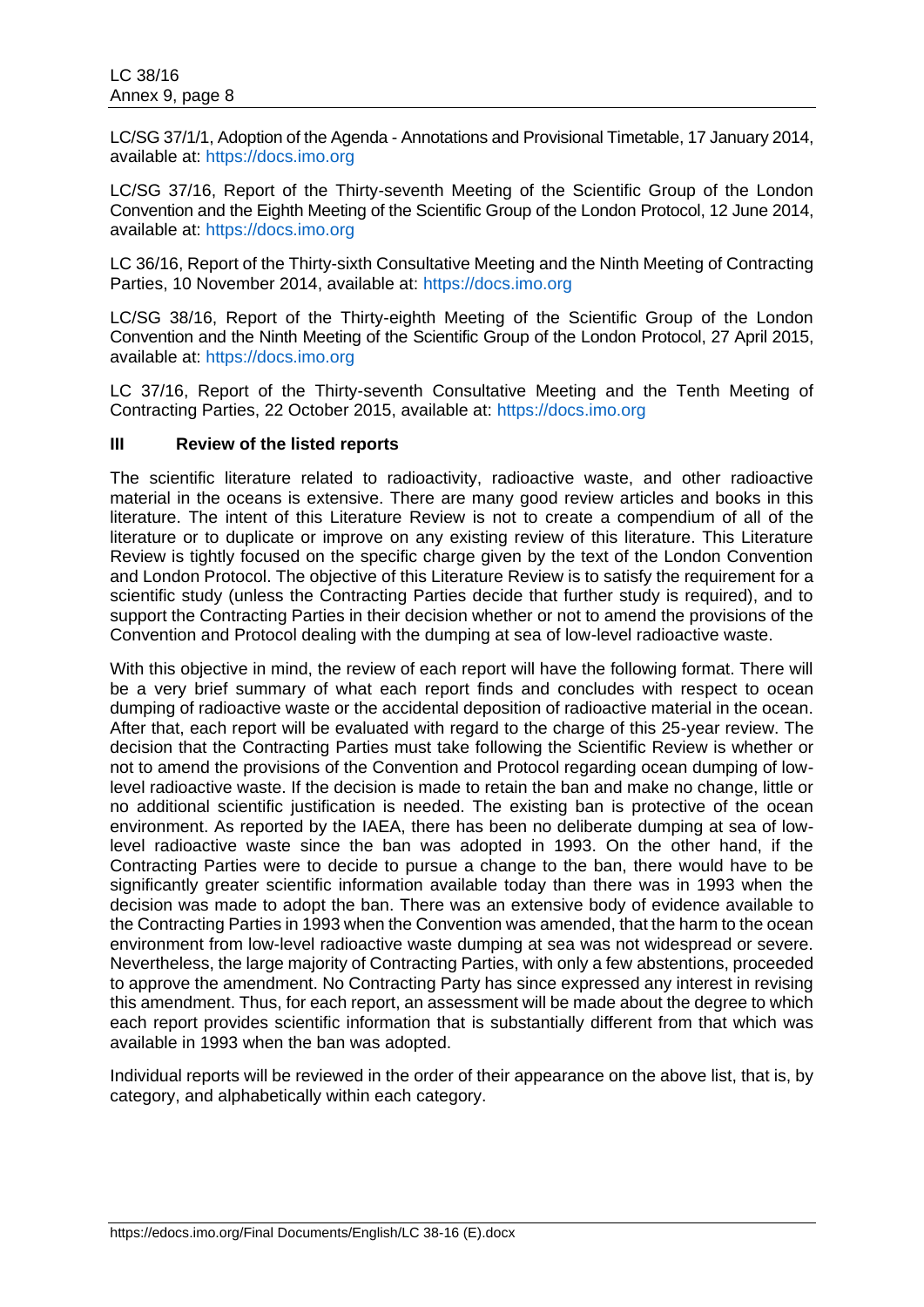### **Category A – Integrated studies**

*OECD-NEA, Co-ordinated Research and Environmental Surveillance Programme related to Sea Disposal of Radioactive Waste, CRESP Final Report 1981-1995, OECD 1996.*  <https://www.oecd-nea.org/rwm/reports/1996/CRESP-1981-1995.pdf>

This is the final report of the Co-ordinated Research and Environmental Surveillance Programme (CRESP). While this final report was issued in 1995, nearly all of the work described in this final report had been done prior to the 1993 Convention amendment, and this work was available to the Contracting Parties when they made the decision to amend the London Convention. Thus, this report nominally does not qualify for this Literature Review with the mandate to evaluate scientific work after 1993. The chief reason for including this report in the current Literature Review is because the CRESP was the only truly integrated scientific programme of its type, both at its time and in the subsequent 20 years. No other government or organization has attempted to perform the full range of studies that the CRESP performed. These included monitoring of ocean dumpsites, investigation of ocean biology, investigation of geochemistry and physical oceanography as it related to ocean dumping of low-level radioactive waste, and comprehensive modelling of the potential future impact of ocean dumping.

The final CRESP report did not compile all of the results of the CRESP, but rather provided a final road map of what work had been done and where it was published. With regard to the specific assessment of the North-east Atlantic Dumpsite, the CRESP final report cited the earlier 1985 published assessment.

The results of the CRESP programme were known and taken into account in the decision taken by the London Convention Contracting Parties in 1993. Thus, the CRESP final report does not provide substantially different information than was available in 1993.

## **Category B – Monitoring of past dumpsites or accident sites**

*AMAP, 2015, Summary for Policy-makers - Arctic Pollution Issues 2015 – Persistent Organic Pollutants; Radioactivity in the Arctic: Human Health in the Arctic, Arctic Monitoring and Assessment Programme (AMAP), Oslo, Norway.*

[http://www.amap.no/documents/doc/Summary-for-Policy-makers-Arctic-Pollution-Issues-](http://www.amap.no/documents/doc/Summary-for-Policy-makers-Arctic-Pollution-Issues-2015/1195)[2015/1195](http://www.amap.no/documents/doc/Summary-for-Policy-makers-Arctic-Pollution-Issues-2015/1195)

The Arctic Assessment of the Arctic Monitoring and Assessment Programme (AMAP) has published a series of comprehensive assessments of radioactivity in the Arctic. The 2009, 2002, and 1998 AMAP assessments of radioactivity in the Arctic are reviewed below. Although the latest AMAP radioactivity assessment has not yet been published, several key points from the updated assessment are included in this Summary report for policy-makers.

This summary report states that the levels of anthropogenic radioactivity measured in the Arctic that are attributable to already identified sources are generally very low and declining. The associated risks to human health are also declining, in part due to natural decay of radionuclides previously introduced into the environment as well as actions to prevent new introduction of radioactivity into the environment. As a result of the long-term radioactivity monitoring performed by the national networks that contribute to AMAP, it was possible to assess the potential impact from the nuclear accident at Fukushima and conclude that Arctic impacts have so far proved to be minimal and of no concern to human health. However, this report lists potential new sources of radioactivity introduction into the Arctic environment, including decommissioning of nuclear reactors in Europe and the potential for accidental releases from new and existing nuclear power plants in the Arctic region.

\*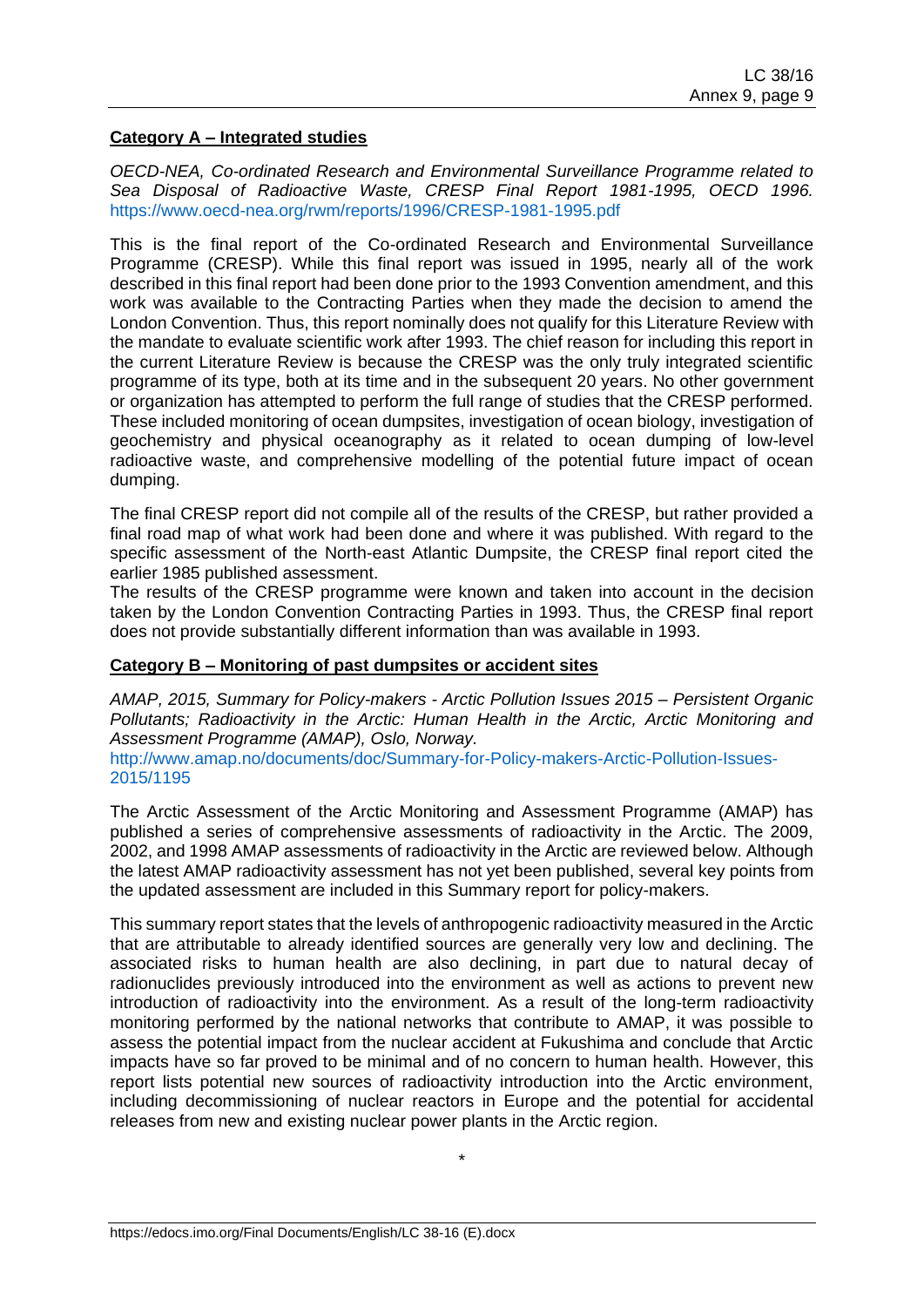*AMAP, 2010, AMAP Assessment 2009: Radioactivity in the Arctic, Arctic Monitoring and Assessment Programme (AMAP), Oslo, Norway.* <http://www.amap.no/documents/download/1164>

The 2009 Radioactivity in the Arctic Assessment of the Arctic Monitoring and Assessment Programme (AMAP) is the latest comprehensive assessment from the AMAP organization. This thorough report covers a wide variety of topics beyond that of ocean dumping. It addresses releases from land-based nuclear fuel reprocessing plants, releases into inland rivers in the Russian Federation, and large radioactivity sources on land, including stored spent fuel and Sr-90 heat sources.

With respect to the charter of this review to consider information related to ocean dumping, the section of most interest to this Literature Review is the summary of monitoring near dumped waste in Abrosimov bay on the east coast of the Novaya Zemlya southern island.

The waste dumped at that location ranges from containers with contaminated equipment to nuclear submarines with fuelled reactors. The AMAP port presented seawater and sediment data from samples taken in the immediate vicinity of waste containers. The same areas were sampled in 1994 and 2002, and the radioactivity concentrations measured had declined between those years. The highest concentration seawater samples in 2002 had measured concentrations of Cs-137, Sr-90, and Pu-239 that were 3.2, 6.0, and  $0.0064$  Bq/m<sup>3</sup>, respectively. The highest sediment concentration measured for Cs-137 and Co-60 was approximately 62 and 2.3 Bq/kg dry weight, respectively.

The 2009 AMAP report also included data from the site of the Thule, Greenland B52 bomber nuclear weapons accident in 1968. However, the 2002 AMAP report had significantly more data from Thule, so these results will be discussed in the review of the 2002 AMAP report.

Overall, the 2009 AMAP report does not provide information relative to ocean dumping that is substantially different from that which was available in 1993. While the monitoring data from Abrosimov Bay are encouraging in that the concentration of radioactivity in seawater and sediment in the vicinity of previously dumped radioactive waste is low and decreasing, this result by itself is not significantly different from data that were available in 1993 from other ocean dumpsites or accident sites.

*AMAP, 2004, AMAP Assessment 2002: Radioactivity in the Arctic. Arctic Monitoring and Assessment Programme (AMAP), Oslo, Norway, 2004.* <http://www.amap.no/documents/doc/amap-assessment-2002-radioactivity-in-the-arctic/93>

\*

The 2002 Radioactivity in the Arctic Assessment of the Arctic Monitoring and Assessment Programme (AMAP), like the 2009 AMAP report, covers a wide variety of topics related to radioactivity in the Arctic.

The 2002 AMAP report discussed the results of several monitoring expeditions to the site of the Russian nuclear-powered submarine *Kursk*, which sank in 2000. Samples taken in the immediate vicinity of the submarine after the sinking, during salvage operations, and after recovery of the section of the submarine containing the nuclear power plant all found radioactivity concentrations consistent with the normal background in the Barents Sea.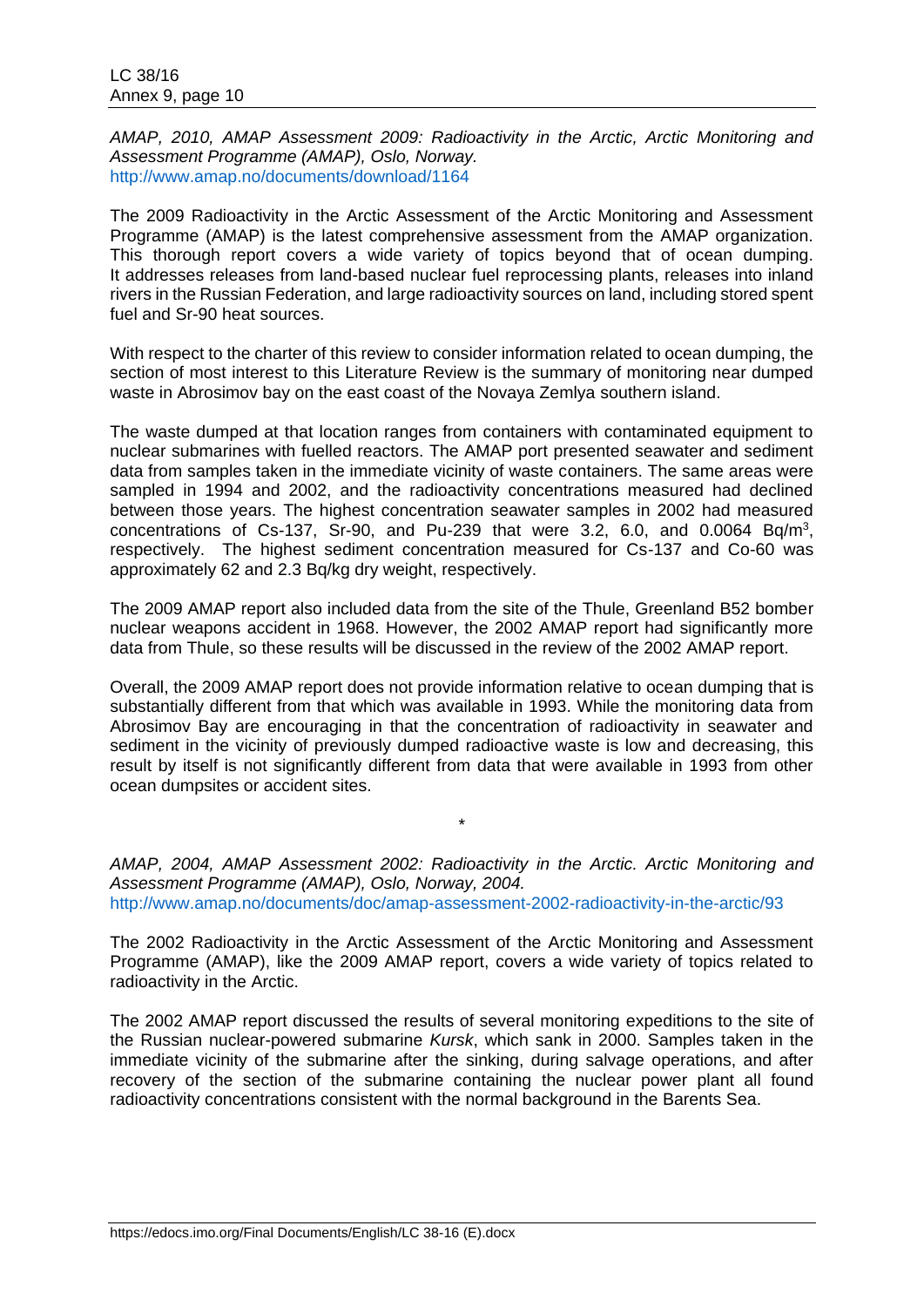The 2002 AMAP report did not have the same level of detailed monitoring data from the site of radioactive waste dumping as were in the 2009 AMAP report. Rather, this report included information on various attempts to confirm independently the amount of radioactivity in the dumped waste. There was reasonable agreement among the various estimates.

The 2002 AMAP report included detailed monitoring from the vicinity of the 1968 crash of a U.S. B52 Bomber near Thule, Greenland. The plutonium released to the marine environment following that crash is mostly in the form of small insoluble plutonium oxide particles. Seawater samples in the vicinity of the crash site do not have elevated plutonium concentrations. In the sediment, plutonium concentrations are relatively well mixed within the top 3 to 5 cm of sediment, and are lower at deeper depths. At the location of the highest reported surface sediment concentration, the Pu-239 concentration was approximately 640 Bq/kg dry weight. Several species of bottom dwelling marine life were sampled and generally had radioactivity concentrations of one to two orders of magnitude lower than the sediment.

There was one mollusc sample that had a significantly higher concentration than the sediment, which was attributed to a hot particle. Beyond approximately one kilometre from the crash site, sediment concentrations were a factor of ten lower than the highest sediment concentration, and thus, the bottom dwelling marine life would also be expected to have correspondingly lower radioactivity concentrations.

Overall, the 2002 AMAP report does not provide information relative to ocean dumping that is substantially different from that which was available in 1993 from other dumpsites or accident sites. While the monitoring data from the Kursk site showed little if any release, this result was consistent with the previously available information from sites of sunken nuclear-powered submarines. Similarly, the Thule crash monitoring data, while more extensive than was available in the past, was consistent with past understanding of the Thule accident site. The Kursk submarine was recovered in 2001 and no releases were detected during the process.

*AMAP, 1998, AMAP Assessment Report: Arctic Pollution Issues, Chapter 8 – Radioactivity, P. Strand, editor, Oslo, Norway.* [http://www.amap.no/documents/doc/amap-assessment-report](http://www.amap.no/documents/doc/amap-assessment-report-arctic-pollution-issues/68)[arctic-pollution-issues/68](http://www.amap.no/documents/doc/amap-assessment-report-arctic-pollution-issues/68)

\*

The 1998 Radioactivity in the Arctic Assessment of the Arctic Monitoring and Assessment Programme (AMAP), like the 2002 and 2009 AMAP reports, covers a wide variety of topics related to radioactivity in the Arctic.

The 1998 AMAP report discussed the results of several monitoring expeditions to the site of the Russian nuclear-powered submarine *Komsomolets*, which sank in 1989 in the Norwegian Sea. Sediment samples taken in the immediate vicinity of the submarine in 1995 had very low radioactivity concentrations which were not much higher than samples taken one kilometre away. Several modelling studies of potential future release from the submarine by both Russian and NATO authors were reviewed. The AMAP authors stated "based on the results of the studies carried out by NATO and Russian Navy experts, it can be concluded that the threats posed by radionuclides in the wreckage of the *Komsomolets* submarine are minor."

The 1998 AMAP report included a discussion of samples taken during monitoring near radioactive waste and submarines dumped in the Abrosimov and Stepovogo Bays. The Abrosimov Bay results were discussed in the 2009 AMAP report above. In the Stepvogo Bay, a sample chart was provided that showed that sediment samples in the bay were less than 800 Bq/kg dry weight for Cs-137, with concentrations declining to less than 40 Bq/kg dry weight outside the central area, respectively. However, in the immediate vicinity of some steel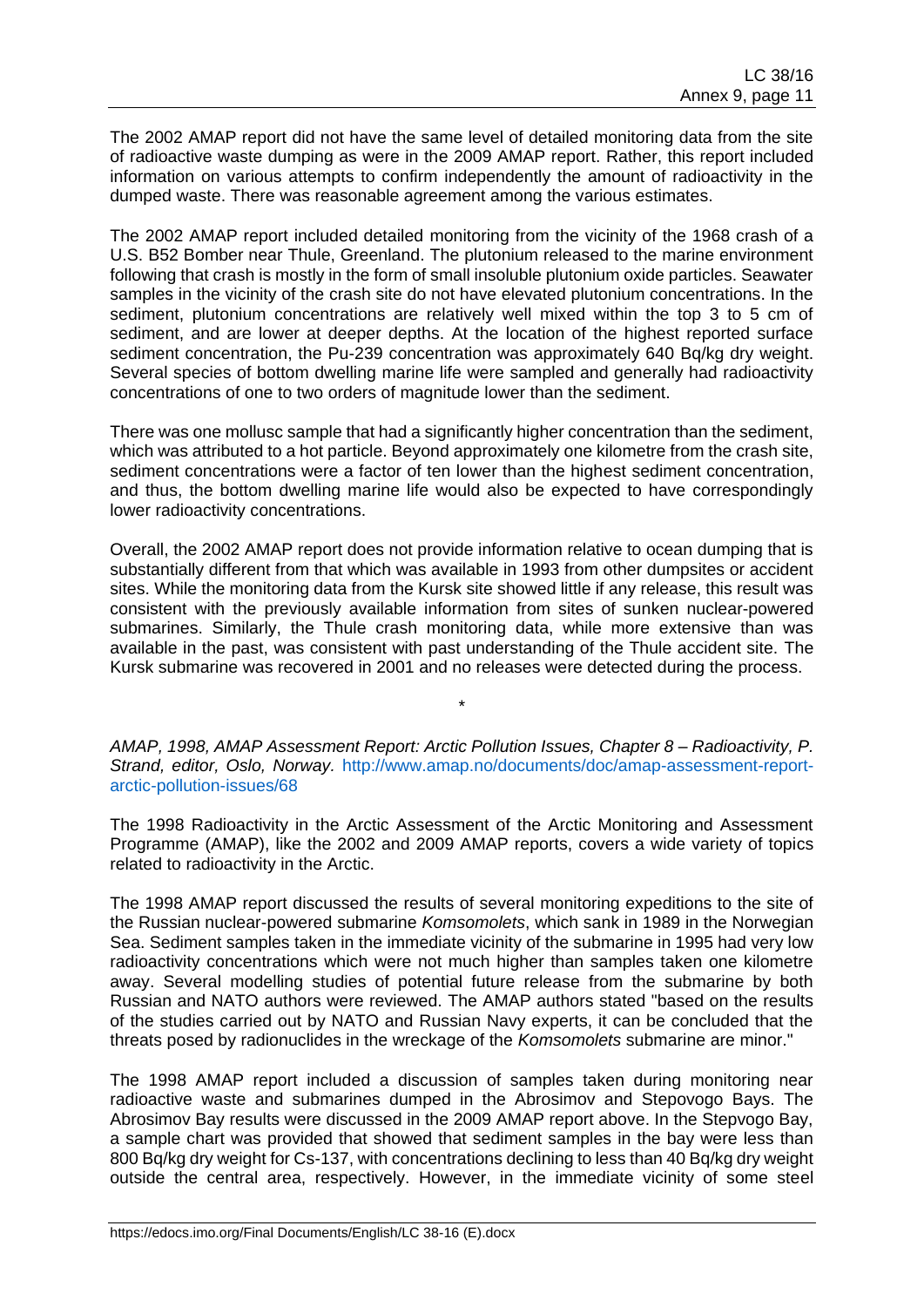containers, much higher concentrations were measured, with the highest Cs-137 concentration being 109,000 Bq/kg dry weight. Fish caught in Stepovogo Bay had measured Cs-137 and Sr-90 concentrations of approximately 2.2 and 1.6 Bq/kg, respectively.

The 1998 AMAP report included a discussion of samples taken during monitoring near radioactive waste and submarines dumped in the Abrosimov and Stepovogo Bays. The Abrosimov Bay results were discussed in the 2009 AMAP report above. In the Stepvogo Bay, a sample chart was provided that showed that sediment samples in the bay were less than 800 Bq/kg dry weight for Cs-137, with concentrations declining to less than 40 Bq/kg dry weight outside the central area, respectively. However, in the immediate vicinity of some steel containers, much higher concentrations were measured, with the highest Cs-137 concentration being 109,000 Bq/kg dry weight. Fish caught in Stepovogo Bay had measured Cs-137 and Sr-90 concentrations of approximately 2.2 and 1.6 Bq/kg, respectively.

Discussion and sampling results of monitoring of the Thule, Greenland accident were not as extensive as in the 2002 AMAP report, so this subject is not reviewed further.

The 1998 AMAP report concluded that the large-scale sources of artificial radioactivity in the Arctic marine environment were from past nuclear weapons testing, from European reprocessing plants, and from the Chernobyl accident. In the case of radioactive wastes dumped at sea, the radionuclides remain mostly localized. The AMAP authors conclude that "the additional contamination of the Arctic by radionuclides from these diverse sources is of negligible radiological significance."

Overall, the 1998 AMAP report does not provide information relative to ocean dumping that is substantially different from that which was available in 1993 from other dumpsites or accident sites. While the monitoring data from the *Komsomolets* site showed little release, this result was consistent with the previously available information from sites of sunken nuclear-powered submarines. Similarly, the 1997 AMAP report concluded that the dumping source term was a small contributor to radioactivity in the Arctic marine environment at a regional scale compared to fallout and discharges from reprocessing plants. This conclusion is not significantly different from what was known in 1993 about other dumpsites in the Atlantic and Pacific oceans.

*CEFAS, 2015, Radioactivity in Food and the Environment, 2014, RIFE-20, Centre for Environment, Fisheries and Aquaculture Science, (and earlier reports in the annual RIFE series)* 

[https://www.gov.uk/government/publications/radioactivity-in-food-and-the-environment-2014](https://www.gov.uk/government/publications/radioactivity-in-food-and-the-environment-2014-rife-20) [rife-20](https://www.gov.uk/government/publications/radioactivity-in-food-and-the-environment-2014-rife-20)

The Radioactivity in Food and the Environment RIFE-20 is the latest in the long running series of annual reports from the United Kingdom on releases of radioactivity to the environment and radiological environmental monitoring. This report notes that disposals of small amounts of radioactive waste were conducted in an area of the English Channel known as the Hurd Deep from 1950 to 1963. Samples analyzed in 2014 from the Channel Island States showed the influence of discharges from nuclear fuel reprocessing plants. No results were noted that would indicate any contribution from the Hurd Deep disposals. This monitoring was not conducted in the immediate vicinity of the waste disposed of in the Hurd Deep, but rather was from nearby areas to detect and assess any impact over time.

The Rife-20 and earlier reports do not provide significant additional information relative to ocean dumping compared to that which was available in 1993. Previous United Kingdom reports in the RIFE and AEMR (Aquatic Environmental Monitoring Report) report series have long provided similar information and reached similar conclusions relative to past ocean dumping in the Hurd Deep.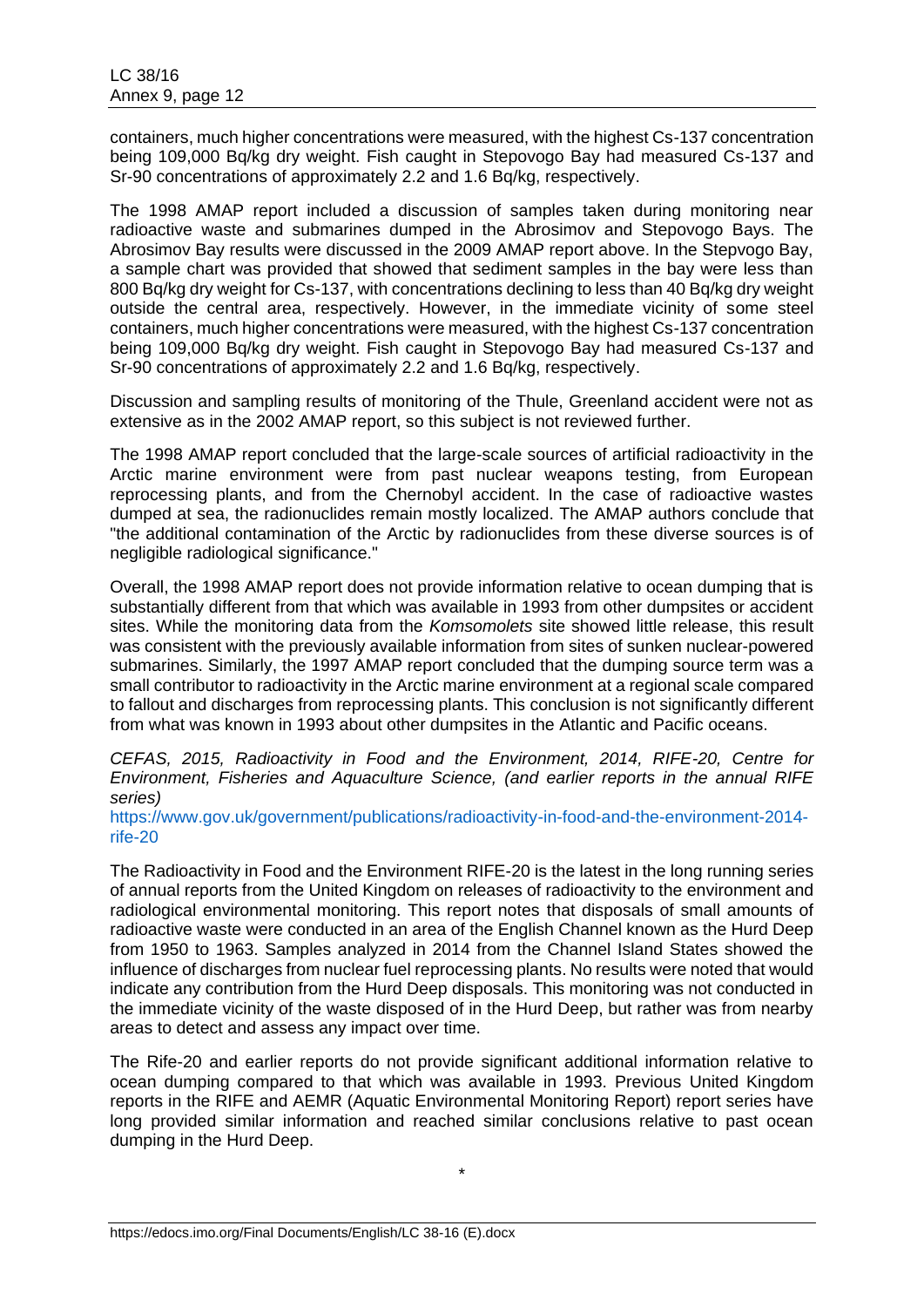*Dale,P., 2012, Dalgety Bay Radium Contamination, Scottish Environmental Protection Agency, August 2012,* [http://www.sepa.org.uk/media/62124/dalgety-bay-2012-dose](http://www.sepa.org.uk/media/62124/dalgety-bay-2012-dose-assessment-report-1-10-04-13.pdf)[assessment-report-1-10-04-13.pdf](http://www.sepa.org.uk/media/62124/dalgety-bay-2012-dose-assessment-report-1-10-04-13.pdf)*, one of numerous reports available at the SEPA Dalgety Bay web page,* 

[http://www.sepa.org.uk/regulations/radioactive-substances/dalgety-bay-updates/dalgety-bay](http://www.sepa.org.uk/regulations/radioactive-substances/dalgety-bay-updates/dalgety-bay-reports/)[reports/](http://www.sepa.org.uk/regulations/radioactive-substances/dalgety-bay-updates/dalgety-bay-reports/)

Among the large number of reports available at the SEPA Dalgety Bay web page, this August 2012 report presents the best overall summary of the radium contamination at this site. Dalgety Bay issues resulted from the disposal of a variety of wastes from a United Kingdom air base along the shoreline of Dalgety Bay in the 1940s and 1950s. These wastes included incinerated and crushed radium dials and instruments along with fragments of pots, which had been used for holding radium used in radium dial painting. The disposal area for these wastes has been subject to wave erosion for many years, and radium sources have been found to be washing up on the shore area about 500 meters in length for the past 25 years.

Numerous surveys of the area have been performed, and hundreds of individual small radium sources have been collected and removed. After each removal operation additional radium sources have been found to wash ashore at an approximate rate of 100 sources per year. The shore area is heavily used for recreational purposes including walking and boating. Currently the shore area is posted with signs warning the public not to remove objects from the shore. After discovery of four higher activity radium sources up to 16 MBq, one shore area was posted with signage warning the public to keep out of this area. No permanent corrective action either to remove the source of contamination or to restrict access has yet been determined.

The Dalgety Bay situation does not provide any new information compared to that which was available in 1993 when the ocean dumping ban was decided. The shore contamination had already been discovered in 1993. Also, dumping in a shoreline area subject to wave erosion and redistribution would not have been consistent with the requirements of the Convention prior to 1993.

#### *Edson, R. et al., The Arctic Nuclear Waste Assessment Program, Oceanography, Vol 10, No. 1, 1997.* [http://www.tos.org/oceanography/archive/10-1\\_edson.pdf](http://www.tos.org/oceanography/archive/10-1_edson.pdf)

\*

This report provides a summary of the Arctic Nuclear Waste Assessment Program (ANWAP), a program managed by the U.S. Office of Naval Research to assess the fate and impact of radioactive waste deposited in the Arctic by the former Soviet Union. This report was written four years after the initiation of the ANWAP Program. The report provides a brief summary of work performed by ANWAP-associated researchers as well as other researchers, but includes little actual data. Drawing upon data published elsewhere, the authors concluded that initial results show little evidence of widespread radioactivity in the Arctic from the ocean dumping of radioactive waste in the Arctic.

The ANWAP Program did not produce the same type of thorough and comprehensive reports as the AMAP Program. Therefore, this report does not provide significant additional information relative to ocean dumping compared to that which was available in 1993.

\*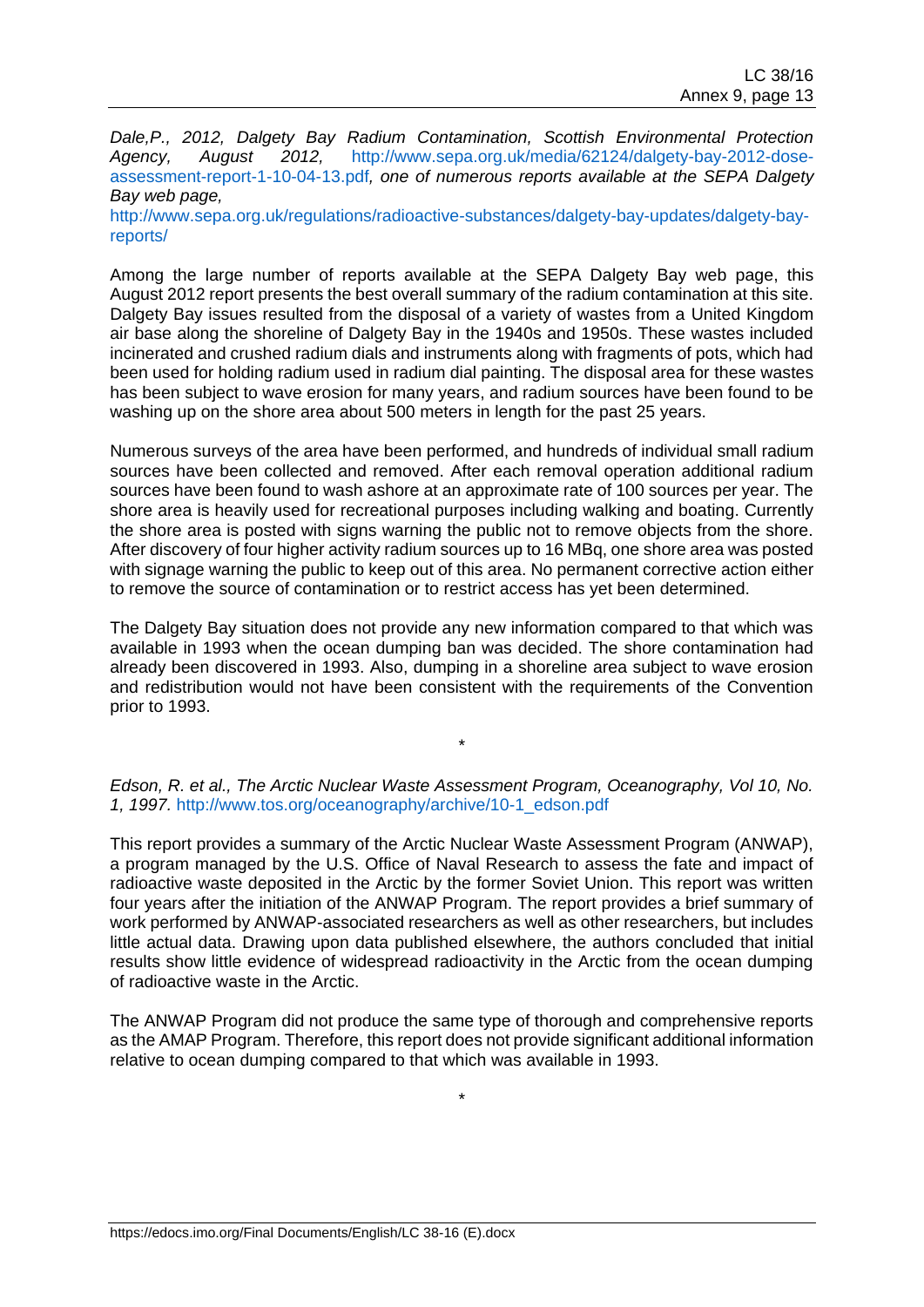*Feldt, W. et al., 1987, Radiookologie der Tiefsee – Kenntnisstand fur die Beurteilung der Versenkung niedrigaktiver Festabfalle in der Tiefsee (Radioecology of the Deep Sea – State of Knowledge for Evaluation of Disposal of Low Level Activity Solid Waste in the Deep Sea), in Heller, H., Band 06: Empfehlungen der Strahlenschutzkommission 1985/1986, pages 123-165, ISBN 3-437-11138-8.*

Dr. Feldt was the Chairman of a working group on Radioecology of the Deep Sea that was chartered by the German Radiation Protection Commission to evaluate a list of documents submitted on ocean dumping of low-level radioactive waste and to provide a clear summary of then-current knowledge. Dr. Feldt's working group was requested to report in language that could be understood by people who were not experts in the topic.

The resulting report included background material on the amount of radioactivity dumped between 1965 and 1982. The report reviewed the models used to assess the potential migration of radioactivity from the barrels through the food chain and potentially to humans. The authors used several models and compared the results concerning radiation dose to organisms and the so-called critical groups of humans. In addition, several disposal scenarios were tested including a ten times increase of the disposed amount of activity for five years. After the OECD/NEA model and the model from German Hydrographic Institute (from 1985), all doses from potential exposition paths lead to doses below  $10^{-7}$  Sv per year.

In the final section of the working group report, the authors discuss what they consider to be remaining open issues at that time. The authors noted that the relatively simple box models might not be suitable for predictions over long time periods of over 10,000 years. They noted that the then-current models needed to be improved. Similarly, the authors concluded that knowledge of food chains and migration of radionuclides through the food chains was incomplete, and that one could not exclude the possibility that the biological component the spread of the radioactive release is underestimated. Finally, the authors noted that, although doses to biota seem to be low, it should be taken into account that deep sea biota are highly specialized and occur in small numbers. Therefore, dose effects on the level of individual organisms may have a higher impact compared to other ecosystems with a higher biodiversity.

This report was available at the time the decision was made in 1993 to ban ocean dumping of low-level radioactive waste. Several of the concerns discussed in this report remained concerns in 1993. Therefore, this report does not provide significant additional information relative to ocean dumping compared to that which was available in 1993.

\*

*Gwynn, J. P. and Nikitin, A. I., Joint Norwegian-Russian Expert Group for Investigation of Radioactive Contamination in the Northern Areas – Investigation into the Radioecological Status of Stepovogo Fjord – The Dumping Site of the Nuclear Submarine K-27 and Solid Radioactive Waste – Results from the 2012 Research Cruise.* <http://www.nrpa.no/dav/063b47fa42.pdf>

This report discusses a very thorough survey of the Stepovogo Bay in 2012 by a joint Norwegian and Russian team. Radioactivity analysis was performed by laboratories in the Russian Federation, Norway, and the IAEA. Analysis of a sediment sample split among the various laboratories showed good agreement among all of the laboratories. Overall, the radioactivity concentrations measured in Stepovogo Bay were significantly lower than what was measured in the 1990s, and was discussed above in the AMAP 1998 report. Extensive sampling of seawater and marine life showed very little, if any radioactivity above what is normal outside the Bay. The highest concentration in a sediment sample was over a factor of 100 lower than the highest concentration from samples collected on a previous expedition.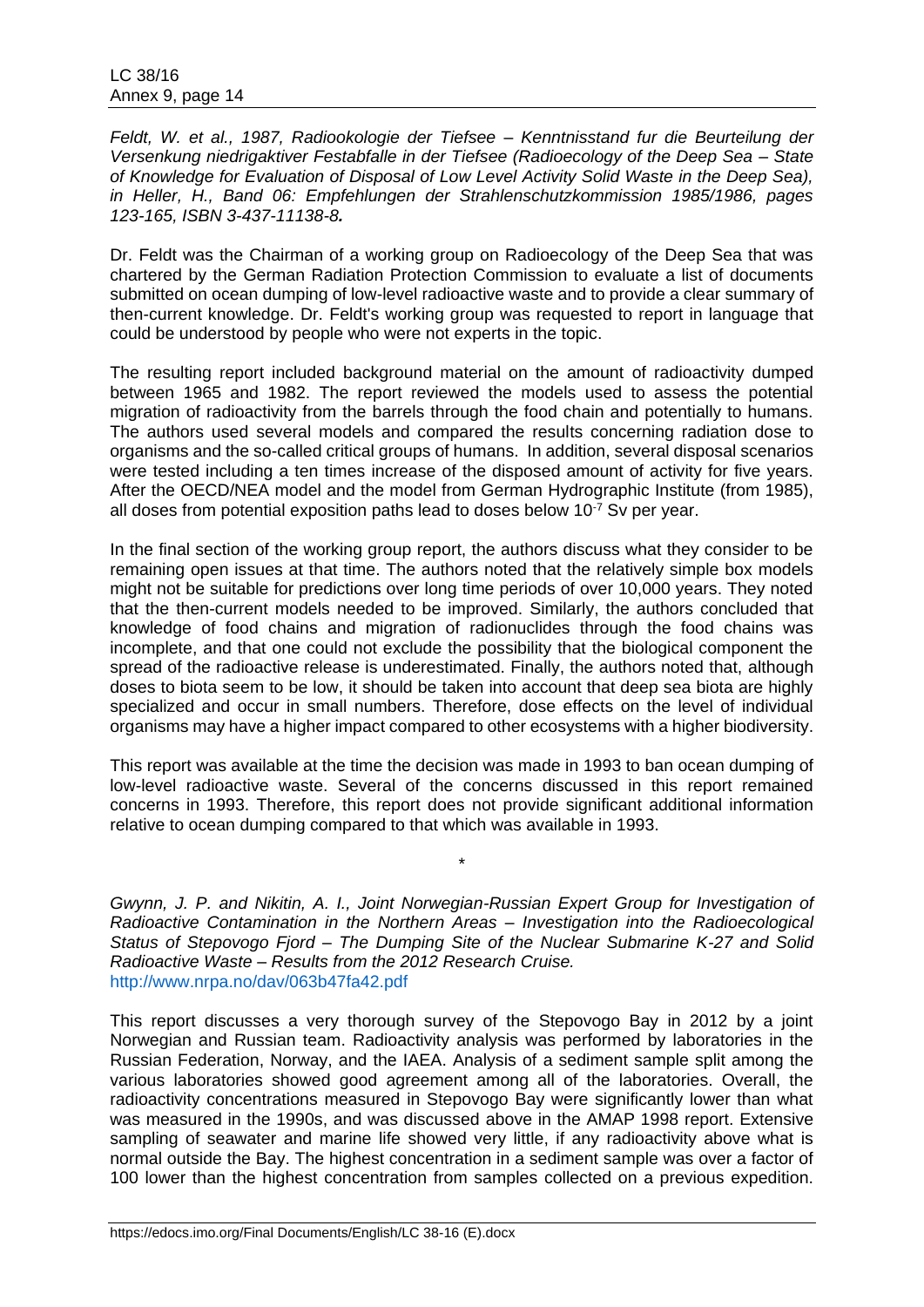This is likely due to the fact that the 2012 sampling survey collected samples in the immediate vicinity of different dumped containers when compared with the previous expedition. Nevertheless, the overall average for the inner Bay was still substantially lower than that measured in the 1990s.

This very thorough survey showed that there was no immediate cause for concern in the Stepovogo Bay. However, this report does not provide significant additional information relative to ocean dumping compared to that which was available in 1993.

*Grottheim, S., Artificial Radionuclides in the Northern European Marine Environment – Distribution of Radiocaesium, Plutonium and Americium in Sea Water and Sediments in 1995, NRPA, StrålevernRapport 2000:1.* <http://www.nrpa.no/dav/b3144e52c1.pdf>

\*

This report discusses the results of a 1995 research cruise to locations in the North Sea, Barents Sea, Norwegian Sea, Iceland Sea and North Atlantic. Seawater radioactivity measurements were made at various depths in the water column and sediment cores were taken and analysed as well. One of the locations visited and sampled was the site of the *Komsomolets* submarine. Seawater measurements near the sunken submarine were not elevated compared to other locations. Cs-137 in surface sediment near the submarine was about a factor of three higher than at locations about 0.5 kilometre away in each direction from the submarine, and a very small concentration of Cs-134 was detected in the sediment near the submarine. This result would be consistent with small leakage from the submarine. However, because higher concentrations of both nuclides were measured at other locations far distant from the submarine, another source could not be ruled out.

Overall, this report does not provide information relative to ocean dumping that is substantially different from that which was available in 1993 from other ocean dumpsites or accident sites. While the monitoring data from the *Komsomolets* site showed little if any release, this result was consistent with the previously available information from sites of sunken nuclear-powered submarines.

*Holliday, F.G.T. et al., 1984, Report of the Independent Review of Disposal of Radioactive Waste in the North-east Atlantic, United Kingdom Department of the Environment, 1984, ISBN 0 11 751772 0.* 

\*

This is the report of an independent review of the evidence regarding the safety of ocean dumping. This review was chartered by the Secretary of State for the Environment following the suspension of the annual United Kingdom dumping of solid radioactive waste in the North-east Atlantic in 1983.

The review provided a summary of the history of the dumping as well as the amount of radioactive waste dumped. The modelling work done to evaluate the radioactive waste dumping was described in detail as well as the very low human population doses calculated by that modelling. The authors were generally very favourable on the quality of the work that had been done to date, and concluded that the calculated doses were likely conservatively overestimated. However, due to the complexity of the calculations and the number of unknown factors, the authors concluded that the safety of the dumping could not be proved to the satisfaction of all concerned without a great deal of additional work. At a minimum, the authors recommended that the then-current suspension of United Kingdom ocean dumping be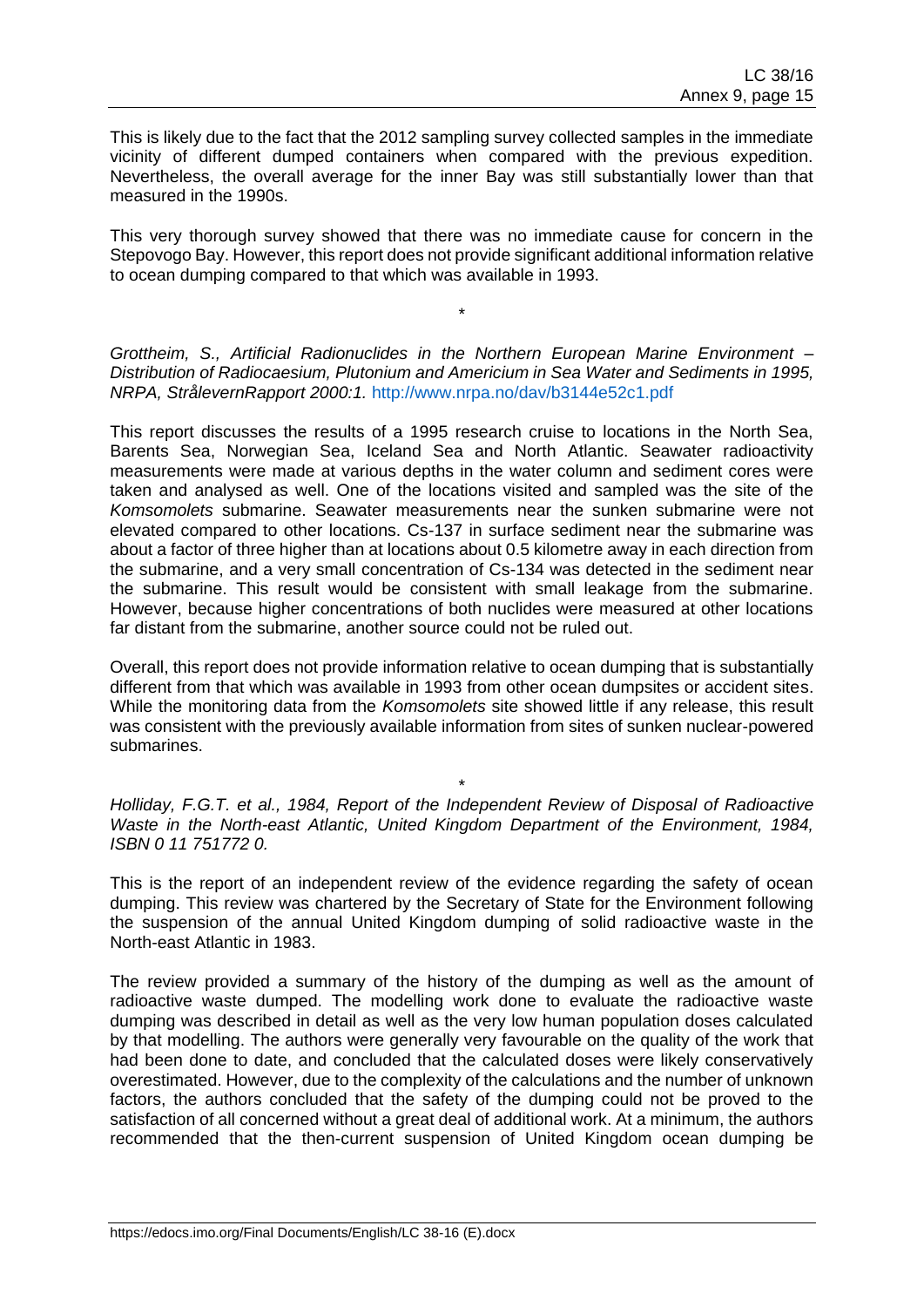continued at least until the conclusion of the next planned NEA Site Suitability Review as well as the Ad Hoc Scientific Review under the London Convention. The authors also recommended that land-based disposal alternatives be given further consideration in the United Kingdom.

This report was available at the time the decision was made in 1993 to ban ocean dumping of low-level radioactive waste. Several of the concerns discussed in this report were also concerns in 1993. Therefore, this report does not provide significant additional information relative to ocean dumping compared to that which was available in 1993.

*Hong, G.H. et al., 2004, Artificial Radionuclides in the Western North Pacific: A Review, in Global Environmental Change in the Ocean and on Land, Eds., M. Shiyomi et al., pp. 147-172, TERRAPUB, 2004.* <http://www.terrapub.co.jp/e-library/kawahata/pdf/147.pdf>

\*

This review article focuses on artificial radionuclides in the Western North Pacific Ocean. The scientific literature is reviewed with this regional perspective in mind. Compared to the North-east Atlantic and Arctic Oceans, the Western North Pacific has experienced less input from nuclear fuel reprocessing plants. However, the Western North Pacific has received radioactivity from nuclear weapons testing as global fallout, and in some cases as more localized fallout. With regard to past ocean dumping of radioactive waste, this review article cites results from joint Korean, Japanese, and Russian monitoring at the sites of former Russian/Soviet dumping. Samples of seawater, sediment and marine life had artificial radioactivity concentrations that were low and predominantly due to global fallout.

While this report provides information on the Western North Pacific that may not have been available in 1993, this information is not substantially different from the conclusions reached in the vicinity of dumpsites in other parts of the world.

*Hughes, L.M. et al., Marine Radioactivity in the Channel Islands, 1990–2009, CEFAS, 2011.*  [https://gov.je/SiteCollectionDocuments/Environment%20and%20greener%20living/R%20Ra](https://gov.je/SiteCollectionDocuments/Environment%20and%20greener%20living/R%20Radioactivity%20in%20Channel%20Islands%201990%20to%202009%2020110127%20AI.pdf) [dioactivity%20in%20Channel%20Islands%201990%20to%202009%2020110127%20AI.pdf](https://gov.je/SiteCollectionDocuments/Environment%20and%20greener%20living/R%20Radioactivity%20in%20Channel%20Islands%201990%20to%202009%2020110127%20AI.pdf)

\*

This report reviews the results of radiological environmental monitoring at the islands of Guernsey, Alderney, and Jersey in the English Channel from 1967 through 2009. These data are included in the United Kingdom annual reports in the RIFE and AEMR series. However, in this report, the Channel Islands data are separated and represented graphically over time. The Channel Islands are relatively close to the French reprocessing plant at Cap La Hague as well as the Hurd Deep in the English Channel, where small amounts of radioactive waste were disposed of by the United Kingdom from 1950 to 1963. Overall, the concentrations of radioactivity in sediment and marine life are low and declining. The report concludes that there was no detectable effect in Channel Islands waters from past disposals in the Hurd Deep. This monitoring was not conducted in the immediate vicinity of the waste disposed of in the Hurd Deep, but rather at the nearby Channel Islands.

This report does not provide significant additional information relative to ocean dumping compared to that which was available in 1993. Previous United Kingdom reports in the RIFE and AEMR series have long provided similar information and reached similar conclusions relative to past dumping in the Hurd Deep.

\*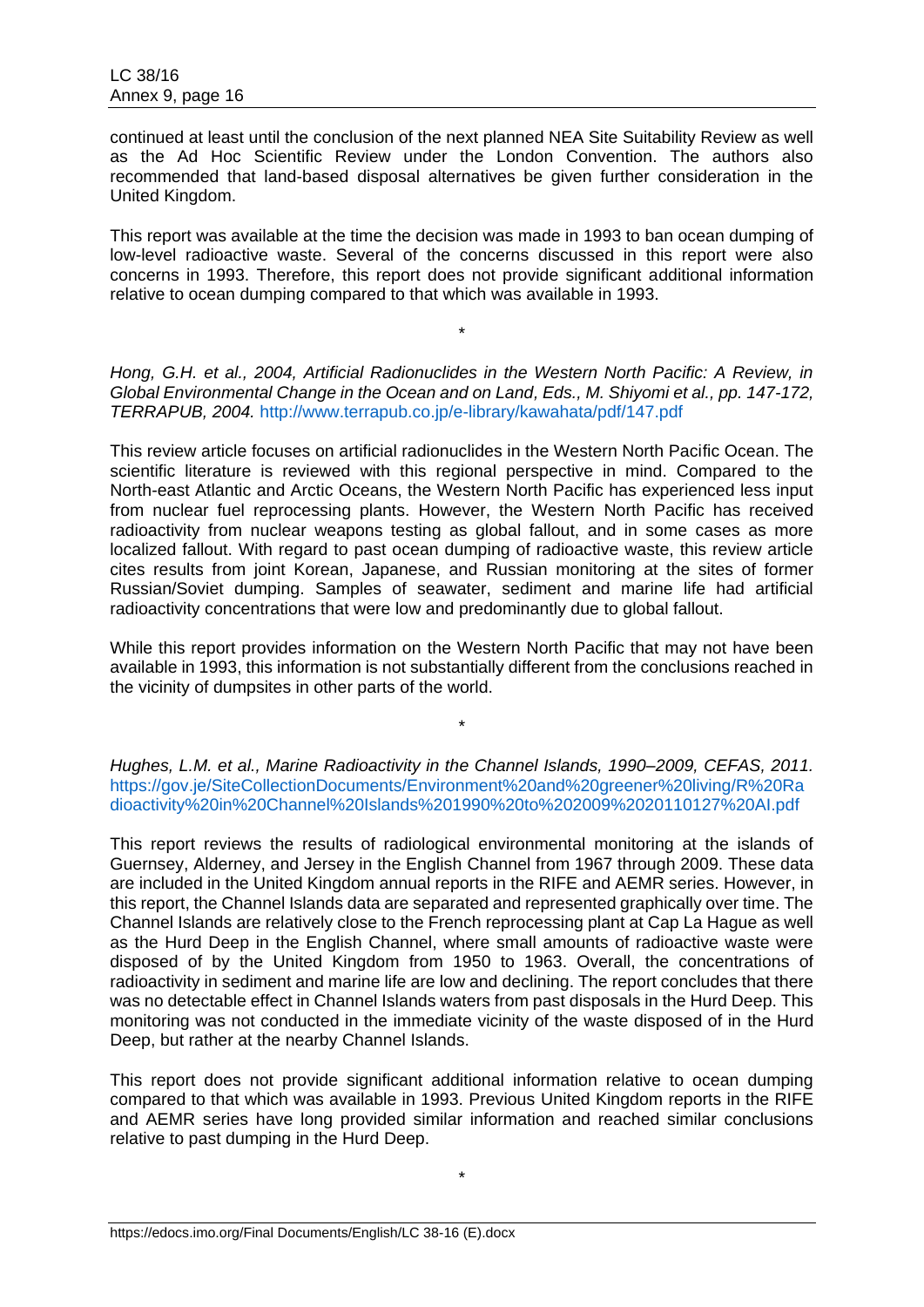Japan Coast Guard Hydrographic and Oceanographic Department, 2007, The Report of the *Japanese-Korean Joint Survey Program on Radioactivity, Hydrographic and Oceanographic Department, Japan Coast Guard, August 2007.*

This report presents the results of a survey conducted jointly in October 2006 by Japan and South Korea to investigate radioactivity in the marine environment with regard to waste disposals by the former Soviet Union and the Russian Federation in the sea between Japan and Korea. At six different sampling stations in the East Sea/Sea of Japan, sea water samples were collected at various depths of the water column, and sediment samples were collected at each site. While the sample stations were in the vicinity of previously reported radioactive waste dumping activity, there was no attempt to find specific waste containers and sample in their immediate vicinity.

The analysis result in water and sediment shows that the concentration of all radionuclides was low and in the range of the natural background and fallout. The Japanese and Korean results were generally in good agreement. Small differences of up to a factor of two were attributed to variability in where the specific samples were collected.

This report does not provide information relative to ocean dumping that is substantially different from that which was available in 1993 from other dumpsites in the Atlantic and Pacific Oceans. Nearly all of the previous sample results from other dumpsites showed that seawater and sediment concentrations away from the immediate vicinity of waste containers were not elevated.

*Jones, D.G. et al., Measurement of Seafloor Radioactivity at the Farallon Islands Radioactive Waste Dump Site, California, U.S. Geological Survey Open-File Report 01-62, 2001,*  [http://pubs.usgs.gov/of/2001/of01-062/OFR\\_01\\_062.pd](http://pubs.usgs.gov/of/2001/of01-062/OFR_01_062.pdf)*f*

\*

Having mapped a significant portion of the Farallon Islands Radioactive Waste Dump Site in the early 1990s (Karl, 2001 – reviewed below), the U.S. Geological Survey partnered with the British Geological Survey, the U.S. Environmental Protection Agency (EPA) and the U.S. National Oceanic and Atmospheric Administration (NOAA) to conduct radiological monitoring of the newly mapped areas.

Two survey methods were used. One involved the British Geological Survey towed seabed spectrometer (EEL) system. This system consists of a gamma scintillation detector in a pressure housing towed along the sea floor while encased in a flexible tube to provide protection against objects that the detector might hit while being towed. This system has been used previously in relatively shallow areas such as the Irish Sea. It was modified to be able to be used in the deeper 900 metre and 1800 metre areas of the Farallon dumpsite as well as the shallower 90 metre area. After doing a series of traverses in the 90 and 900 metre areas, one traverse was made toward the deeper area with a maximum operating depth of 1200 metres being achieved. A series of sediment samples also was collected in the immediate vicinity of waste containers and in areas covered by the EEL survey tracks. Radiological safety support during conduct of survey operations was provided by U.S. EPA personnel.

Overall, the amount of Cs-137 gamma emitting radioactivity on the sea-floor was very small. After experimenting with various post-processing methods, coherent patterns of potential Cs-137 radioactivity were obtained by analysing 500 second increments of gamma spectrum data. Shorter analysis intervals had high signal variability. The authors cautioned that the levels of Cs-137 measured by the EEL system must be regarded as being close to the limit of detection of the system.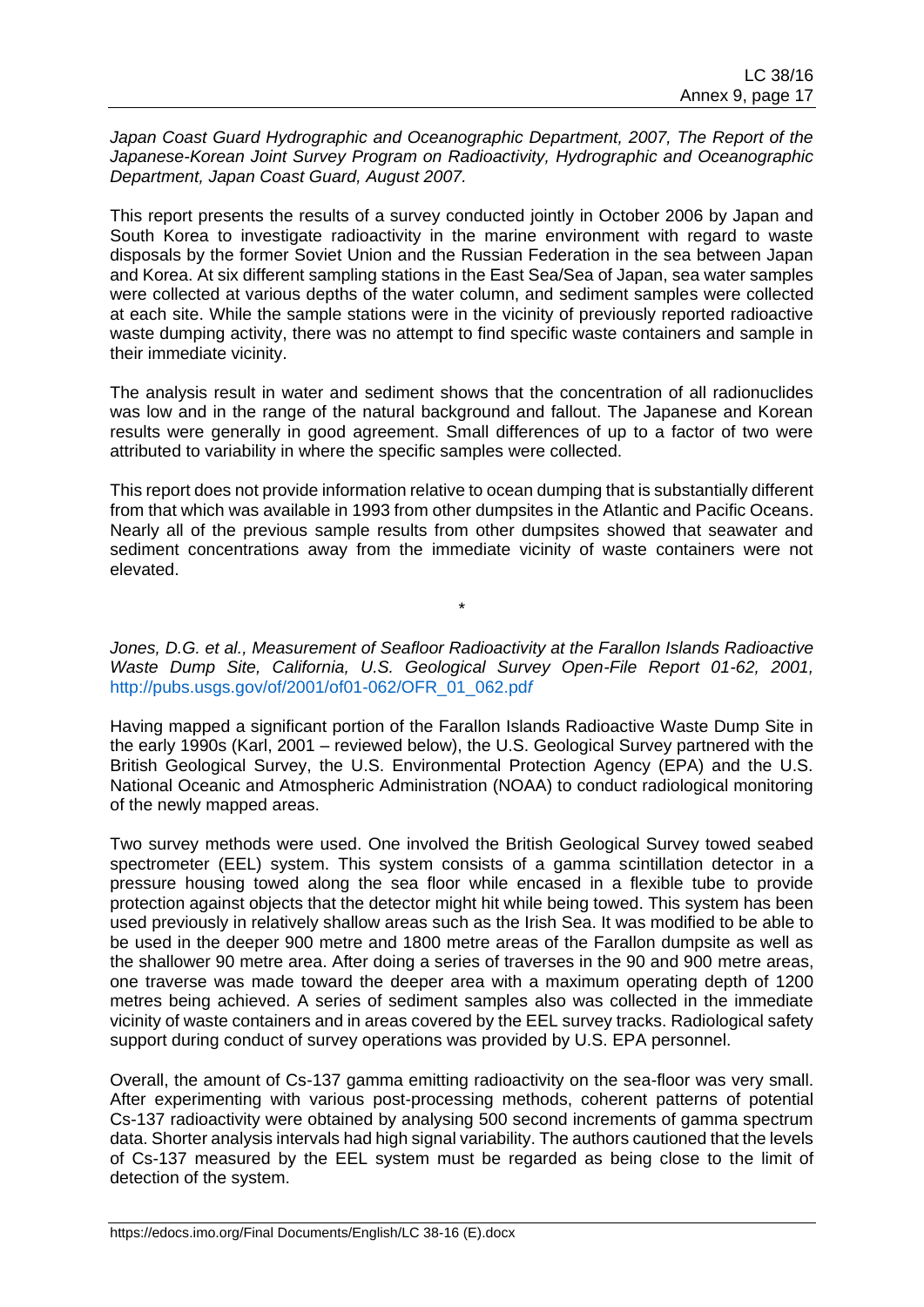Laboratory analysis of the collected sediment samples confirmed the very low Cs-137 concentrations as well as low Pu-238 and Pu-239/240 concentrations. Both USGS and BGS performed gamma spectroscopy analysis with good agreement on the results. BGS performed the analysis of the alpha emitters, Am-241, Pu-238 and Pu-239/240, and the measured concentrations were all less than 10 Bq/kg. The plutonium concentrations were sufficiently low that the authors were not able to conclusively conclude that the waste containers were causing the concentration of radioactivity in the sediment to increase even in areas very close to the waste containers. They did conclude that there was no significant enhancement of the radionuclides on a regional scale in the areas surveyed.

While this report provides data from the vicinity of many more waste containers than were found and investigated in the 1970s, the overall result is not significantly different than the results that were available in 1993. Radioactivity concentrations were potentially elevated only in the immediate vicinity of the waste containers and without a widespread increase in sediment radioactivity concentration.

\*

*Kanisch, G. et al., Radiookologische Untersuchungen in Marinen Okosystemen (Radioecological Research in Marine Ecosystems), Schriftenreihe Reaktorsicherheit un Strahlenschutz No. 158, Bundesministerium fur Umwelt, Baturschutz und Reaktorsicherheit, Bonn.* <https://repository.publisso.de/resource/frl:2413349-1/data>

, This report has the best summary to date of information on the North-east Atlantic Site, and in particular the results of various monitoring cruises conducted after 1990.

The mandate for this report was twofold. The first was to conduct radioecological studies in both the Barents Sea and at the former dumping site in the Iberian Deep Sea (the North-east Atlantic Site) with financing from 1997 to 2001. In addition, the findings related to the North-east Atlantic Site were added to previous data from that site, including findings on the radiological situation at the North-east Atlantic Site since 1990 that had not been published previously.

This report discussed in detail methods used to measure the concentration of specific plutonium isotopes in an effort to distinguish between world-wide fallout plutonium and plutonium that might have leaked from dumped barrels. Some measurements in the deeper water layer had a plutonium isotope concentration ratio of Pu-238 compared to Pu-239/240 that was five times higher than that typically found in fallout. This indicated a potential source from the dumped barrels. The report also considered the potential for an artificial reef impact from the dumped barrels. While there was one unusual occurrence of a large number of holothurians found in 1996, this observance was not limited to the dumping area, and there appeared to be no change in the composition of deep sea organisms over the complete range of years observed.

*Karl, H.A., Search for Containers of Radioactive Waste on the Sea Floor, pp 207-217 in Beyond the Golden Gate – Oceanography, Geology, Biology, and Environmental Issues in the Gulf of the Farallones, U.S. Geological Survey Circular 1198, 2001.* [http://pubs.usgs.gov/circ/c1198/chapters/207-217\\_RadWaste.pdf](http://pubs.usgs.gov/circ/c1198/chapters/207-217_RadWaste.pdf)

\*

This report discusses efforts by the U.S. Geological Survey (USGS), in collaboration with the Gulf of the Farallones National Marine Sanctuary and the U.S. Navy, to locate and map waste containers dumped at the Farallon dumpsite. Investigations of this site in the 1970s using both a manned and unmanned submersible were only able to locate a very small number of waste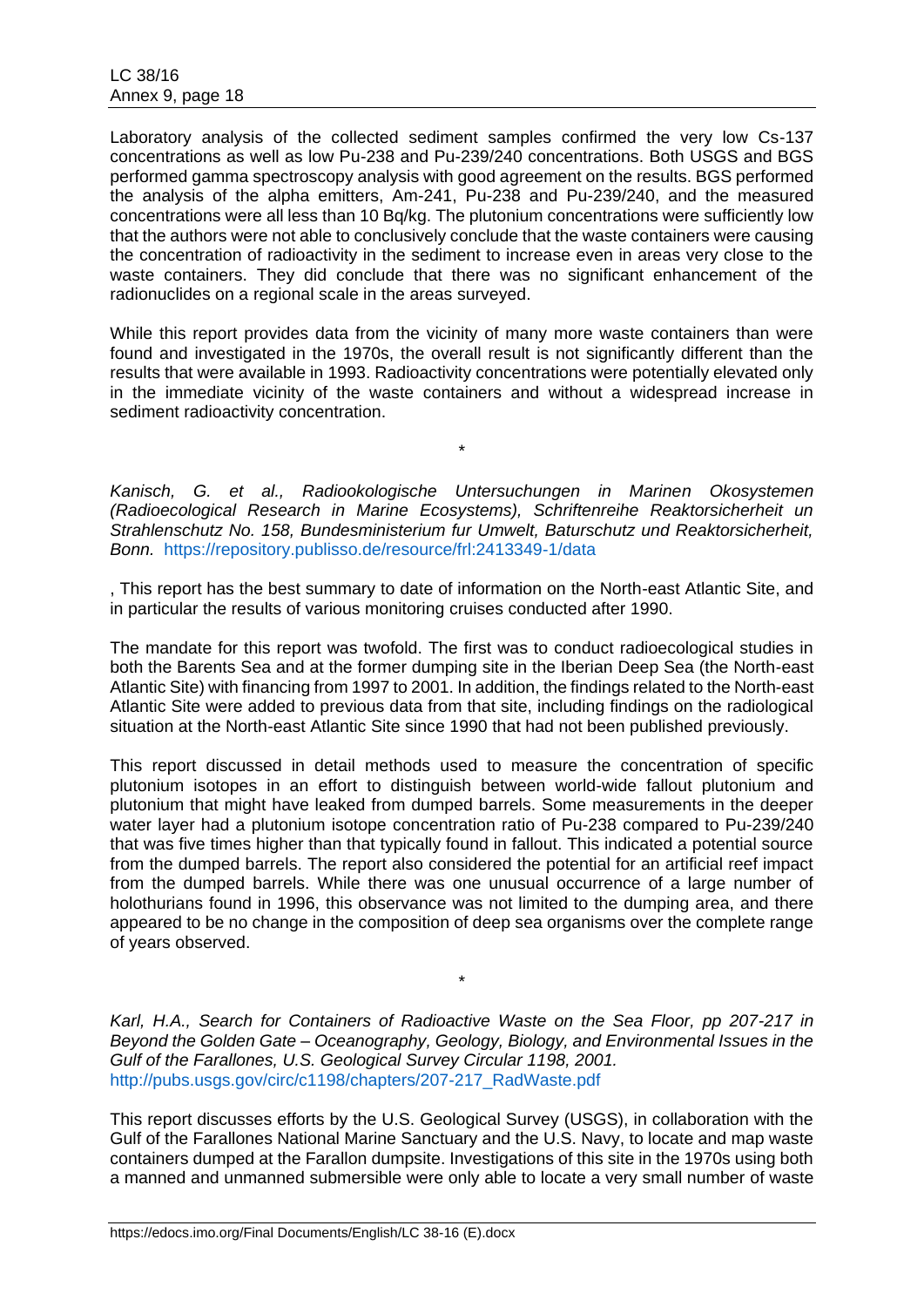containers. The USGS and the Marine Sanctuary initiated in 1990 a multi-year programme to use side scan sonar to locate and map containers in two of the three areas of the dumpsite, known as the 90 metre and 900 metre sites. The surveys covered an area of 200 square kilometres, which is about 15% of the total dumpsite area. The equipment and post-processing techniques used were able to distinguish waste containers from other signals with a high level of confidence.

In order to demonstrate the accuracy of the mapping, USGS arranged in 1994 for the U.S. Navy's Deep Submergence Vehicle *Sea Cliff* and the unmanned Advanced Tethered Vehicle to verify the mapping by direct observation of the sea bottom. Unlike the 1970s methods that had very little success in locating waste containers in the deeper water, the *Sea Cliff* and Advanced Tethered Vehicle were able to "drive" from one suspected container to the next without doing any searching on their own. In every instance, the suspected container sites identified by side scan sonar were confirmed to be actual containers, and no additional containers were found where they were not indicated by the side scan sonar data. In other words, there were no false positives or false negatives. Visual observations showed that the conditions of the containers ranged from completely intact to completely deteriorated.

This study demonstrated that monitoring in the vicinity of actual dumped waste containers is much more practicable than it was a few decades earlier. This additional capability does not so much change the results of dumpsite monitoring as much as it increases the efficiency of such monitoring. A follow-on radiological survey of the area mapped in this USGS effort is reviewed above in Jones, 2001.

*Marx, D.R., Deep Sea Radiological Environmental Monitoring performed during September 1998 at the Sites of the Sunken Submarines USS THRESHER and USS SCORPION, KAPL-4842, Knolls Atomic Power Laboratory, July 2000.*

\*

This report covers the most recent U.S. monitoring expedition in 1998 to the sites of the two U.S. sunken nuclear-powered submarines, *Thresher* and *Scorpion*. The results of these surveys were similar to previous surveys. Co-60 from the primary coolant systems was detectable in sediment in the vicinity of the wreckage. However, elevated radioactivity was not detected in marine life. There were no elevated Cs-137 concentrations above worldwide fallout levels found in sediment or marine life, which indicates that there has been no significant leakage of fission products to the local environment from the nuclear fuel. In the case of *Scorpion*, which carried two nuclear weapons, there has been no spread of plutonium in the local environment since both the concentration of plutonium and the isotopic ratio of Pu-239 to Pu-240 were consistent with worldwide fallout.

The Co-60 concentrations measured in the sediment are low, consistent with past surveys, and declining with time. At the *Scorpion* site, the highest measured Co-60 sediment concentration was 1.6 Bq/kg. At the *Thresher* site, the maximum Co-60 sediment concentration was 75 Bq/kg. The next highest sample was a factor of five lower, and the average concentration in the vicinity of the wreckage was a factor of ten lower than the highest concentration.

One interesting result in this survey was the detection of low levels of Mn-54 at the *Thresher* site. Mn-54 was detectable at concentrations less than 1 Bq/kg in surface sediment both in the immediate vicinity of the wreckage and at the one kilometre distant "background" site. The halflife of Mn-54 is 312 days, so this nuclide could not still be present from a reactor that stopped operating at the time of the 1963 sinking. Also, Mn-54 was not detected in the previous survey at the *Thresher* site in 1986. Therefore, this report concludes that the Mn-54 must be coming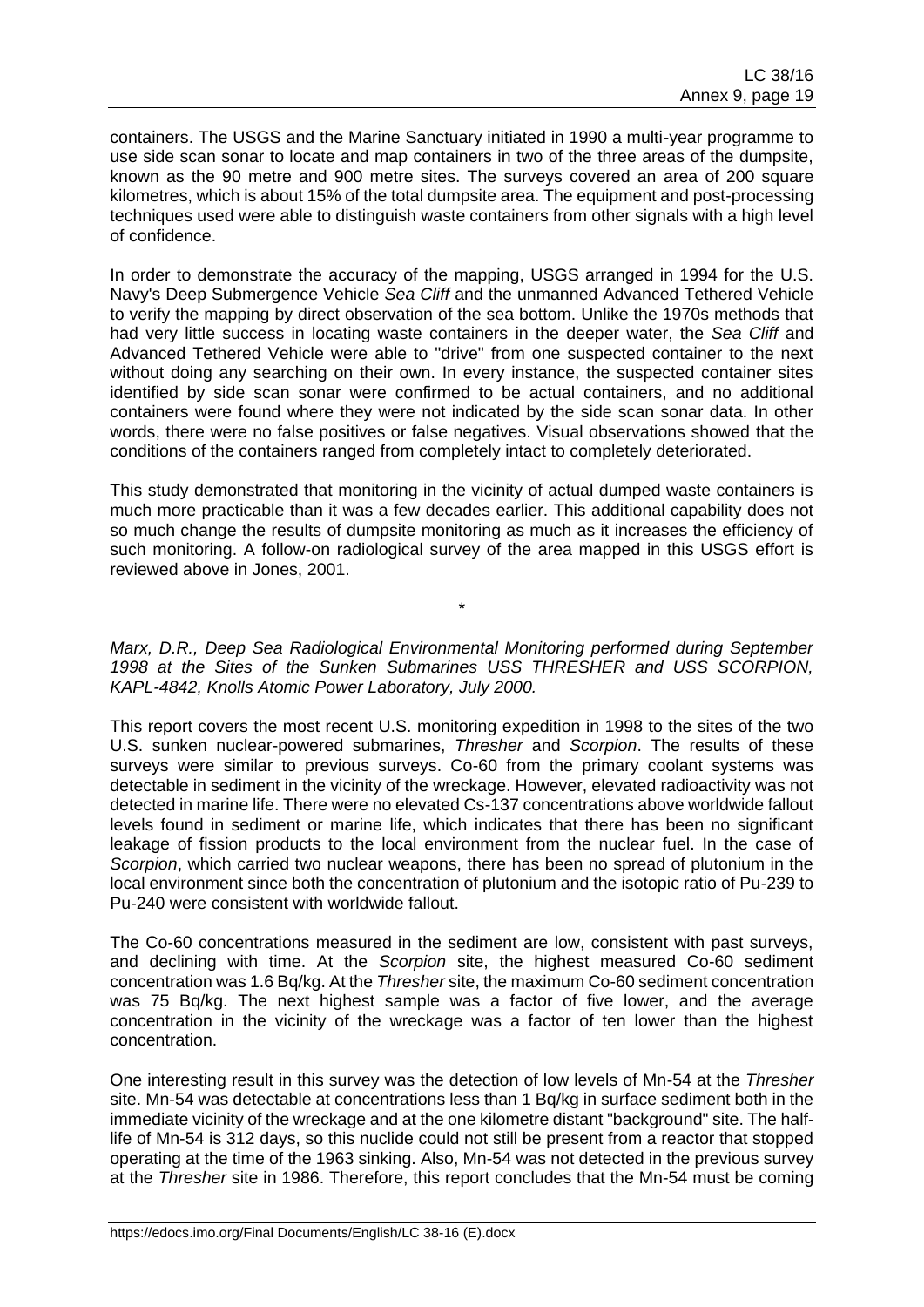from a different source. Although this report does not speculate on a potential source, the *Thresher* site lies in the Western Underboundary Current, and this nuclide could be transported from northern Europe. Higher and readily detectable quantities of Mn-54 were detected in passive chemical monitors that were deployed at the site in 1986 and recovered and analysed in 1997 and 1998. Mn-54 was detected in all four posted passive chemical monitors, with the highest one containing 8.6 Bq of Mn-54.

Each of these submarine sites has been monitored at least four times since the sinking of the two submarines in 1963 and 1968. Not only has this provided a long-term data set, but the results provide insight into the information that is available now compared to what was available in 1993. The environmental monitoring techniques used in the earliest surveys of the *Thresher* and *Scorpion* sites were relatively crude. Only a few samples were collected, the ability to select a precise sample location or precisely locate a collected sample was not good, and the radioactivity analysis methods available were not as good as more modern methods. By the late 1970s and 1980s, the environmental monitoring performed at the *Thresher* and *Scorpion* sites was much better. Precise sampling was performed using manned deep submersibles. Also, acoustic transponder networks were employed to help guide surface deployed sampling tools. High resolution gamma spectroscopy was available for analysis of gamma emitting radionuclides. Sensitive mass spectroscopy methods were used for determining plutonium isotope ratios. By contrast, the only significant improvement in the 1998 surveys involved the collection of precisely placed samples by an unmanned remotely operated tethered vehicle rather than manned deep submersibles. This allowed the sampling to be performed more safely and efficiently. However the technical information obtained was not substantially improved compared to the late 1970s and 1980s surveys. Thus, this report does not provide significant additional information compared to that which was available in 1993.

*NRPA, 2015, Radioactivity in the Marine Environment 2011, Results from the Norwegian National Monitoring Programme (RAME), StrålevernRapport 2015:3, Østerås: Norwegian Radiation Protection Authority, 2015.* http://www.nrpa.no/filer/d1694e636a.pdf

\*

This is the 2011 annual report of the Norwegian National Monitoring Programme. Noteworthy from the perspective of this Literature Review is a graph of sediment and seawater samples collected in the vicinity of the sunken submarine *Komsomolets* in nearly every year from 1993 through 2011. The sample results do not show any elevated Cs-137.

Overall, this report does not provide information relative to ocean dumping that is substantially different from that which was available in 1993 from other dumpsites or accident sites. While the monitoring data from the *Komsomolets* site showed little if any release, this result was consistent with the previously available information from sites of sunken nuclear-powered submarines.

*NRPA, 2014, Joint Norwegian-Russian Expedition to investigate the Sunken Nuclear Submarine K-159 in the Barents Sea, NRPA Bulletin 4.14, June 2014.* [www.nrpa.no/dav/71cbf617f1.pdf](http://www.nrpa.no/dav/71cbf617f1.pdf)

\*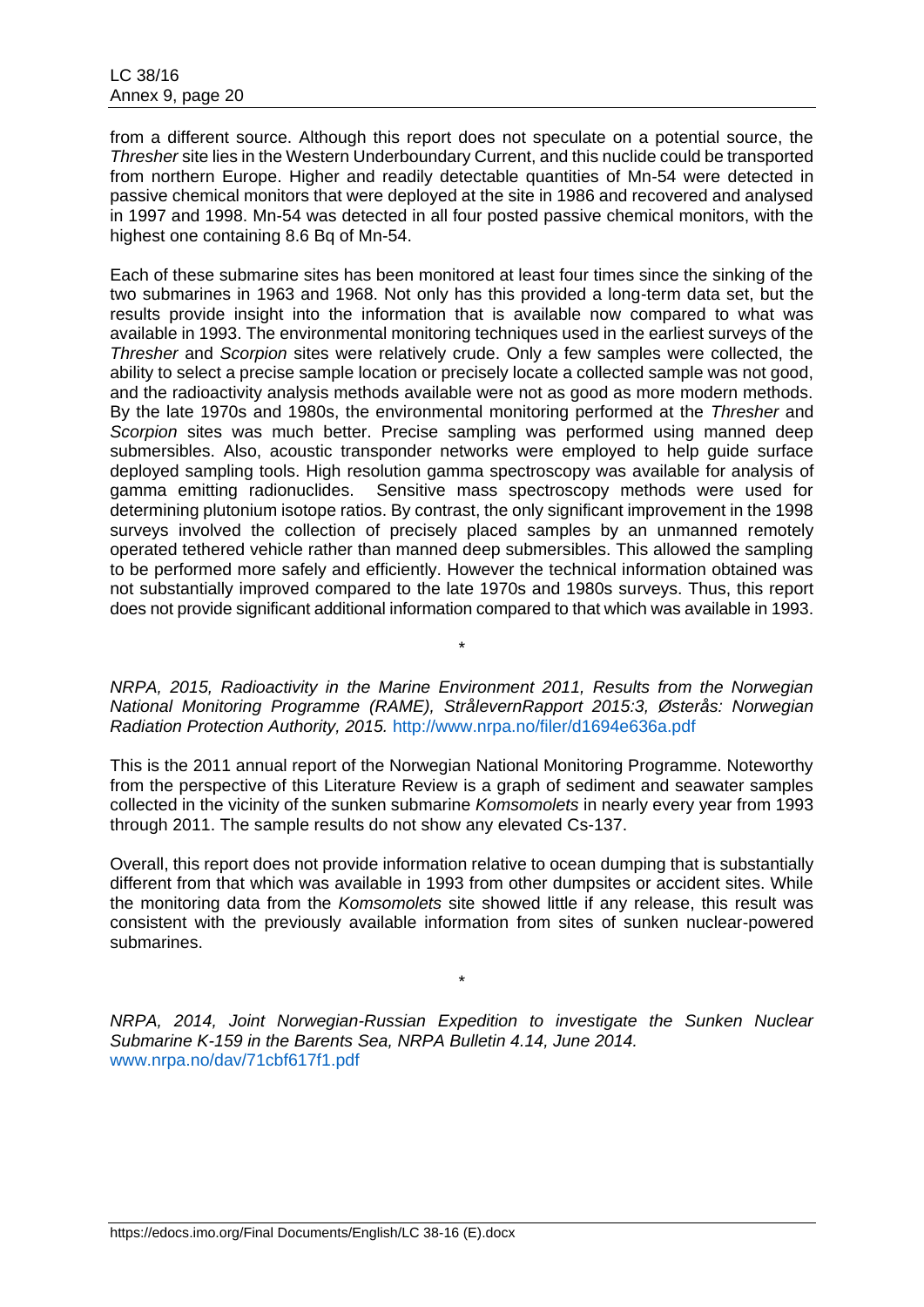This NRPA Bulletin discussed planning for a joint Norwegian-Russian expedition in 2014 to monitor the environment in the vicinity of the *K-159* nuclear submarine, which sank under tow during heavy weather in 2003. This bulletin states that an international expedition to the same site in 2007 measured seawater and sediment at the *K-159* site and found no evidence of leakage of radioactivity.

This report does not provide information relative to ocean dumping that is substantially different from that which was available in 1993 from other dumpsites or accident sites. While the description of the 2007 *K-159* monitoring indicated no release of radioactivity, this result was consistent with the previously available information from sites of sunken nuclear-powered submarines.

\*

*NRPA et al., 2014, Preliminary Results of the Joint Norwegian-Russian Expedition to the Barents Sea to the Location of Sunken Nuclear Submarine K-159, Presented at the 28th IAEA Contact Expert Group Plenary Meeting at Rome, Italy on 19 November 2014.*  [https://www.iaea.org/OurWork/ST/NE/NEFW/Technical-Areas/WTS/CEG/documents/](https://www.iaea.org/OurWork/ST/NE/NEFW/Technical-Areas/WTS/CEG/documents/%20Rome/English/2.5_Expedition_to_K-159_Submarine_Eng.pdf)  [Rome/English/2.5\\_Expedition\\_to\\_K-159\\_Submarine\\_Eng.pdf](https://www.iaea.org/OurWork/ST/NE/NEFW/Technical-Areas/WTS/CEG/documents/%20Rome/English/2.5_Expedition_to_K-159_Submarine_Eng.pdf)

In this slide show presentation by a team of Norwegian, Russian, and IAEA investigators at an IAEA-sponsored meeting, preliminary results from the 2014 *K-159* survey are presented. In the background material for the 2014 survey, additional information was provided on the results of the 2007 expedition. In addition to seawater and sediment samples taken near the hull that were consistent with background levels, seawater samples were taken inside the reactor compartment. These seawater samples were reported as having low concentrations of radioactivity, but no specific value was reported. In-situ gamma spectroscopic measurements of nearby sediment also were reported to show no elevated radioactivity. A sample chart from the 2007 surveys was presented.

The preliminary results from the 2014 survey included a sample chart showing locations of in situ gamma spectroscopy locations, remotely operated underwater vehicle (ROV) sediment sampling locations, marine life samples, and a grid pattern for sediment core samples and seawater samples at bottom, intermediate, and surface depths. The in-situ gamma spectroscopy was consistent with background levels. The initial on board analysis of seawater and sediment for Cs-137 was also consistent with background levels. Additional laboratory analysis will be published in a later report.

This preliminary report does not provide information relative to ocean dumping that is substantially different from that which was available in 1993 from other dumpsites or accident sites. While the preliminary results of the 2014 K-159 monitoring indicated no release of radioactivity, this result was consistent with the previously available information from sites of sunken nuclear-powered submarines.

*Pettersson, H.B.L., Hong, G.H. et al., 1998, Anthropogenic Radionuclides in Sediments in the NW Pacific Ocean and its Marginal Seas.* [http://www.iaea.org/inis/collection/NCLCollectionStore/\\_Public/30/038/30038773.pdf](http://www.iaea.org/inis/collection/NCLCollectionStore/_Public/30/038/30038773.pdf)

\*

In this report, Pettersson, Hong, and others report the results from two joint Japanese-Korean-Russian scientific expeditions conducted in 1994 and 1995. A series of sediment core samples were collected from sites of past radioactive waste dumping in the East Sea/Sea of Japan and in the Okhotsk Sea where a large Sr-90 source has been reported to be lost. While the samples were collected within the reported dumping areas, there was no report that actual waste containers were located for the purpose of sampling. Thus, these samples are broadly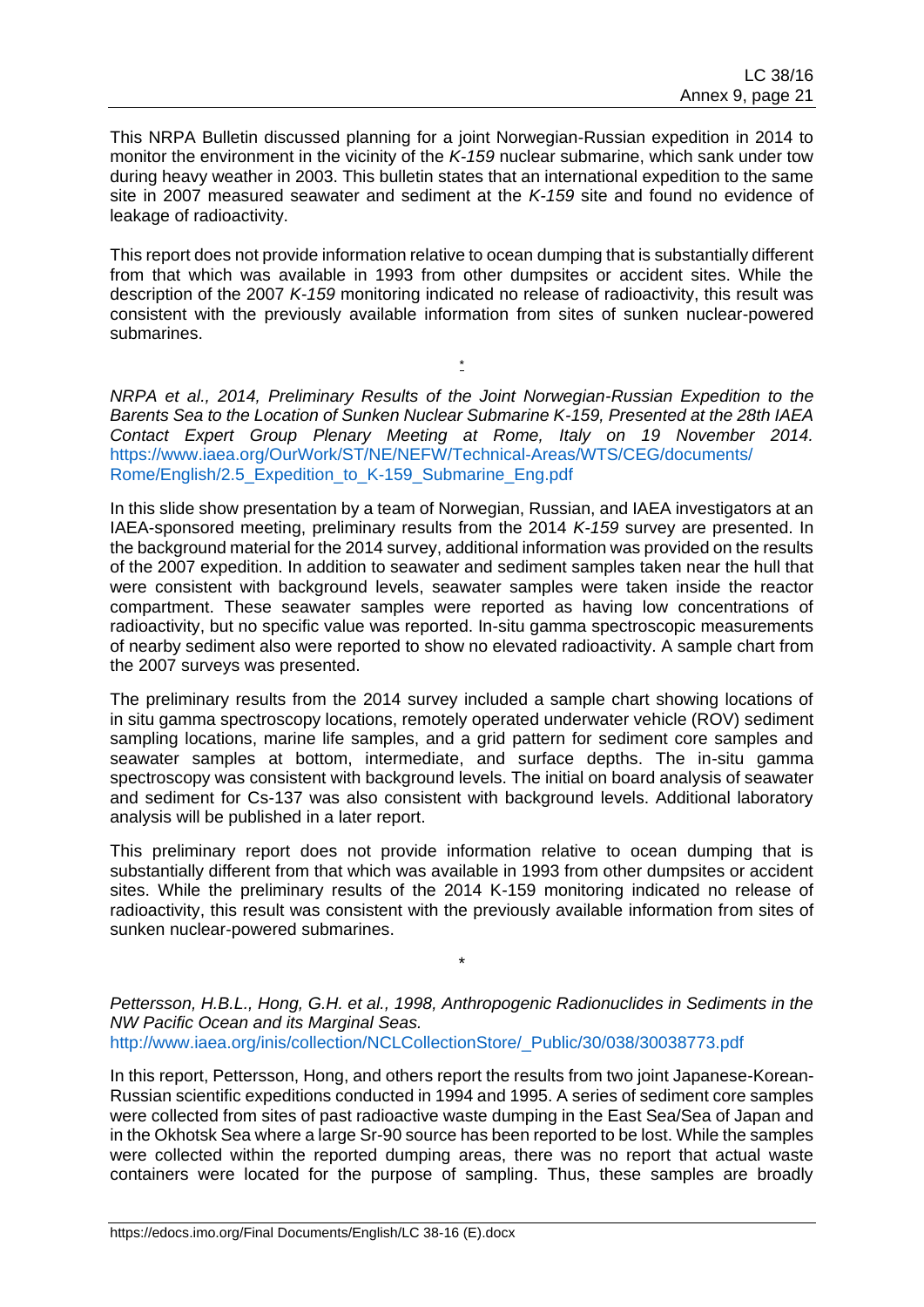representative of the dumping area, but not the immediate area of the waste material. Background samples were obtained away from the dumping areas and Sr-90 source. The sediment radioactivity inventories did not differ significantly from the background samples, and the Pu-238 to Pu-230/240 ratios were typical of global fallout.

This report does not provide information relative to ocean dumping that is substantially different from that which was available in 1993 from other dumpsites in the Atlantic and Pacific Oceans. Nearly all of the previous sample results from other dumpsites showed that sediment concentrations away from the immediate vicinity of waste containers were not elevated.

*Rissanen, K. et al., 1998, Radioactivity contamination of the Russian Arctic Seas, in Final Reports of the Sub-projects within the Nordic Nuclear Safety Research Project EKO-1, pp. 68-80, NKS-8, ISBN 87-7893-056-1, July 1998.* [http://www.iaea.org/inis/collection/NCLCollectionStore/\\_Public/33/004/33004742.pd](http://www.iaea.org/inis/collection/NCLCollectionStore/_Public/33/004/33004742.pdf)*f*

\*

In this paper, Rissanen and others provide results of radioactivity measurements in sediment samples collected in Russian Arctic Seas during expeditions from 1993 to 1996. The concentrations of Cs-17 in sediment were reported to be very low, ranging from 0.3 to 40 Bq/kg dry weight. The concentrations of Pu-239 in sediment were also reported to be very low, ranging from 0.14 to 4.4 Bq/kg dry weight. The authors conclude that the levels of anthropogenic radionuclides in the Russian Arctic Seas are low and mainly originate from global fallout, Chernobyl fallout, and from the nuclear fuel reprocessing plants in Western Europe.

This report does not provide information relative to ocean dumping that is substantially different from that which was available in 1993 from other dumpsites in the Atlantic and Pacific Oceans. Nearly all of the previous sample results from other dumpsites showed that sediment concentrations away from the immediate vicinity of waste containers were not elevated.

*Strand, P. and Cooke, A. editors, Environmental Radioactivity in the Arctic - Proceedings of the Second International Conference on Environmental Radioactivity in the Arctic, NRPA, 1995.* [http://www.iaea.org/inis/collection/NCLCollectionStore/\\_Public/28/041/28041349.pdf](http://www.iaea.org/inis/collection/NCLCollectionStore/_Public/28/041/28041349.pdf)

\*

This is the report of a large conference on Environmental Radioactivity in the Arctic that was held in 1995. There was extensive participation from many nations. The conference proceedings include many detailed reports as well as some overall conclusions from the conference organizers. This conference included a lot of the preliminary investigation of the recently revealed radioactive waste dumping from the former Soviet Union. This included evaluation of the radionuclide content of the dumped waste and submarines as well as some of the initial results of monitoring expeditions at or near the dumpsites.

Based on all of the work presented at this conference, the Norwegian Minister for the Environment provided an overall summary of the conference findings. The major sources of radioactivity in the Arctic remained historical fallout from nuclear weapons testing and discharges from Western European nuclear fuel reprocessing plants, along with fallout from Chernobyl in some regions of the Arctic. With regard to the former Soviet Union dumping, the preliminary results indicated that radioactivity was elevated only in the immediate vicinity of the dumped waste. Additional detailed results from these dumpsites, including some results from repeat monitoring expeditions, are discussed elsewhere in the Literature Review.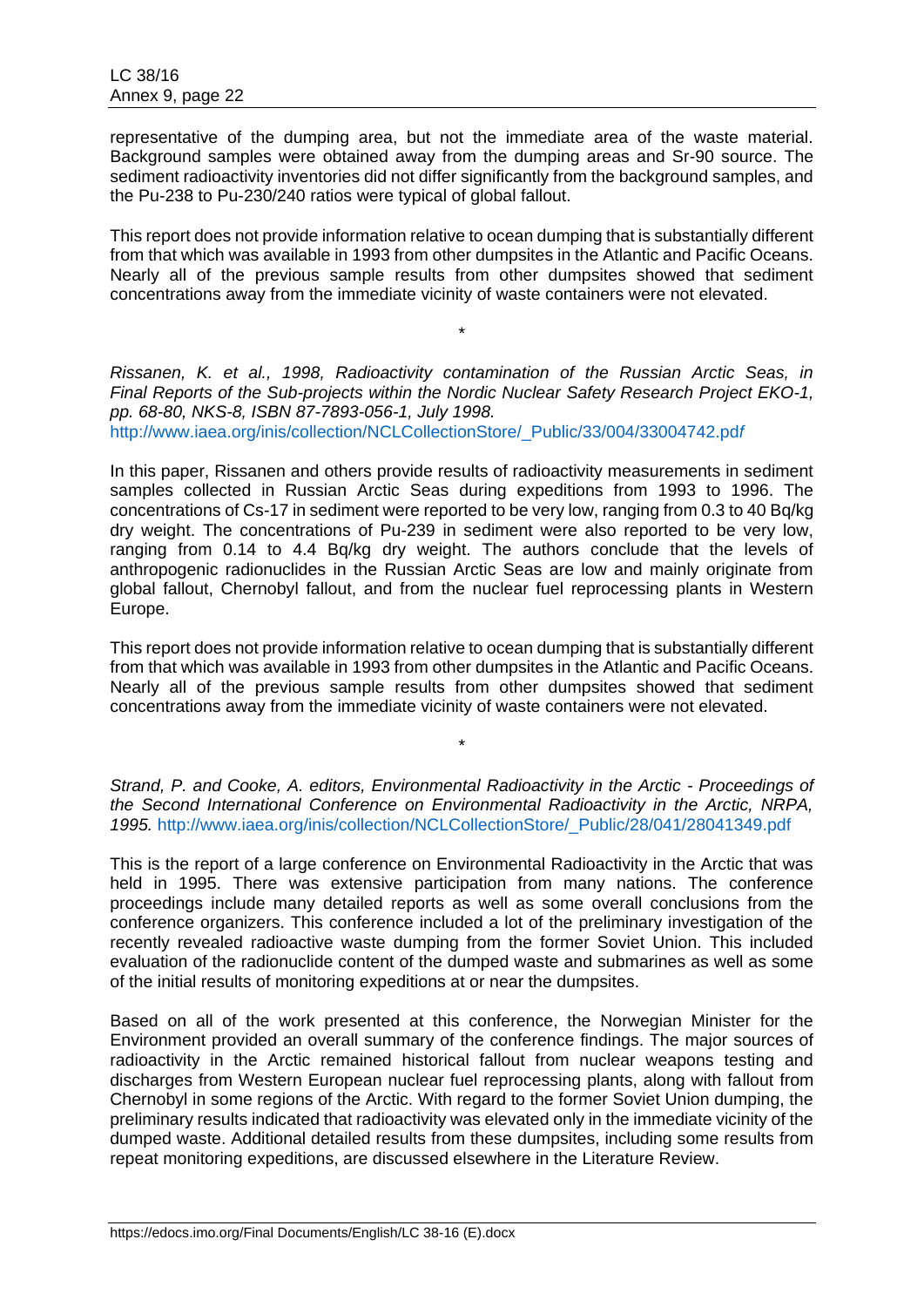While these conference proceedings provided an early indication that the impact of the former Soviet dumping would be limited and localized, this report does not provide information relative to ocean dumping that is substantially different from that which was available in 1993 from other dumpsites in the Atlantic and Pacific Oceans. Nearly all of the previous sample results from other dumpsites showed that sediment concentrations away from the immediate vicinity of waste containers were not elevated.

Suchanek, T.H. et al., Radionuclides in Fishes and Mussels from the Farallon Islands Nuclear Waste Dump Site, California, Health Physics, Volume 71, Number 2, August 1996.

This report discusses radioactivity concentrations measured in fish caught in the vicinity of the former ocean dumpsite near the Farallon Islands near San Francisco, California, in the United States as well as fish caught at a reference location over 100 kilometres away from the dumpsite. Although this paper was published in 1996, the fish were collected in 1987 and 1988. The samples were analysed for Cs-137, Pu-238, Pu-239/240, and Am-241. The authors noted that the measured results were significantly higher than those reported by others at other sites around the world including at other dumpsites. The ratio of Pu-238 to Pu-239/240 was also unusual in that measured Pu-238 was higher than Pu-239/240 by approximately a factor of four. Further confounding the results of this study was the observation that there was no significant difference between the results for the fish collected in the dumpsite and those collected at the distant reference location.

The reported concentrations of both Pu-238 and Pu-239/49 were significantly higher than those reported during expeditions to the Russian Kara Sea sites that are reviewed elsewhere in this Literature review. The Pu-239/240 results were much higher than the values measured in fish at the Scorpion submarine site. In order to assess the reported results from both the Farallon site and the reference site, the reported Farallon plutonium and americium fish concentrations were compared to the extensive data set for the Sellafield from the annual United Kingdom report from 1988, one of the same years that the Farallon fish were collected. The average reported Pu-238 concentration for the Farallon fish, 0.39 Bq/kg wet weight, was higher than the Pu-238 concentration from the Sellafield coastal area, and over 100 times higher than more distant North Sea fish. Pu-239/240 reported for the Farallon fish was slightly higher than that reported for the Sellafield coastal area. The average reported Am-241 concentration for the Farallon fish, 1.35 Bq/kg, was also substantially higher than the Sellafield coastal area fish.

Thus, the results of this study are suspect for several reasons. It is difficult to conceive how the measured Am-241and plutonium concentrations in fish from the Farallon dumpsite could be significantly higher than those measured at any other site in the world when a subsequent very careful survey found very little, if any, elevated radioactivity in the vicinity of actual waste containers (Jones, 2001, reviewed above). The Pu-238 to Pu-289/240 ratio was also unlike that reported at any other site in the world, including the more contaminated Sellafield offshore area. It is also unclear how fish caught 100 kilometres away from the dumpsite could have radioactivity concentrations higher than those measured at more contaminated locations such as the Sellafield offshore area. Unlike several other studies evaluated in this Literature Review, this study does not discuss cross checking measurements with other laboratories. For all of these reasons, there appears to be a significant possibility that there was a systematic analysis error in this study. Thus, this study does not provide any significant information beyond that which was available in 1993.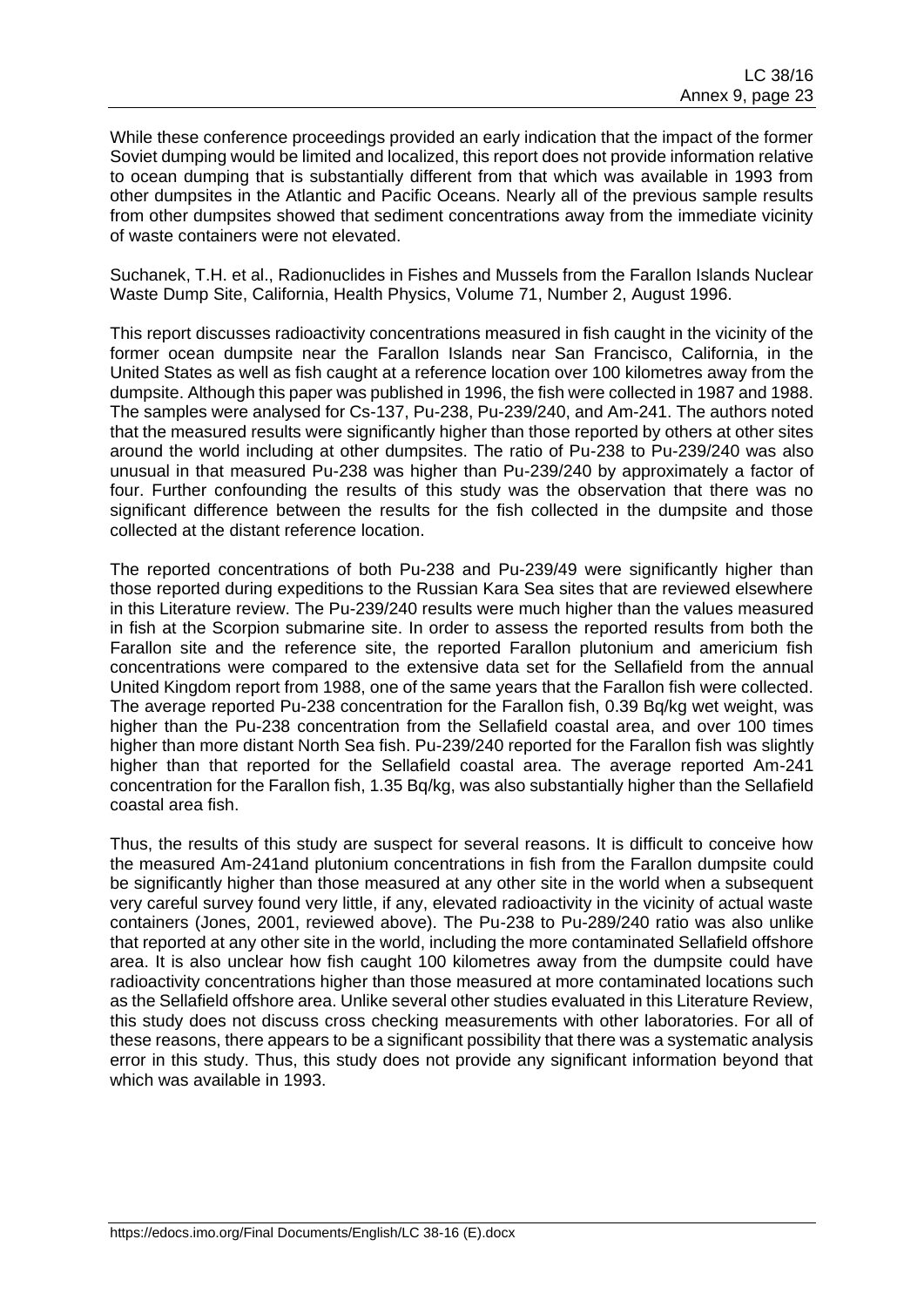#### **Category C – Modelling Studies**

*AMAP, 2010, AMAP Assessment 2009: Radioactivity in the Arctic, Arctic Monitoring and Assessment Programme (AMAP), Oslo, Norway. <http://www.amap.no/documents/download/1164>*

The 2009 AMAP assessment included an extensive discussion of the application of models to estimate the impact of radioactivity in marine organisms. In particular, the ERICA (Environmental Risk from Ionising Contaminants: Assessment and Management) and EPIC (Environmental Protection from Ionizing Contaminants) approach were reviewed for their applicability to the Arctic environment. For marine animals, one cited study of the adult ringed seal using these methodologies found that the calculated doses were dominated by naturally-occurring radionuclides while the contribution from anthropogenic radionuclides was small. This study was based on existing concentrations of radioactivity in the Arctic and did not incorporate a prediction of future radioactivity concentrations.

The 2009 AMAP report did include discussion of some modelling studies of potential future radioactivity introductions to the Arctic. These model studies dealt with potential releases from land-based sources (an accidental release from the Kola Nuclear Power Plant and from the United Kingdom nuclear fuel reprocessing plant at Sellafield), and thus are not considered further in this Literature Review.

The modelling aspects of the AMAP 2009 report thus do not provide information relative to ocean dumping that is substantially different from that which was available in 1993.

*Amundsen, I. et al., The Kursk Accident, StrålevernRapport 2001:5, Østerås: Norwegian Radiation Protection Authority, 2001. [www.nrpa.no/dav/3b3a226c34.pdf](http://www.nrpa.no/dav/3b3a226c34.pdf)*

\*

No significant leakage of radioactivity was detected in the vicinity of the *Kursk* submarine following the sinking. In this report two modelling scenarios were analysed for potential future releases from the submarine. In one scenario, all of the reactor core radionuclide inventory was assumed to be released instantly during the operation to raise the submarine. In the second scenario, 100% of the core inventory was assumed to be released after 100 years. Both of these scenarios were considered to be highly conservative since the likely release rate would be much slower in either scenario. However, without detailed design information from which to calculate a more realistic release rate, this conservative approach was used. Even for the highly conservative first scenario, the highest calculated concentration of radioactivity in fish was between 80 and 100 Bq/kg. Also, the total population radiation dose for either scenario was a very small fraction of the population dose commitment resulting from discharges of radioactivity from Sellafield.

The relatively small calculated impacts from this model study do not provide information relative to ocean dumping that is substantially different from that which was available in 1993.

\*

*ARMARA 1999, Radioecological Assessment of the Consequences of Contamination of Arctic Waters: Modelling the Key Processes controlling Radionuclide Behaviour under Extreme Conditions (ARMARA) – Final Report, EC Nuclear Fission Safety Programme, 1995-99, Contract No. F14P-CT95-0035, Mitchell, P. I. et al., December 1999. <http://www.santateresa.enea.it/wwwste/artico/doc/finalrepARMARA.pdf>*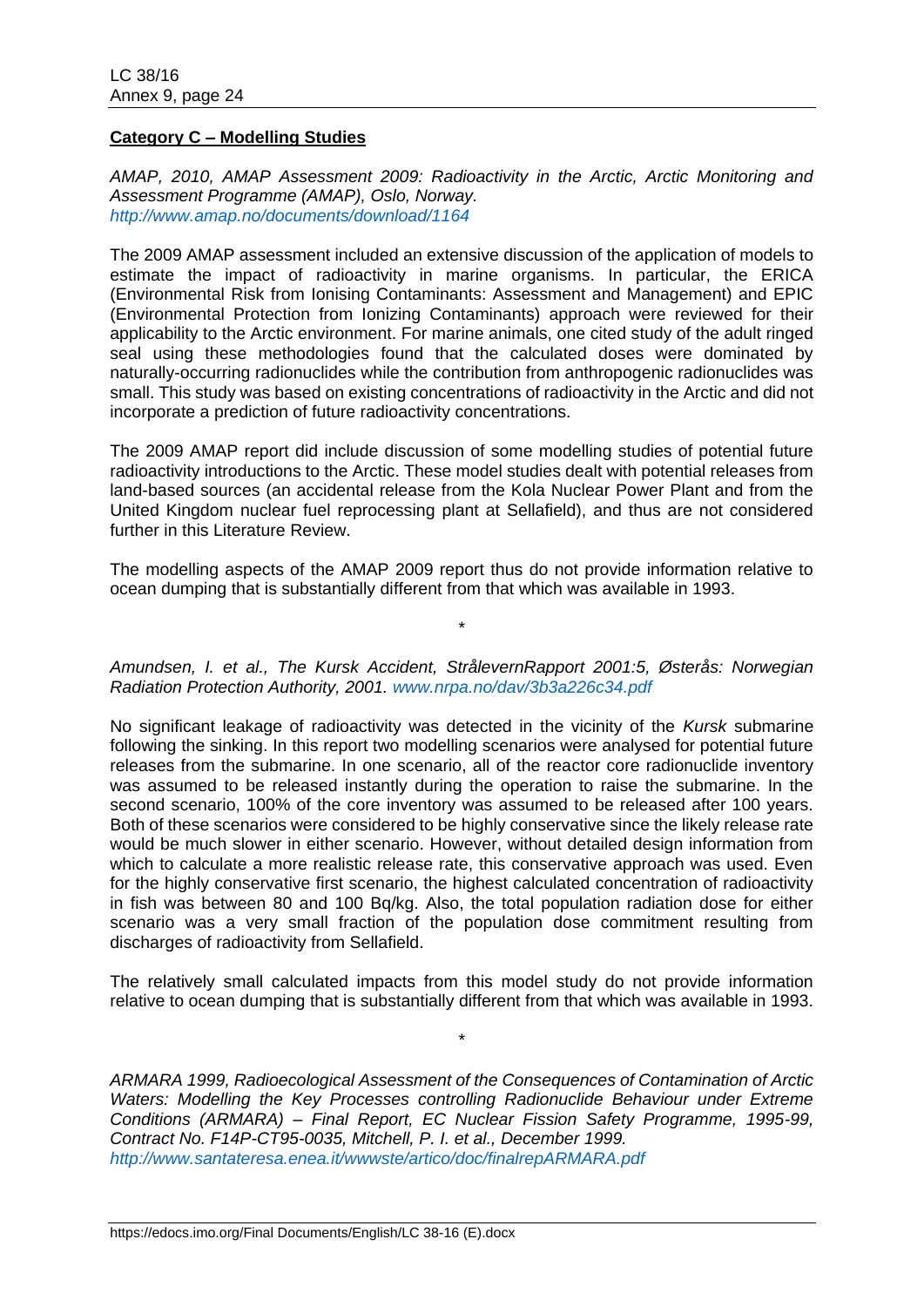The European Commission's ARMARA project was initiated in 1995 to address the issue of radioactive contamination of the Arctic environment in response to the disclosure of dumping of large quantities of radioactive waste in the Barents and Kara Seas by the former Soviet Union. The ARMARA project included sampling campaigns in the Arctic, collection and evaluation of data on radionuclide transfer mechanisms, the development of an improved model, refinement and testing of the model against radionuclide data sets from several different locations, and finally application of the model to the inventory of dumped waste and submarines in the Barents and Kara Seas.

The ARMARA project concluded that, to date, there is no evidence that anthropogenic radionuclide concentrations in general Arctic waters are elevated as a result of dumping practices by the former Soviet Union. The improved models predicted a collective dose in the order of 1 man-Sv with an upper uncertainty bound not to exceed 100 man-Sv. The resulting annual doses to individual members of the public are significantly below 10 µSv/yr, which is the lower dose limit considered to be of regulatory concern by both the IAEA and EURATOM. These potential doses are also significantly below those arising from natural radioactivity in the Arctic. The authors recommended that remediation or retrieval of the dumped waste not be attempted since the hazards associated with the deliberate movement of dumped material are likely to be greater than those estimated were no action to be taken.

The plausibility of the model projections was supported by the observations in Thule (Greenland), where 30 years after the B-52 accident involving the dispersion of weapons-grade plutonium over the seabed, there is no evidence of any significant remobilization of the deposited inventory into the water column. The estimated quantity of Pu-239 deposited in the Thule local seabed, in a highly divided form, is nearly one third of the total projected future release of Pu-239 from all of the Barents and Kara Seas dumping.

The ARMARA authors noted that although one of the main conclusions from the experimental and modelling work carried out in the course of the ARMARA project was that the potential radioecological risks to human and marine life arising from the dumping of these radioactive materials were very small, the authors believe that dumping of radioactive waste in the ocean is highly undesirable and any attempt to renew the practice should be strenuously opposed.

Although the ARMARA project results provided favourable information about the low projected hazards from the past dumping, they were not significantly different from previous projections of the impact from dumped waste at other sites. Thus, this project does not provide information relative to ocean dumping that is substantially different from that which was available in 1993.

*IAEA, 1997, Predicted Radionuclide Release from Marine Reactors dumped in the Kara Sea, IAEA, Vienna, 1997, IAEA-TECDOC-938, ISSN 1011-4289. [http://www-pub.iaea.org/MTCD/publications/PDF/te\\_0938\\_scr.pdf](http://www-pub.iaea.org/MTCD/publications/PDF/te_0938_scr.pdf)*

\*

This report provided a detailed assessment of available information for the waste and submarines disposed of in the Barents and Kara Seas by the former Soviet Union. In general, the calculations discussed in this report yielded a lower radioactivity inventory than that provided in the initial report of this dumping. Estimates of potential future releases were made for the purpose of dose assessment modelling which was to be done later.

The analysis in this report concluded that releases from the liquid metal reactors would be very much slower than for the water cooled reactors because of the solidified metal coolant in the liquid metal cooled reactors. For the pressurized water reactors (PWRs), the calculated release rate in most years was relatively small – from 3 to 20 GBq per year. Larger releases of up to 3000 Bq were calculated to occur when the containers holding the spent fuel were breached,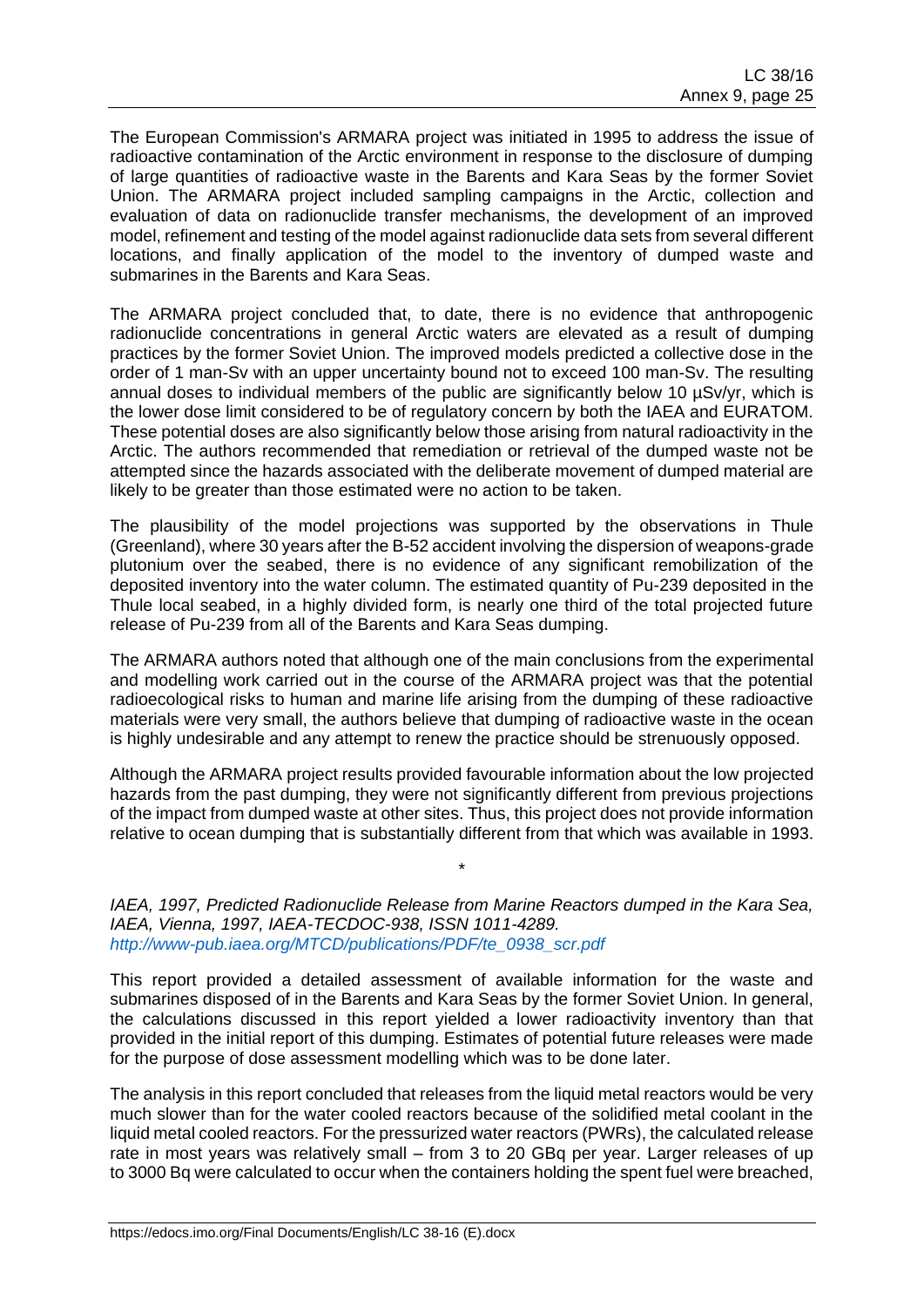which could be as early as 2040 or as late as 2305. The release rates assumed that all material corroded is immediately available to the environment for the purposes of the models. The authors noted that this assumption makes the estimated release rates perhaps overly pessimistic, as much of the corroded material will slump to the bottom of containment structures, or be buried in surrounding sediments.

This report included some discussion of potential remediation methods, including both retrieval and installation of enhanced barriers. It was noted that disturbance of the submarines might actually increase the release rate. There is sufficient remaining fuel such that the possibility of future criticality can't be excluded, although no release rates were calculated for such an event.

Calculated release rates from this work were used in the modelling effort reported in IAEA-TECDOC-1330, which is evaluated separately in this Literature Review. This report has limited applicability to the question of whether the London Convention and London Protocol prohibition on ocean disposal should be revisited. Ocean disposal of spent fuel or reactors containing spent fuel has been prohibited since the inception of the London Convention.

*IAEA, 2003, Modelling of the Radiological Impact of Radioactive Waste Dumping in the Arctic Seas, IAEA, Vienna, 2003, IAEA-TECDOC-1330, ISBN 92-0-100203-3. [http://www-pub.iaea.org/MTCD/publications/PDF/te\\_1330\\_scr.pdf](http://www-pub.iaea.org/MTCD/publications/PDF/te_1330_scr.pdf)*

\*

In 1993 in response to the disclosure that the former Soviet Union had dumped radioactive wastes in the Arctic Seas, the IAEA set up the International Arctic Seas Assessment Project (IASAP) in order to assess the radiological consequences to human beings and to the environment. This report published the results of modelling calculations of the impact of this dumping. Three release scenarios were considered – a best estimate; a "plausible accident" scenario, and a worst case scenario involving glaciation scouring of the waste sites. Maximum individual doses were calculated for several postulated local groups for each scenario. A total collective dose for the worldwide population was also calculated. For all three of the release scenarios the calculated maximum dose was less than 1 µSv for nearly all of the groups. For a hypothetical critical group assumed to be a military population spending a large amount of time patrolling a shoreline, the individual doses for the accident and glaciation scenarios approached typical natural background doses. The collective population dose was calculated to be 10 Sv over a period of 1000 years. Approximately 80% of this dose was from the C-14 inventory assumed in the wastes. For comparison, these C-14 doses were a very small fraction of the population doses from naturally occurring C-14. Also, the calculated collective dose from the dumping sources was a very small fraction of the collective dose calculated by the EC MARINA Project from Sellafield reprocessing plant discharges (4600 man Sv) and from nuclear weapons testing fallout (1600 man Sv). This report concluded that the global contribution from the waste dumped in the Kara Sea is insignificant compared with other sources.

Doses to marine organisms were also considered. The estimated maximum total dose rates to wild organisms from predicted releases in Abrosimov Fjord were within the range of expected doses from natural background. Therefore, dumping is not considered to have radiological impact on populations of aquatic organisms.

This IAEA report does not provide information relative to ocean dumping that is substantially different from that which was available in 1993 from other dumpsites or accident sites.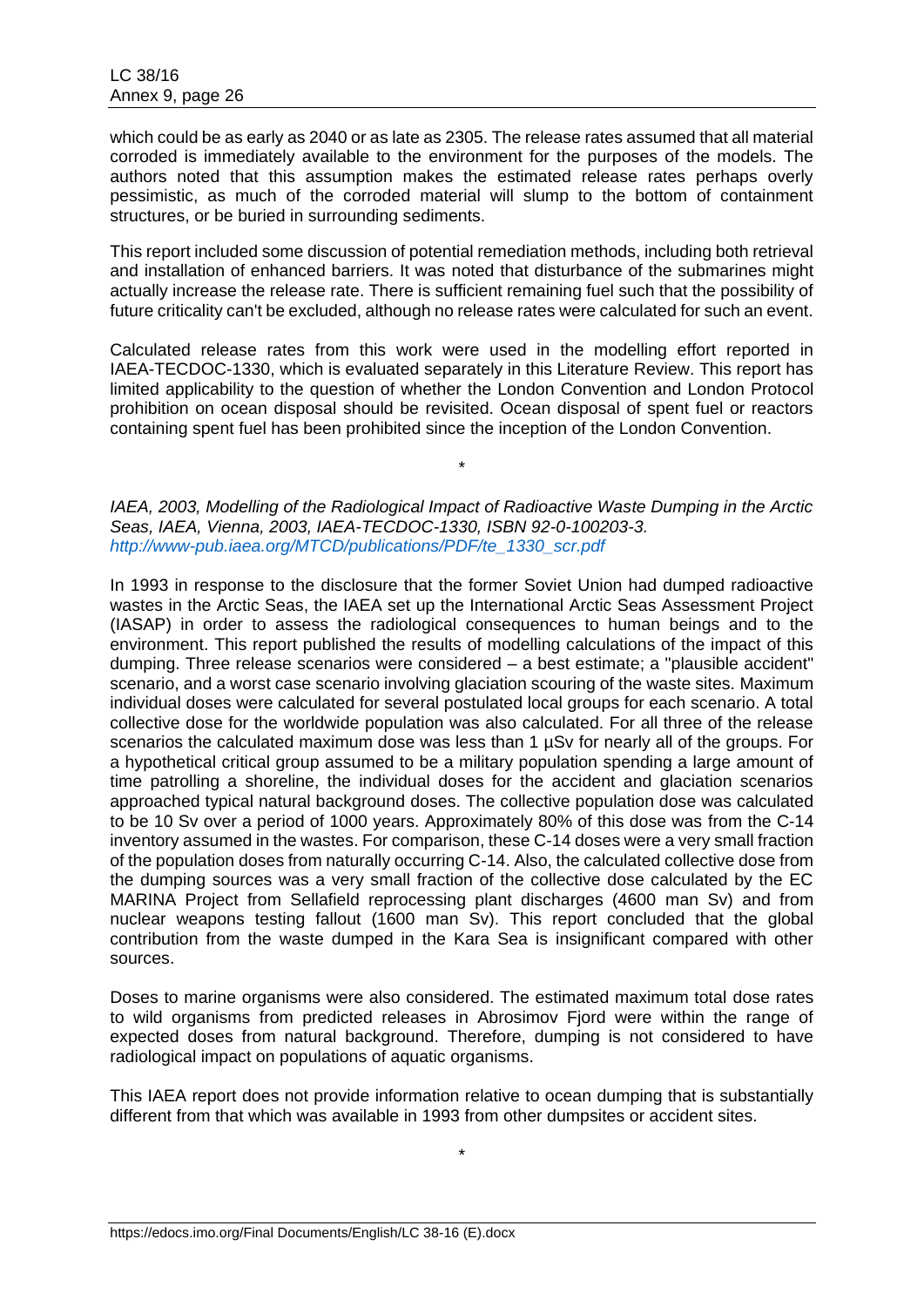*Layton, D. et al., 1997, Radionuclides in the Arctic Seas from the Former Soviet Union: Potential Health and Ecological Risks, Arctic Nuclear Waste Assessment Program (ANWAP), UCRL-CR-136696, November 1997.<https://e-reports-ext.llnl.gov/pdf/237390.pdf>*

This report discussed the detailed modelling of the potential dose that might be received in the future by residents of Alaska in the U.S. from radioactivity that might be released in the future from waste and submarines dumped in the Kara Sea by the former Soviet Union. The report included detailed information on the estimated quantities of radioactivity in the waste and submarines, a detailed discussion of the estimated release scenario, and modelling of the expected dose to people in Alaska as well as the impact on plants and animals. While the modelling was large in scale, only the Alaska results were reported. The reported calculated doses were very small. This is consistent with several of the other modelling studies covered in this Literature Review, which were not limited to populations as distant from the Kara Sea. This report does not provide information relative to ocean dumping that is substantially different from that which was available in 1993.

*Palsson, S. E. et al., Marine Radioecology – Final Report of the Nordic Nuclear Safety Research Project EKO-1, NKS (Nordic Nuclear Safety Research), NKS(97)FR4, ISBN 87-7893-024-3, June 1998.*

\*

*[http://www.iaea.org/inis/collection/NCLCollectionStore/\\_Public/30/013/30013855.pdf](http://www.iaea.org/inis/collection/NCLCollectionStore/_Public/30/013/30013855.pdf)*

This is the final report of the EKO-1 Nordic Nuclear Safety Research Project coordinated by the Nordic Nuclear Safety Center. This project supported several field and modelling studies during the period from 1994 to 1997. From the standpoint of ocean dumping of radioactive wastes, the portions of this report of most interest to this Literature Review are the modelling studies performed for the Kara Sea dumped material and the *Komsomolets* submarine. For the Kara Sea modelling, the source terms from the dumped material were taken from previous reported estimates and the box model developed in this project as well as sediment-water interface data developed in this project were used to calculate future doses. The calculated long term integrated doses from both of these sources would be a very small fraction of that resulting from the main sources of radioactivity in the Arctic – past nuclear weapons testing, Chernobyl fallout, and discharges from reprocessing plants.

This report does not provide information relative to ocean dumping that is substantially different from that which was available in 1993.

\*

*Woodhead, D, 1999. International Arctic Seas Assessment Project. Science of the Total Environment, 237/238: 153-166.*

The radiological situation in the Arctic waters was examined to assess whether there is any evidence for releases from the dumped waste. Releases from identified dumped objects were found to be small and localized to the immediate vicinity of the dumping sites. Projected future annual doses to members of the public in typical local population groups were very small, less than 1 µSv – corresponding to a trivial risk. Projected future doses to a hypothetical group of military personnel patrolling the foreshore of the fjords in which wastes have been dumped were higher, up to 4 mSv/year, which still is of the same order as the average annual natural background dose. Moreover, since any of the proposed remedial actions were estimated to cost several million US dollars to implement, remediation was not considered justified on the basis of potentially removing a collective dose of 10 man Sv. Doses calculated to marine fauna were insignificant, orders of magnitude below those at which detrimental effects on fauna populations might be expected to occur. Remediation was thus concluded not to be warranted on radiological grounds.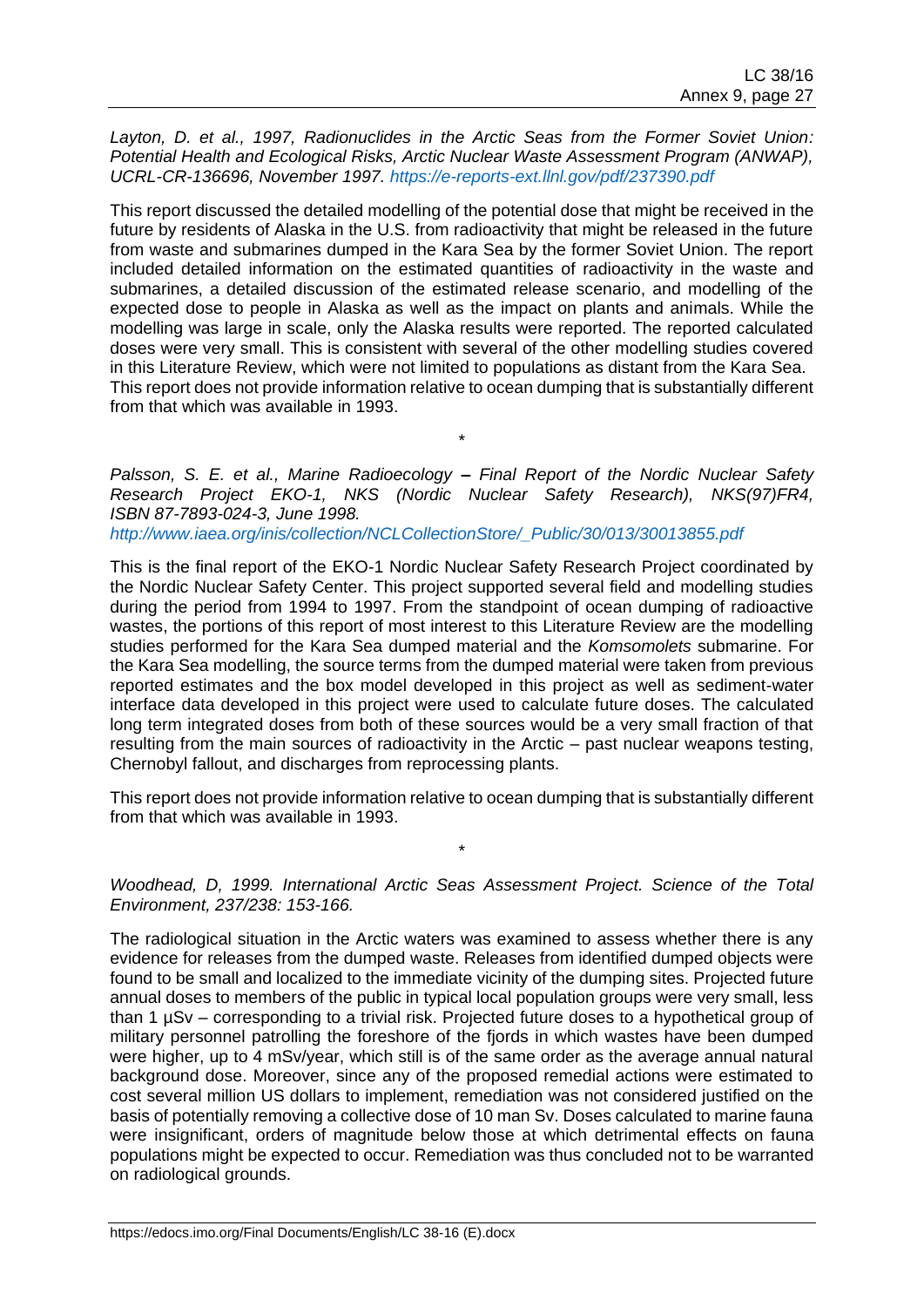### **Category D – Other Relevant Studies or Reports**

*IAEA, 1995, Sources of Radioactivity in the Marine Environment and their Relative Contributions to Overall Dose Assessment from Marine Radioactivity (MARDOS), IAEA, VIENNA, 1995, IAEA-TECDOC-838, ISSN 1011-4289. [http://www-pub.iaea.org/MTCD/publications/PDF/te\\_838\\_web.pdf](http://www-pub.iaea.org/MTCD/publications/PDF/te_838_web.pdf)*

The International Atomic Energy Agency's Marine Environment Laboratory conducted a coordinated research programme on Sources of Radioactivity in the Marine Environment and their Relative Contributions to Overall Dose Assessment from Marine Radioactivity (MARDOS). This programme reviewed and analysed comprehensive information on radionuclide levels in the marine environment and estimated doses from marine radioactivity through ingestion of marine food. Two radionuclides – natural Po-210 and anthropogenic Cs-137 were studied, as they are radiologically the most important representatives of each class of marine radioactivity on a global scale.

The results confirm that the dominant contribution to doses comes from natural Po-210 in fish and shellfish and that the contribution of anthropogenic Cs-137 (mostly coming from nuclear weapons tests) is negligible (100 to 1000 times lower).

This report does not provide information relative to ocean dumping that is substantially different from that which was available in 1993.

\*

*IAEA, 2005, Worldwide Marine Radioactivity Studies (Womars) Radionuclide Levels in Oceans and Seas, IAEA, Vienna, 2004, IAEA-TECDOC-1429, ISBN 92–0–114904–2, ISSN 1011– 4289. [http://www-pub.iaea.org/MTCD/publications/PDF/TE\\_1429\\_web.pdf](http://www-pub.iaea.org/MTCD/publications/PDF/TE_1429_web.pdf)*

The International Atomic Energy Agency's Marine Environment Laboratory in Monaco completed a four year project on Worldwide Marine Radioactivity Studies (WOMARS). The specific objectives of the project were to identify the major sources of anthropogenic radionuclides in the world ocean and develop present knowledge of the distributions of key radionuclides (Sr-90, Cs-137, and Pu-239/240) in seawater and sediment.

The WOMARS results confirmed that the dominant source of anthropogenic radionuclides in the marine environment is global fallout from nuclear weapons testing. Total inputs from fallout, reprocessing plants, accidents, and waste dumping were listed.

With regard to the former Soviet Union disposal of radioactive waste in the Kara and Barents Seas, the WOMARS report cited other studies that calculated that the total collective dose over the next 1000 years to be on the order of 10 man Sv, and much smaller than previously calculated for the North-east Atlantic sites.

This report does not provide information relative to ocean dumping that is substantially different from that which was available in 1993.

\*

*IAEA, 2015, Determining the suitability of materials for disposal at sea under the London Convention 1972 and London Protocol 1996: A Radiological Assessment Procedure, Edition 2015, IAEA-TECDOC-1759.*

*[http://www-pub.iaea.org/MTCD/Publications/PDF/TE-1759\\_web.pdf](http://www-pub.iaea.org/MTCD/Publications/PDF/TE-1759_web.pdf)*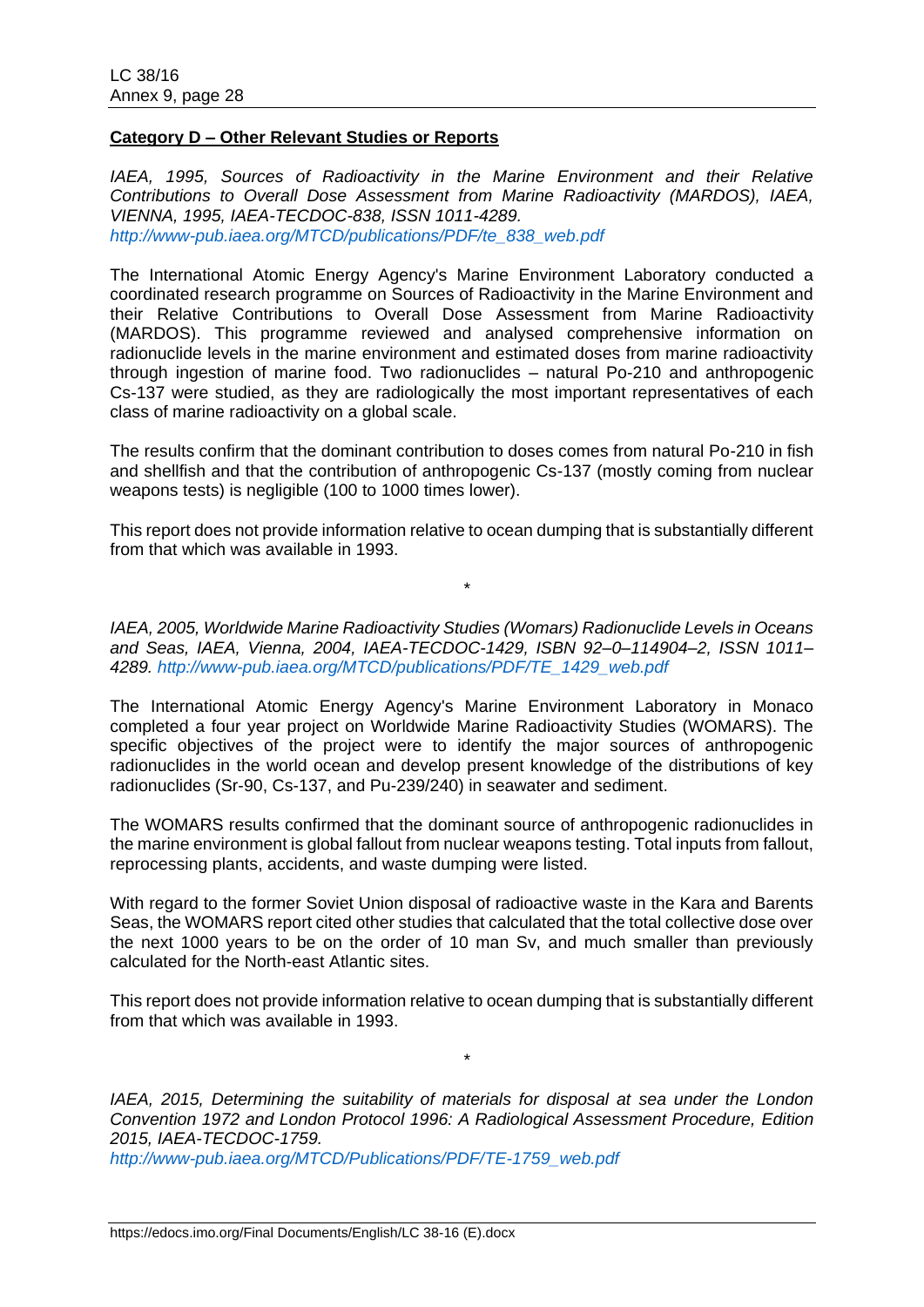This IAEA revised TECDOC updates the IAEA-TECDOC-1375 procedure for assessing whether candidate material (including dredged) can be considered *de minimis* and, therefore, suitable for disposal at sea. The revised TECDOC considers potential impacts to plants and animals in addition to the potential impact to humans. The procedure developed by IAEA has been incorporated in the IMO's Guidelines for the London Convention and Protocol and provides an upgraded mechanism to permit sustainable uses of the sea for dumping of materials with minor traces of radioactivity (natural or artificial) without violating the Convention and ensuring protection of humans and the marine environment. The definition of *de minimis* and existence of this mechanism is the necessary complement to the banning.

*IAEA, 2015, Inventory of Radioactive Material Resulting from Historical Dumping, Accidents and Losses at Sea for the Purposes of the London Convention 1972 and London Protocol 1996, IAEA-TECDOC-1776.*

\*

*[http://www-pub.iaea.org/MTCD/Publications/PDF/TE-1776\\_web.pdf](http://www-pub.iaea.org/MTCD/Publications/PDF/TE-1776_web.pdf)*

This document provides an updated inventory of radioactive waste dumped at sea along with radioactive material lost at sea by accident. The report was prepared after a request from the Contracting Parties of the Convention and Protocol. The updating process was conducted by the IAEA in cooperation with IMO and consisted of formal invitations to all IAEA Member States and to the Contracting Parties of the London Convention and Protocol to submit any new or historical information on dumping activities or accidents in the sea involving sources of radiation resulting in radioactive material entering the oceans. A verification process was conducted, including a confirmation of record process and bilateral discussions for clarifications. The report constitutes an official record of the materials dumped or lost at sea confirmed by the involved States. This updated inventory report confirms that no new radioactive waste dumping has occurred since the London Convention was amended in 1993 to ban the practice. The report provides some new information on relatively small scale historical dumping not included in previous reports and on accidents which occurred after 2001.

This TECDOC report on inputs of radioactivity resulting from dumping activities, including: radioactive waste dumped at sea, nuclear reactor pressure vessels dumped at sea; solid radioactive waste dumped at sea, liquid radioactive waste dumped at sea at designated sites. Also radioactive materials at sea resulting from accidents and losses are included in the TECDOC, i.e. nuclear powered military surface or underwater vessels, nuclear weapons and military vessels capable of carrying such weapons, nuclear powered civilian ships, nuclear energy sources used in spacecraft, satellites and in the deep sea as acoustic signal transmitters, radioisotope thermoelectric generators (RTG) used, for instance, to supply power to lighthouses, cargoes of nuclear material in transit, sealed radiation sources.

The Literature Review includes a discussion of monitoring or modelling results for many of the sites listed in this inventory report, including the sites of former Soviet Union dumping in the Barents and Kara Seas, the North-east Atlantic sites, the Hurd Deep in the English Channel, the former Soviet Union dump sites in the East Sea/Sea of Japan, the site near the Farallon Islands near the U.S., and at accident sites including the sunken submarines *Thresher, Scorpion, Komsomolets, Kursk,* and *K-159.* Thus, the information covered in this Literature Review includes many of the most significant sites reported in the IAEA-TECDOC-1759. With this broad coverage, it is unlikely that any additional scientific work at other sites would add significantly to the body of scientific knowledge in the reports covered in this Literature Review.

Also of note in IAEA-TECDOC-1759 is the discussion of a future IAEA TECDOC (in preparation) that will provide a comprehensive compilation of the inventories including all relevant anthropogenic and natural sources of radionuclides contributing to the oceans' inventory. The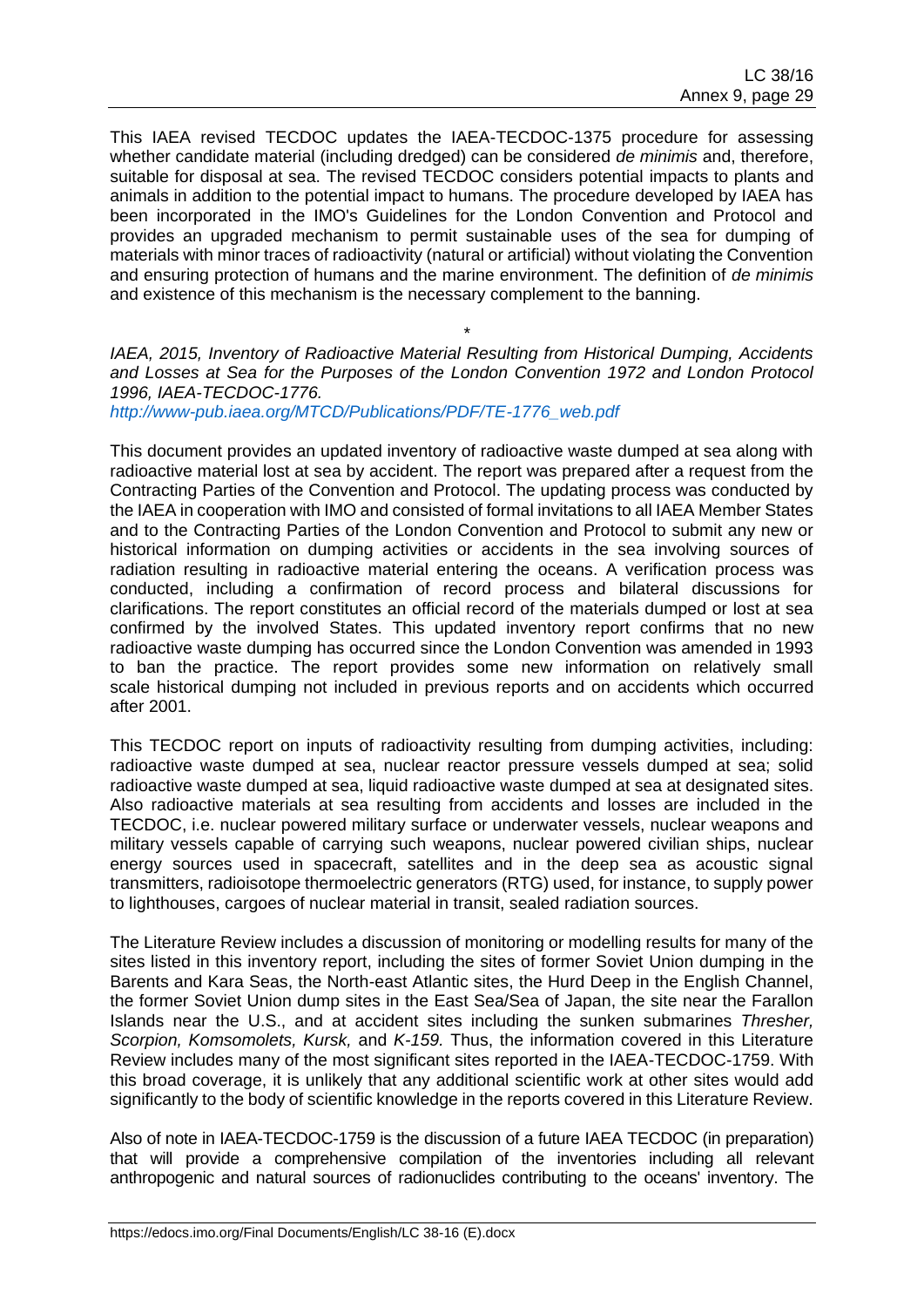objective is to put in perspective all the inventories and to have an idea of the relative possible radiological impacts to humans and the environment. This report is considered a complement of IAEA TECDOC on inventory mentioned above, by adding those inputs of radioactivity to the oceans which are not included in that report. The inputs included are:

- (1) historical dumping at sea of radioactive waste;
- (2) accidents and losses at sea involving radioactive materials;
- (3) discharges of radioactive liquid effluents from coastally located or riverine industrial or nuclear power facilities;
- (4) inputs to the oceans from past atmospheric and underwater nuclear weapon testing and production of weapons (i.e. H-3, C-14, Cs-137, Tc-99, I-129);
- (5) accidental releases from land based nuclear installations (i.e. H-3, C-14, Cs-137, Tc-99, I-129, Pu-isotopes), etc.; and
- (6) inventories of naturally occurring radionuclides in the oceans (Be-7, K-40, Po-210, Pb-210, Th-228/232, Ra-226/228, U-234, 245,238) through inputs by run-off, erosion, volcanism, and deposition of cosmogenic radionuclides.

The report will also contain a broad discussion on the resulting potential radiological impacts to the public which allows comparing the radiological relevance of the anthropogenic and natural radionuclides. The information and data that will be presented in the proposed TECDOC will be compiled from diverse existing bibliography.

\*

## *IAEA, 2015, The Fukushima Daiichi Accident, ISBN 978-92-0-107015-9, <http://www-pub.iaea.org/books/IAEABooks/10962/The-Fukushima-Daiichi-Accident>*

This multi-volume report presents a comprehensive analysis of all aspects of the Fukushima Daiichi accident, including the impact on the marine environment. While the Fukushima accident was not a case of ocean dumping, it did result in the introduction of large amounts of radioactivity into the ocean both from deposition of atmospheric releases as well as leakage of high radioactivity liquids directly into the local marine environment.

In Technical Volume 2 of this report, IAEA reviewed several different estimates of the release of radioactivity into the ocean. While the release of noble gas radioactivity was comparable to that of Chernobyl, the amount of Cs-137 released was up to a factor of ten lower, and the release of plutonium was approximately four orders of magnitude lower. The Cs-137 release to the ocean from Fukushima was estimated to be between 7-20 PBq from atmospheric deposition and 1- 6 PBq from direct liquid releases. For comparison, the Cs-137 introduced into the world's oceans from nuclear weapons testing was approximately 290 PBq, with 69 PBq going into the Pacific Ocean.

Technical Volume 4 of this report contains the detailed analysis of environmental impacts, including marine environmental impacts. Most of the atmospheric deposition from Fukushima was deposited into the ocean beyond the continental shelf, and was relatively rapidly dispersed within the Pacific Ocean by strong currents. The direct liquid releases resulted in higher localized seawater concentrations, and also were responsible for much of the residual radioactivity in the sediment. The most highly contaminated sediments are in the immediate vicinity of the Fukushima Daiichi liquid releases.

The Japanese Government has undertaken an extensive set of measurements of radioactivity in marine fish. The Japanese Government initially controlled fish consumption at a limit of 500 Bq/kg, which is half of the recommended WHO post-accident limit. Several months later, this limit was lowered to 100 Bq/kg. As of 2015, nearly all of the fish caught beyond Fukushima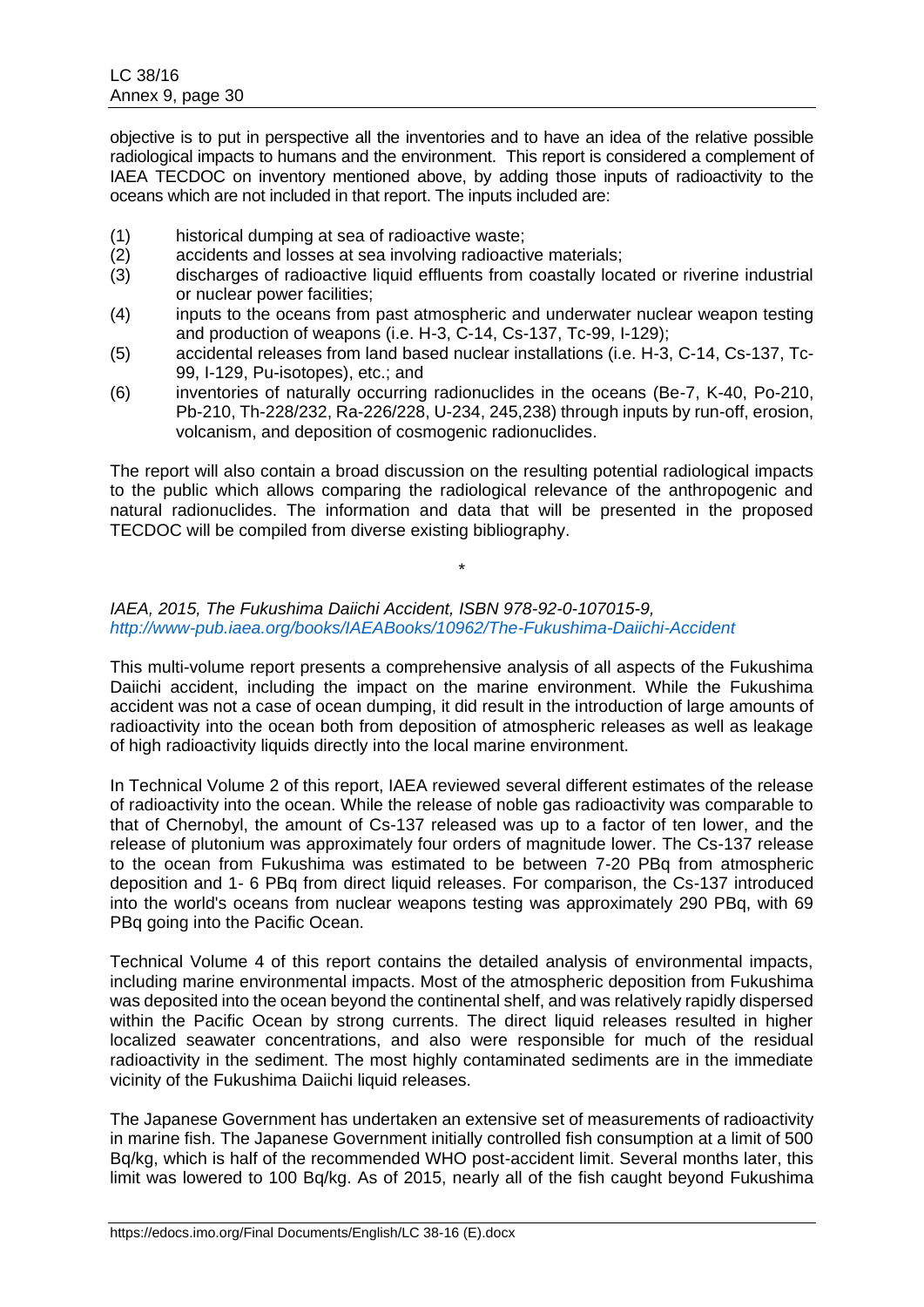Province are below this concentration. Even though commercial fishing is prohibited off Fukushima Province, test fishing beyond 20 km from the plant shows that the large majority of the fish are less than 100 Bq/kg. Because of the restriction of human consumption of affected fish, radiation exposure of the Japanese population from marine product consumption has been very much lower than the radiation exposure from terrestrial pathways. The average human exposure has been less than 1 µSv/yr from marine pathways.

The IAEA report also includes an analysis of the direct impact to marine organisms using methodologies developed in the International Commission on Radiological Protection. The organism with the highest calculated dose was brown seaweed. For the period of a few weeks after the accident, the calculated dose was above the rate where some population impact could have resulted if the exposure continued for a long period of time. However, because of the reduction in radioactivity concentrations, no long term impact is expected. Other representative species, including marine fish, did not have calculated doses that would have an impact on the population or ecosystem.

#### *IMO, 1993, Report of the Sixth Meeting of the Inter-Governmental Panel of Experts on Radioactive Waste Disposal at Sea, LC/IGPRAD 6/5, 31 August 1993.*

\*

In 1986, the Tenth Consultative Meeting adopted a further resolution establishing an Inter-Governmental Panel of Experts to consider the relevant scientific and technical considerations involving ocean dumping of low-level radioactive waste as well as the wider political, legal, economic and social aspects. The Inter-Governmental Panel of Experts on Radioactive Waste Disposal at Sea (IGPRAD) issued its final IGPRAD report on 31 August 1993. The Panel of Experts ultimately did not reach consensus on several aspects of their charge. For example, the final report includes a detailed discussion of the lack of consensus on the question of whether it could be proved that dumping of radioactive wastes at sea will not harm human life or cause significant damage to the marine environment. There was a similar lack of consensus among the experts on other aspects of their charge, including legal questions and social aspects. The "Final and Comprehensive Statement" at the conclusion of the IGPRAD report did not provide a clear and consensus answer to the charges given to the Panel. While the Panel did develop and explore a range of potential actions the Consultative Meeting could take, the Panel did not include a recommendation for any particular alternative in its Final and Comprehensive Statement.

Since this report was available prior to the amendment to the London Convention to ban dumping of low-level radioactive waste, it does not provide any new scientific information beyond that which was available in 1993

### *Linsley, G. et al., (IAEA Marine Environmental Laboratory), 2004, Overview of Point Sources of Anthropogenic Radionuclides in the Oceans, Chapter 4 in Marine Radioactivity, Livingston, H.D., (Ed.), Elsevier (2004).*

\*

This book chapter provides a comprehensive review of anthropogenic radioactivity that has entered the oceans from ocean dumping, accidents, and discharges from land-based sources. It does not include more diffuse sources such as fallout from nuclear weapons testing of nuclear accidents from land-based sources such as Chernobyl or Fukushima.

The discussion of ocean dumping and accidents involving nuclear material closely follows the information in the IAEA TECDOC-1105 and IAEA TECDOC-1242. These IAEA documents were recently updated and combined in IAEA TECHDOC -1776, which is covered elsewhere in this literature review. Regarding environmental impact of past ocean dumping, the authors review prior environmental monitoring at dumpsites in the North-east Atlantic, the North-east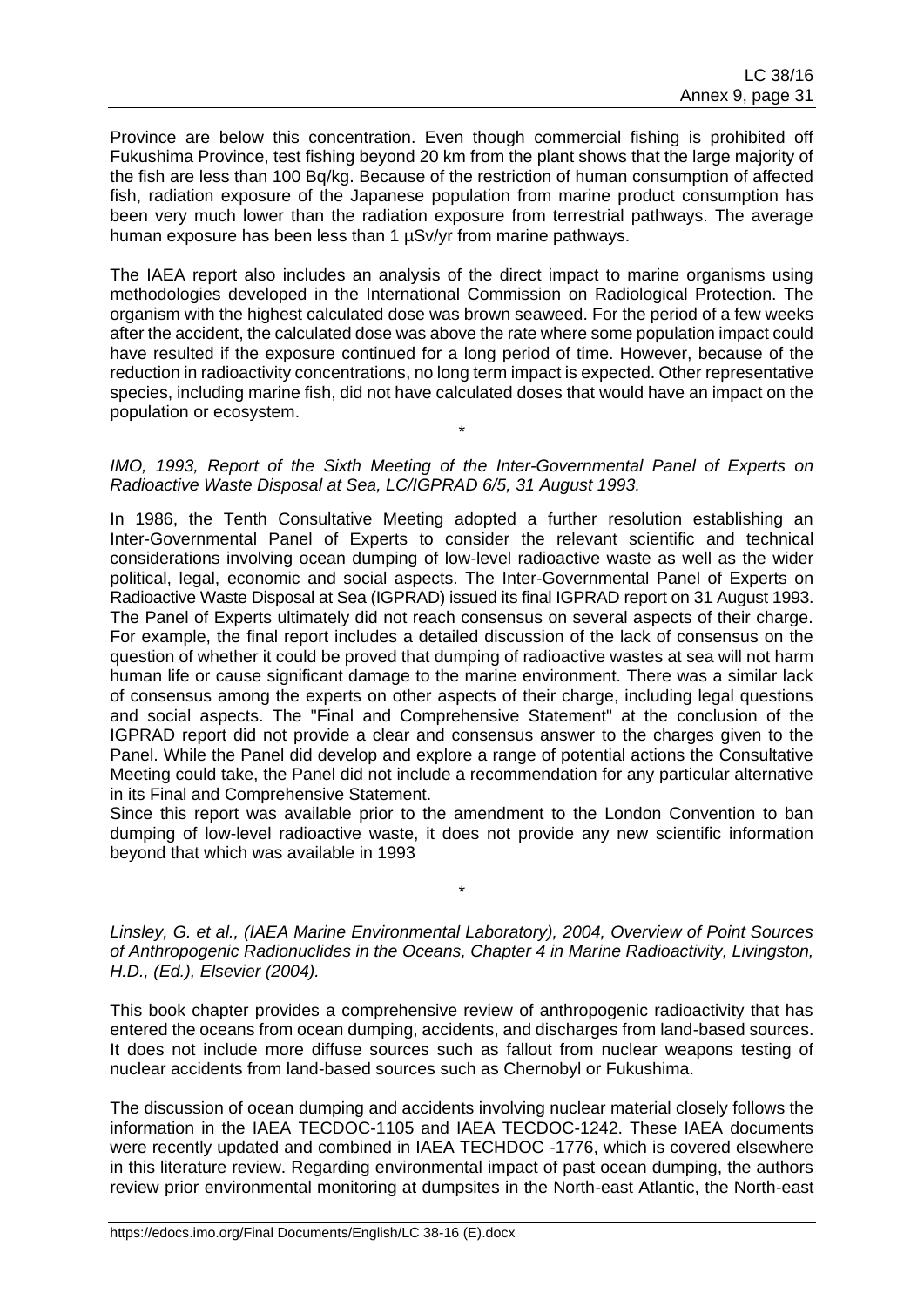Pacific and North-west Atlantic, the Arctic, and the Sea of Japan. The authors conclude that "the leakages from the dumped waste packages are insignificant, although in some cases measurable. The localized increase in radioactivity concentrations in seawater and sediment represent less than 0.1% of the natural radioactivity in those media."

The authors found that available data on discharges from land-based sources is less comprehensive than that from ocean dumping and accidents. An extensive data set is available for discharges from United Kingdom sources, and the EU MARINA project has good data from other European Sources. UNSCEAR has published a series of reports with data from nuclear power plants from much of the world. However, comprehensive data is lacking for some parts of the world, including the Indian sub-continent, West Asia, and the Russian Federation.

While this report includes some information about the impacts of past ocean dumping, this information is similar to information that was available in 1993.

*Livingston and Povinec, 2000, Anthropogenic Marine Radioactivity, Ocean and Coastal Management 43(2000), pp. 689-712, 2000.*

\*

This review paper discusses the main sources of anthropogenic radioactivity in the marine environment, namely global fallout, nuclear test sites, reprocessing plants, dumping of radioactive wastes and nuclear accidents, as well as the radionuclide contamination of the marine environment.

Much of the paper was devoted to a review of available information on sites of radioactive waste dumping throughout the world. The review of the Arctic and North-east Atlantic sites is consistent with other studies covered elsewhere in the Literature Review. The Western Pacific sites (East Sea/Sea of Japan, Sea of Okhotsk, and North-west Pacific) were reviewed in detail. The conclusion for each of these sites was that the distributions and inventories of radionuclides observed appeared consistent with known nuclear weapons fallout sources and with natural oceanographic processes. This review concluded that the dumping sites represent sources of only local importance with negligible radiological impact.

With respect to the global oceans, this review reached a similar conclusion as other studies, namely that global fallout is still the main source of anthropogenic radionuclides in the marine environment, although in some regions like the Irish and North Seas, releases from nuclear reprocessing facilities dominate and in the Baltic and Black Seas, the dominant source of radioactivity is the Chernobyl accident. The authors conclude that the world's oceans and seas are only slightly contaminated by anthropogenic radionuclides with negligible radiological impact on the world population.

# **IV Overall Conclusions**

Several conclusions can be drawn from the body of literature covered in this review.

Twenty-two years of monitoring of the dumpsites of both waste containers and nuclear submarines in the Russian Arctic has consistently shown less leakage and spread of radioactivity from the dumpsites than was feared at the time this dumping was made known to the world community in 1993. Radioactivity concentrations in seawater have not been found to be elevated above the concentrations observed within that area of the Arctic Ocean. While elevated radioactivity concentrations have been detected in the sediment in the immediate vicinity of waste containers and dumped submarines, the radioactivity has not spread to larger areas away from the dumpsites. Where multiple monitoring expeditions have been made to